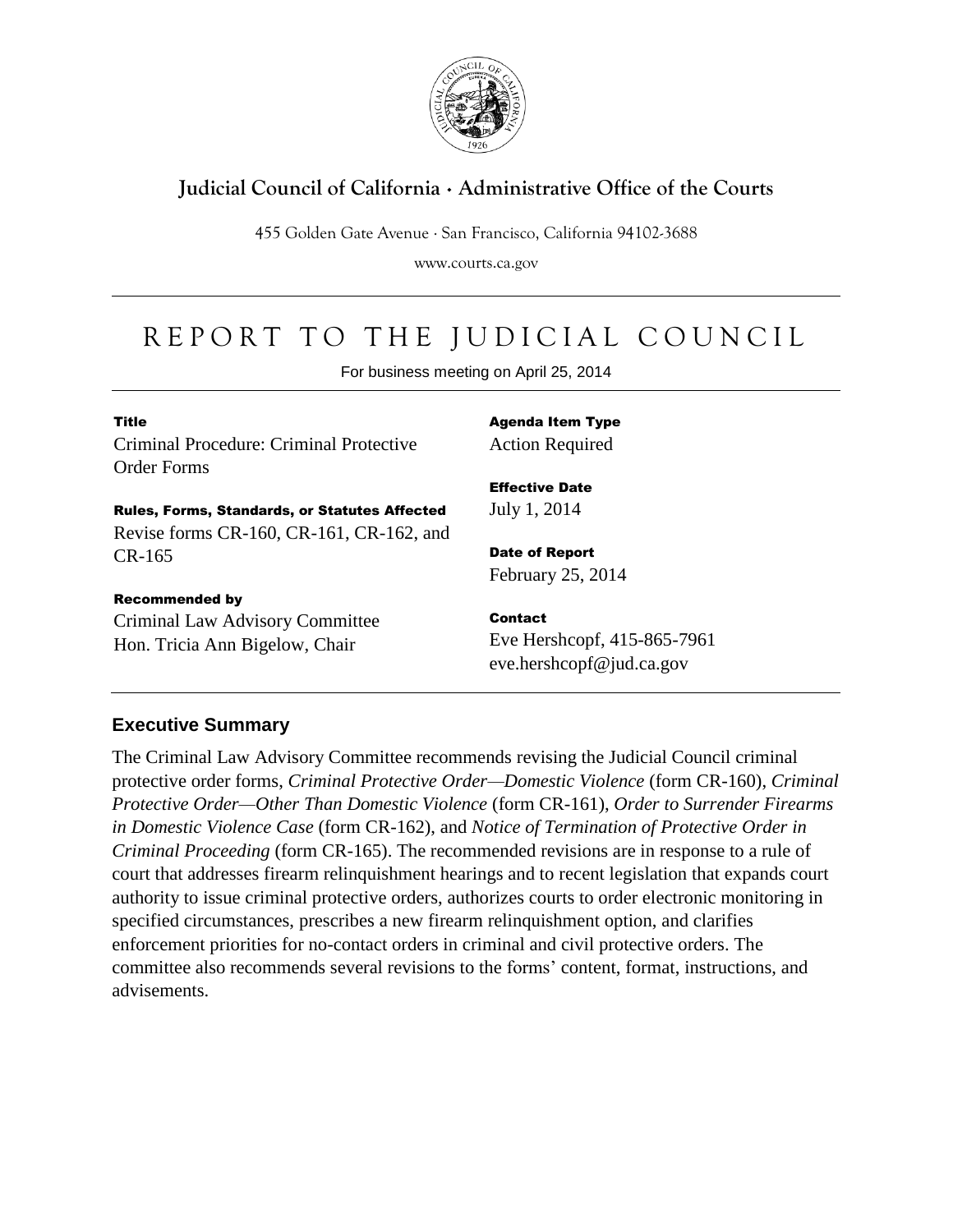#### **Recommendation**

The Criminal Law Advisory Committee recommends that the Judicial Council, effective July 1, 2014, revise the *Criminal Protective Order—Domestic Violence* (form CR-160), *Criminal Protective Order—Other Than Domestic Violence* (form CR-161), *Order to Surrender Firearms in Domestic Violence Case* (form CR-162), and *Notice of Termination of Protective Order in Criminal Proceeding* (form CR-165) to:

- 1. Add a check box to the captions of forms CR-160 and CR-161 for courts to indicate that the order was issued under Penal Code section 136.2(i)(1);
- 2. Revise item 3 on form CR-165 to conform with statutory requirements for transmitting termination orders to the California Department of Justice;
- 3. Add data fields to item 4 on forms CR-160 and CR-161 to include the gender and age of each protected person;
- 4. Add a check box to item 6 on form CR-160 and item 5 on form CR-161 to notify law enforcement that the court has received information that the defendant may have access to a firearm or ammunition;
- 5. Add a new statutory storage option to the firearm relinquishment orders in item 8 on form CR-160, item 7 on form CR-161, and item 4 on CR-162;
- 6. Add a check box to item 8 on form CR-160, item 7 on form CR-161, and item 4 on form CR-162 for courts to note the following statutory firearm relinquishment exemption: "The court has made the necessary findings and applies the firearm relinquishment exemption under Code Civ. Proc., §527.9(f)."
- 7. Add a data field to item 8 on form CR-160 and item 4 on form CR-162 for courts to set certain firearm relinquishment review hearings;
- 8. Add a check box to item 11 on form CR-160 and item 10 on form CR-161 for courts to make statutorily authorized electronic monitoring orders;
- 9. Revise the "peaceful contact" exceptions in item 16 on form CR-160 and in item 14 on form CR-161 to include court-ordered visitation;
- 10. Update and clarify the enforcement priorities for conflicting protective orders in provision 4 on page 2 of forms CR-160 and CR-161.
- 11. Delete as unnecessary (a) the "CLETS Entry By" text box in the caption of forms CR-160, CR-161, and CR-162; (b) the "peace officer" data fields in the box under the caption used to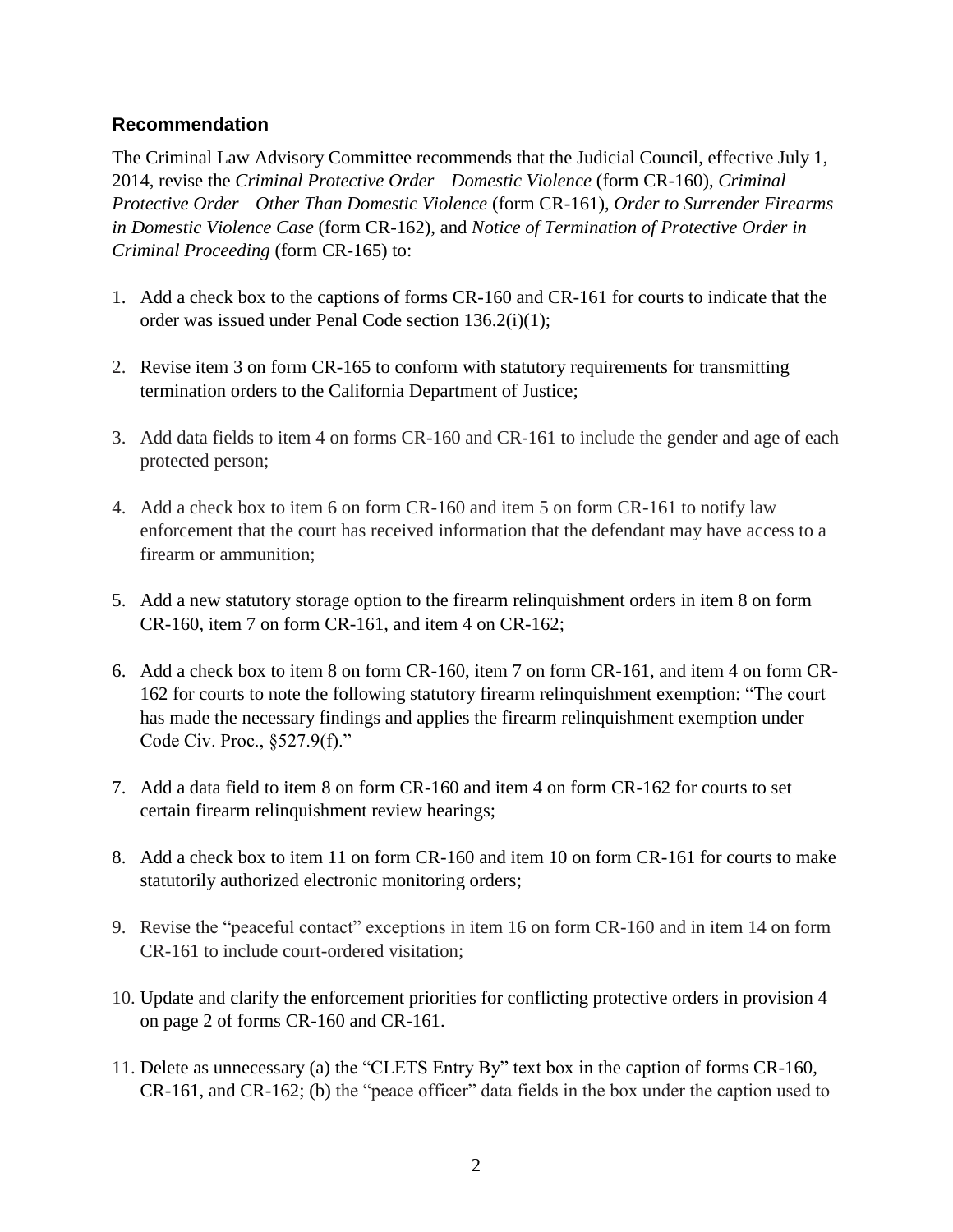describe the restrained person on forms CR-160, CR-161, and CR-162; (c) the form distribution key at the bottom of all forms; (d) the check boxes in the caption of form CR-165 used to identify the type of order being terminated; and (e) the "Arresting Agency" text box in the caption of form CR-165; and

12. Revise the format, content, instructions, and advisements to reduce confusion and enhance the information on all four forms, including bolding the expiration date provision in item 2 on forms CR-160, CR-161, and CR-162.

The text of the recommended revisions to forms CR-160, CR-161, CR-162, and CR-165 is attached at pages 8 through 13.

### **Previous Council Action**

The Judicial Council most recently revised criminal protective order forms CR-160, CR-161, and CR-165, effective January 1, 2009; the council has not revised form CR-162 since it was adopted, effective January 1, 2007.

### **Rationale for Recommendation**

The criminal protective order forms (CR-160, CR-161, CR-162, and CR-165) are mandatory forms used by courts to issue and terminate protective and firearm relinquishment orders in criminal cases as authorized by statute.<sup>1</sup> The recommended revisions are designed to implement statutory requirements, incorporate and clarify rule requirements, and update the forms' content, format, instructions, and advisements to reduce confusion and enhance the information provided.

#### **Proposed revisions in response to recent legislation and new rule**

The committee recommends the following revisions in response to recent legislation and a new rule of court:

• *Orders for up to 10 years.* Legislation in 2012 and 2013 amended Penal Code section 136.2 to authorize courts, at the time of sentencing in certain sex offense and domestic violence cases, to issue orders that may be valid for up to 10 years regardless of whether the defendant is placed on probation or given a prison or jail sentence.<sup>2</sup> In response, the committee recommends revising the captions of forms CR-160 and CR-161 for courts to indicate that the order was issued under Penal Code section 136.2(i)(1), and adding a reference to section 136.2(i)(1) in the "Effective Date and Expiration Date of Orders" section of the "Warnings and Notices" on both forms.

 $\overline{a}$ <sup>1</sup> Pen. Code, §§ 136.2, 166, 273.5(j), 646.9(k), 1203.097(a)(2).

 $2^{2}$  Sen. [Bill 723](http://leginfo.legislature.ca.gov/faces/billNavClient.xhtml?bill_id=201120120SB723&search_keywords=) (Pavley; Stats. 2011, ch. 155); Assem. [Bill 307](http://leginfo.legislature.ca.gov/faces/billNavClient.xhtml?bill_id=201320140AB307&search_keywords=) (Campos; Stats. 2013, ch. 291).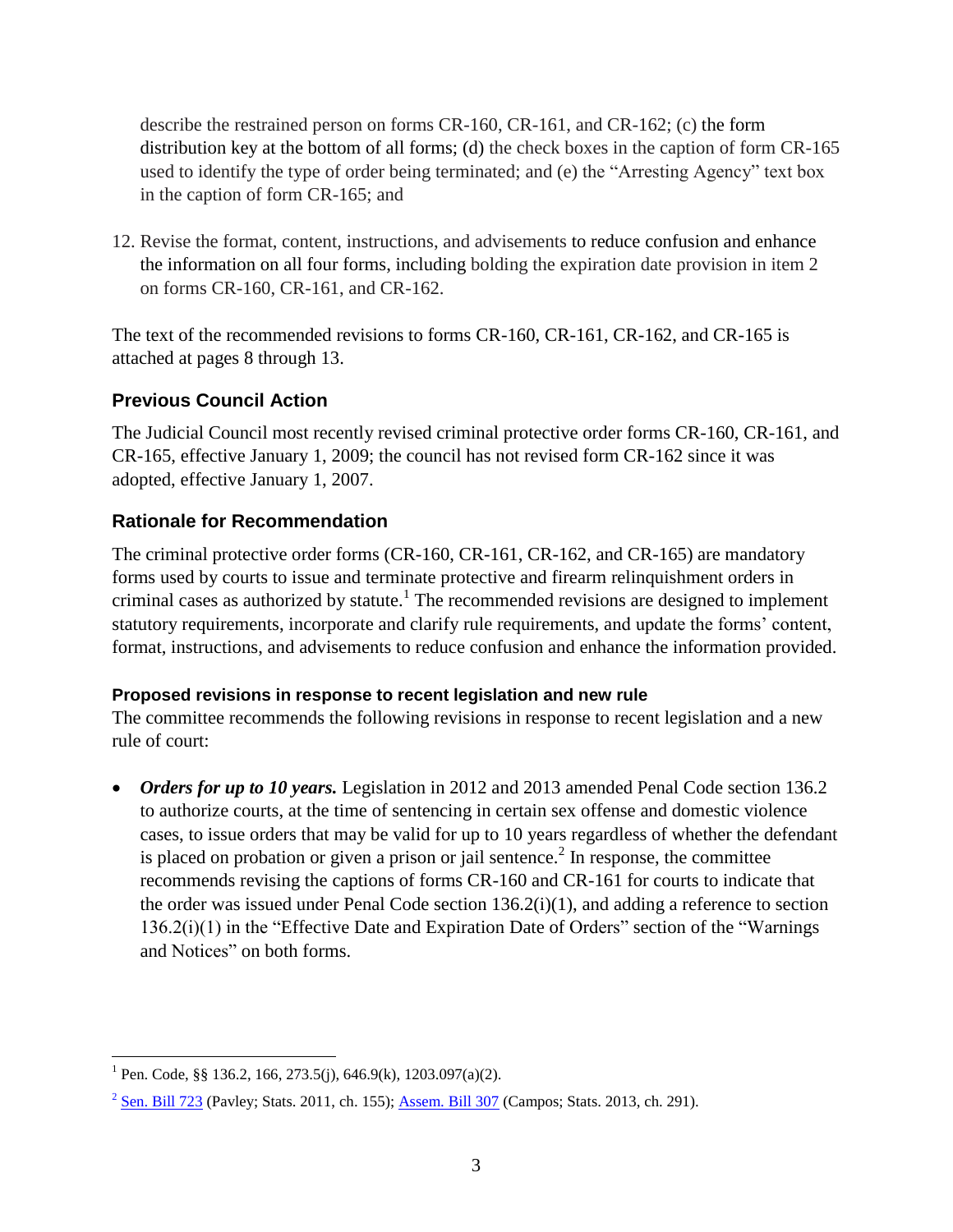- *Electronic monitoring*. Penal Code section 136.2<sup>3</sup> was also amended in 2012 to authorize courts in counties that have adopted policies under the new provisions to order defendants who are subject to a criminal protective order, including an order issued at time of sentencing, to be placed on electronic monitoring for up to one year.<sup>4</sup> In response, the committee recommends adding a check box to forms CR-160 and CR-161 for courts to issue electronic monitoring orders.
- *Firearm storage.* Legislation in 2013 amended Penal Code section 136.2 and added Penal Code section 29830 to authorize defendants, effective January 1, 2014, to store firearms with licensed firearm dealers for the duration of the protective order as an alternative to selling or surrendering the firearms.<sup>5</sup> In response, the committee recommends adding the storage option to the firearm relinquishment orders on forms CR-160, CR-161, and CR-162, and to the "Notice Regarding Firearms" section of the "Warnings and Notices" on form CR-162, and on page 2 of forms CR-160 and CR-161.
- *Enforcement priorities.* Penal Code section 136.2 and several other code sections were also amended to modify the enforcement priorities between conflicting criminal and civil protective orders, effective July 1, 2014. $<sup>6</sup>$  In response, the committee recommends replacing</sup> the language in the "Warnings and Notices" on page 2 of forms CR-160 and CR-161 with a revised "Conflicting Orders—Priorities for Enforcement" section.
- *Firearm relinquishment hearing procedure.* Rule 4.700 of the California Rules of Court, which became effective July 1, 2010, requires courts in domestic violence cases to set firearm relinquishment hearings upon making certain findings. To assist courts in implementing the hearing requirements of rule 4.700, the committee recommends adding a data field to forms CR-160 and CR-162 for courts to set review hearings.

#### **Additional recommendations**

The committee also recommends the following revisions:

• *Access to firearms*. To enhance public safety, the committee recommends adding a check box to item 6 on form CR-160 and item 5 on form CR-161 to notify law enforcement that the court has received information that the defendant may have access to a firearm or ammunition.

 $3$  Pen. Code, § [136.2\(a\)\(7\)\(D\) and \(i\)\(2\).](http://leginfo.legislature.ca.gov/faces/codes_displayText.xhtml?lawCode=PEN&division=&title=7.&part=1.&chapter=6.&article=)

<sup>4</sup> Assem. [Bill 2467](http://leginfo.legislature.ca.gov/faces/billNavClient.xhtml?bill_id=201120120AB2467&search_keywords=) (Hueso; Stats. 2012, ch. 513).

<sup>5</sup> Assem. [Bill 539](http://leginfo.legislature.ca.gov/faces/billNavClient.xhtml?bill_id=201320140AB539&search_keywords=) (Pan; Stats. 2013, ch. 739).

 $6$  Assem. [Bill 176](http://leginfo.legislature.ca.gov/faces/billNavClient.xhtml?bill_id=201320140AB176&search_keywords=) (Campos; Stats. 2013, ch. 263).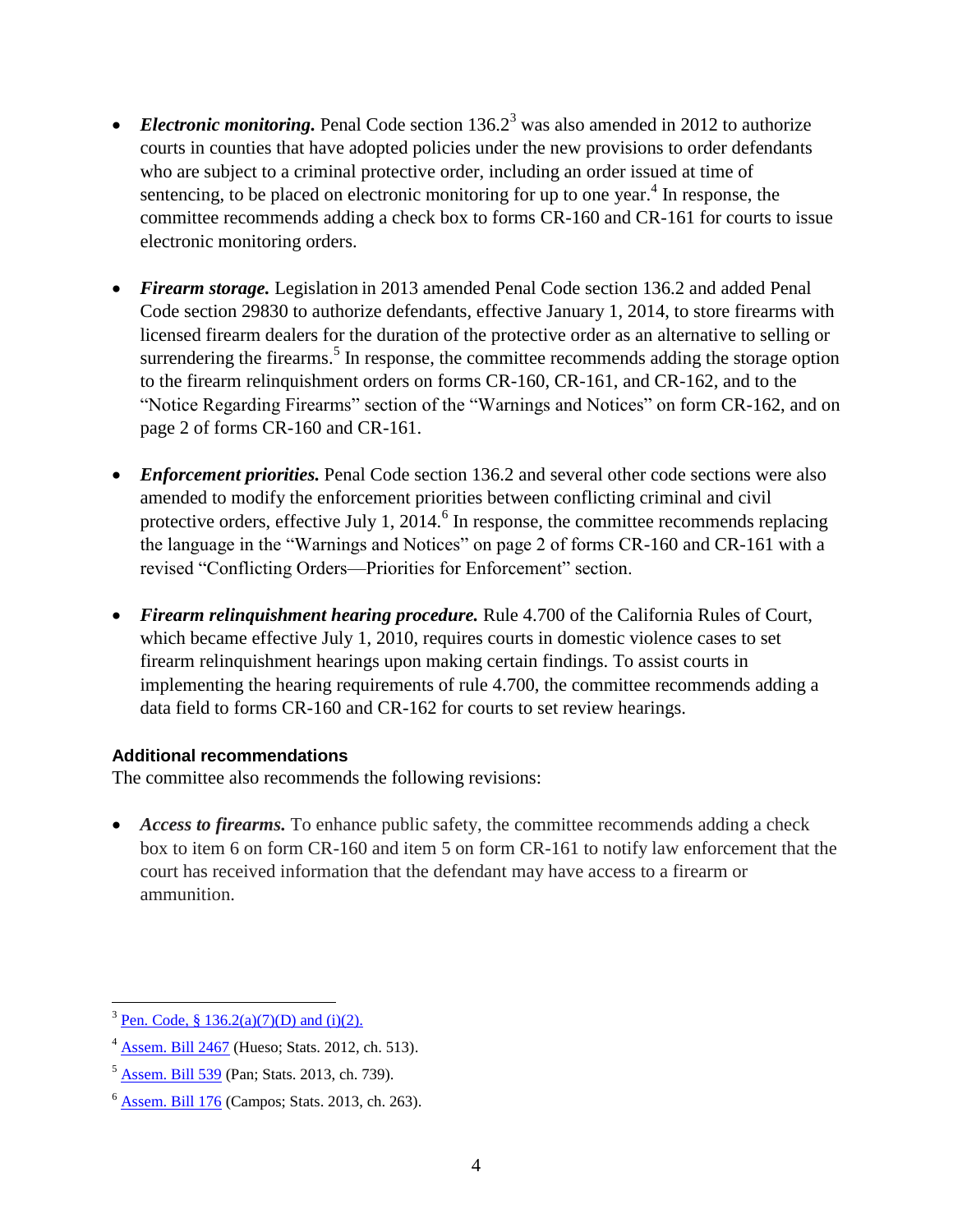- *Protected party information*. To improve the ability of law enforcement to identify protected persons, the committee recommends adding data fields to forms CR-160 and CR-161 to include the gender and age of each protected person.
- *Peaceful contact exceptions.* To clarify the peaceful contact exceptions to the criminal protective orders, the committee recommends revising forms CR-160 and CR-161 to specify that restricted persons may have peaceful contact with protected persons for the purpose of court-ordered visitation, not just for the *safe exchange* of children for court-ordered visitation as provided in the current forms.
- *Termination of protective orders.* To conform with statutory requirements regarding how termination orders must be transmitted to the Department of Justice, the committee recommends revising form CR-165 to track the language of Family Code section 6380(a).
- *Unnecessary information.* To reduce confusion and remove unnecessary information, the committee recommends deleting (a) the "CLETS Entry By" text box in the caption of forms CR-160, CR-161, and CR-162; (b) the "peace officer" data fields in the box under the captions used to describe the restrained person on forms CR-160, CR-161, and CR-162; (c) the form distribution key at the bottom of all forms; (d) the check boxes in the caption of form CR-165 used to identify the type of order being terminated; and (e) the "Arresting Agency" text box in the caption of form CR-165.

The committee also recommends several other minor, nonsubstantive revisions designed to improve the format and clarity of the forms' content, including bolding the expiration date information in item 2 of forms CR-160, CR-161, and CR-162.

The committee believes that the recommended effective date of July 1, 2014, provides courts with sufficient time to undertake any necessary changes related to revisions of these forms.

### **Comments, Alternatives Considered, and Policy Implications**

#### **Two comment periods**

Several of the recommended revisions were first circulated for public comment from April 21, 2011, to June 20, 2011. Sixteen commentators submitted comments; of those, 4 agreed with the proposal, 8 agreed if modified, 1 opposed the proposal, and 3 did not indicate a position. The committee tabled the proposed revisions after the comment period to concentrate on criminal justice realignment legislation enacted later that year.

Over the next two years, the committee developed several additional revisions. For ease of review, the committee circulated *all* proposed revisions together for the public comment period from December 13, 2013, to January 24, 2014. A total of 10 comments were received; of those, 4 agreed with the proposal, 4 agreed if modified, and two did not indicate a position. No commentators opposed the proposal. In preparing these recommendations, the committee considered the comments submitted in 2011 and those received during the 2013–2014 circulation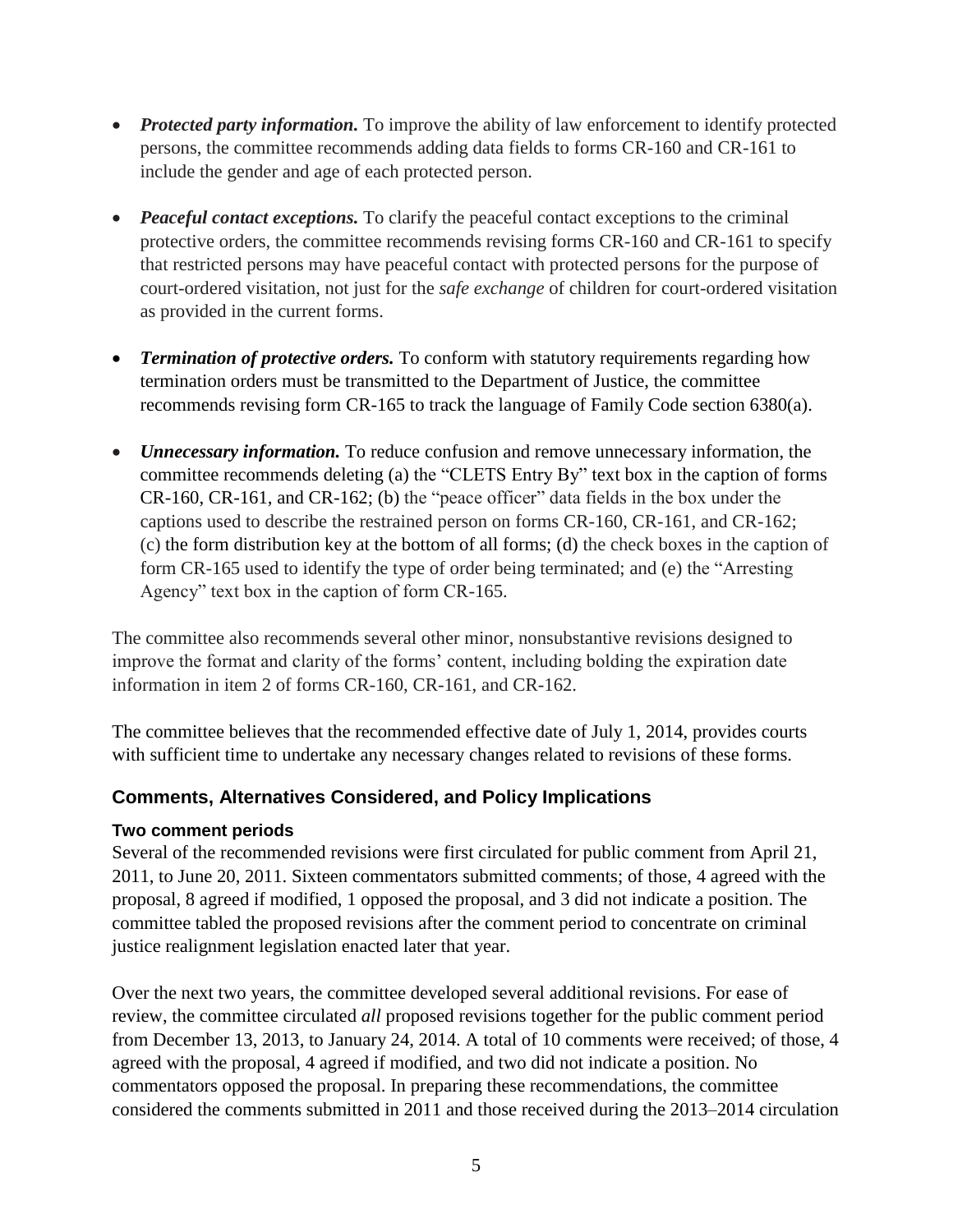period. A chart with all comments received and the committee's responses is attached at pages 14–41.

#### **Notable comments**

Notable comments and committee responses include:

- *Expiration of Protective Order.* Item 2 on forms CR-160, CR-161 and CR-162 provides space for the court to specify the expiration date of the order, followed by a default expiration date statement: "*If no date is listed, this order expires three years from the date of issuance.*" The committee originally proposed deleting the default expiration date statement. In response to various concerns about orders issued with a total absence of an expiration date, the committee recommends retaining the default expiration date statement on the forms. Although it is incumbent on courts to specify an expiration date, courts occasionally neglect to do so. Because protective orders are authorized for limited periods of time, the committee favors retaining the longstanding default expiration date statement—as opposed to having no indication of expiration whatsoever—for orders in which the court has not specified an end date.
- *Firearm Relinquishment Exemption.* To enhance public safety and provide law enforcement with sufficient information regarding firearm relinquishments and exemptions, the committee recommends revising forms CR-160, CR-161, and CR-162 to provide courts with the option of noting that, "The court has information that the defendant owns or has a firearm or ammunition, or both;" and "The court has made the necessary findings and applies the firearm relinquishment exemption under Code Civ. Proc., § 527.9(f)."

In response to comments that the proposed firearm relinquishment language does not enable courts to adequately identify the specific firearm for which the court has granted the defendant an exemption—which is particularly important where the defendant possesses other firearms that the court *will* require the defendant to relinquish—the committee added the following proposed language to forms CR-160, CR-161, and CR-162: "The defendant is not required to relinquish this firearm *(specify make, model, and serial number of firearm):\_\_\_\_\_\_\_\_\_\_\_\_\_\_\_\_\_\_\_\_\_."*

#### **Alternatives considered**

The committee considered postponing or declining to recommend any form revisions in light of the severe economic circumstances faced by courts. The committee decided to recommend the revisions because many are required by recent statutory amendments, and the committee believes that the revisions would impose no significant change in court practices; rather, the recommended revisions are designed to improve criminal protective order and firearm relinquishment issuance and termination procedures by reducing confusion and enhancing the information on the forms.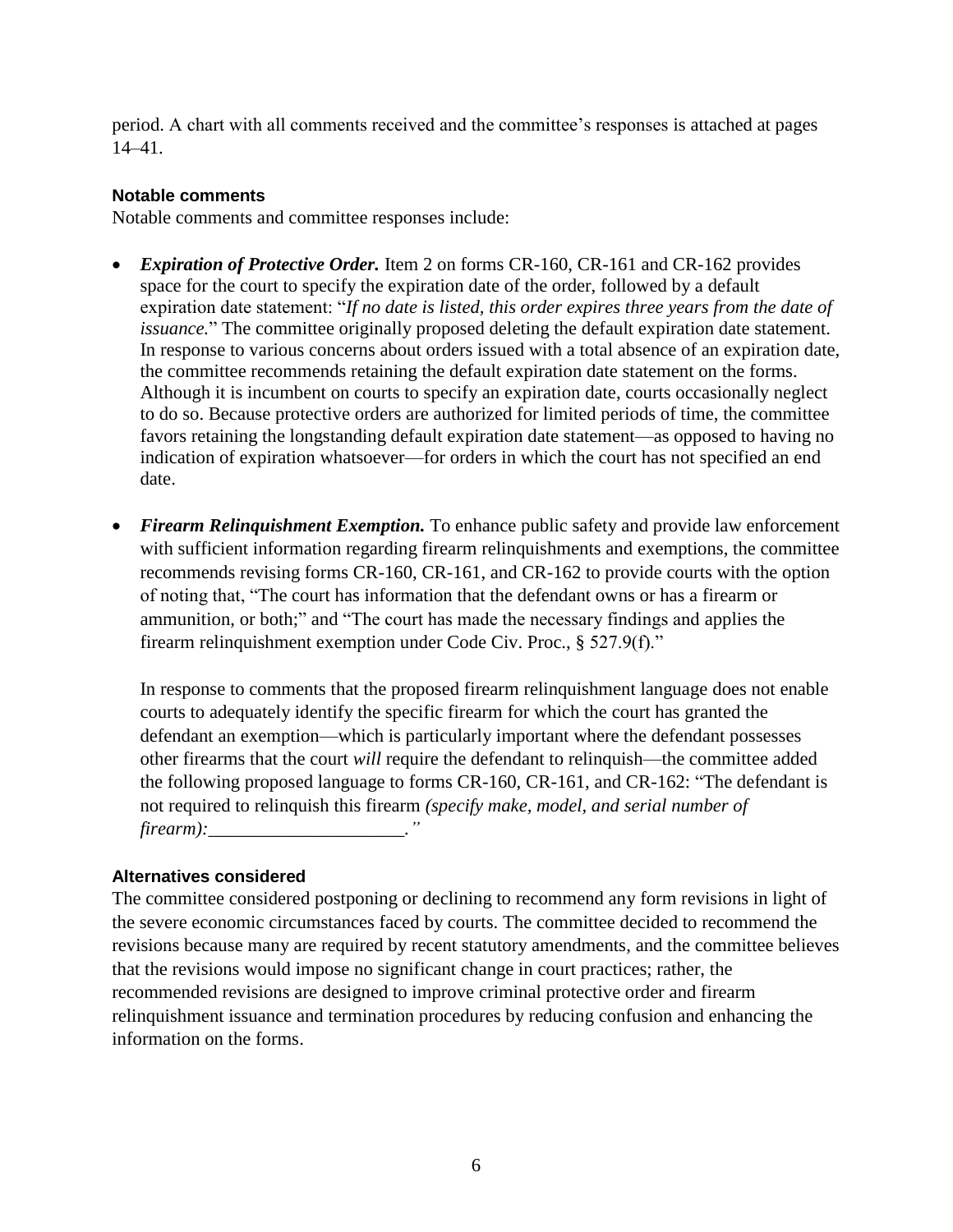### **Implementation Requirements, Costs, and Operational Impacts**

Expected costs are limited to training, case management system updates, and the production of new forms. No other implementation requirements or operational impacts are expected.

### **Relevant Strategic Plan Goals and Operational Plan Objectives**

The proposed revisions to forms CR-160, CR-161, CR-162, and CR-165 support the policies underlying Goal I, Access, Fairness, and Diversity, and Goal IV, Quality of Justice and Service to the Public. Specifically, these form revisions support Goal I, objective 4, "Work to achieve procedural fairness in all types of cases"; and Goal IV, objective 3, "Provide services that meet the needs of all court users and that promote cultural sensitivity and a better understanding of court orders, procedures, and processes."

#### **Attachments**

- 1. Forms CR-160, CR-161, CR-162, and CR-165, at pages 8–13
- 2. Comments chart, at pages 14–41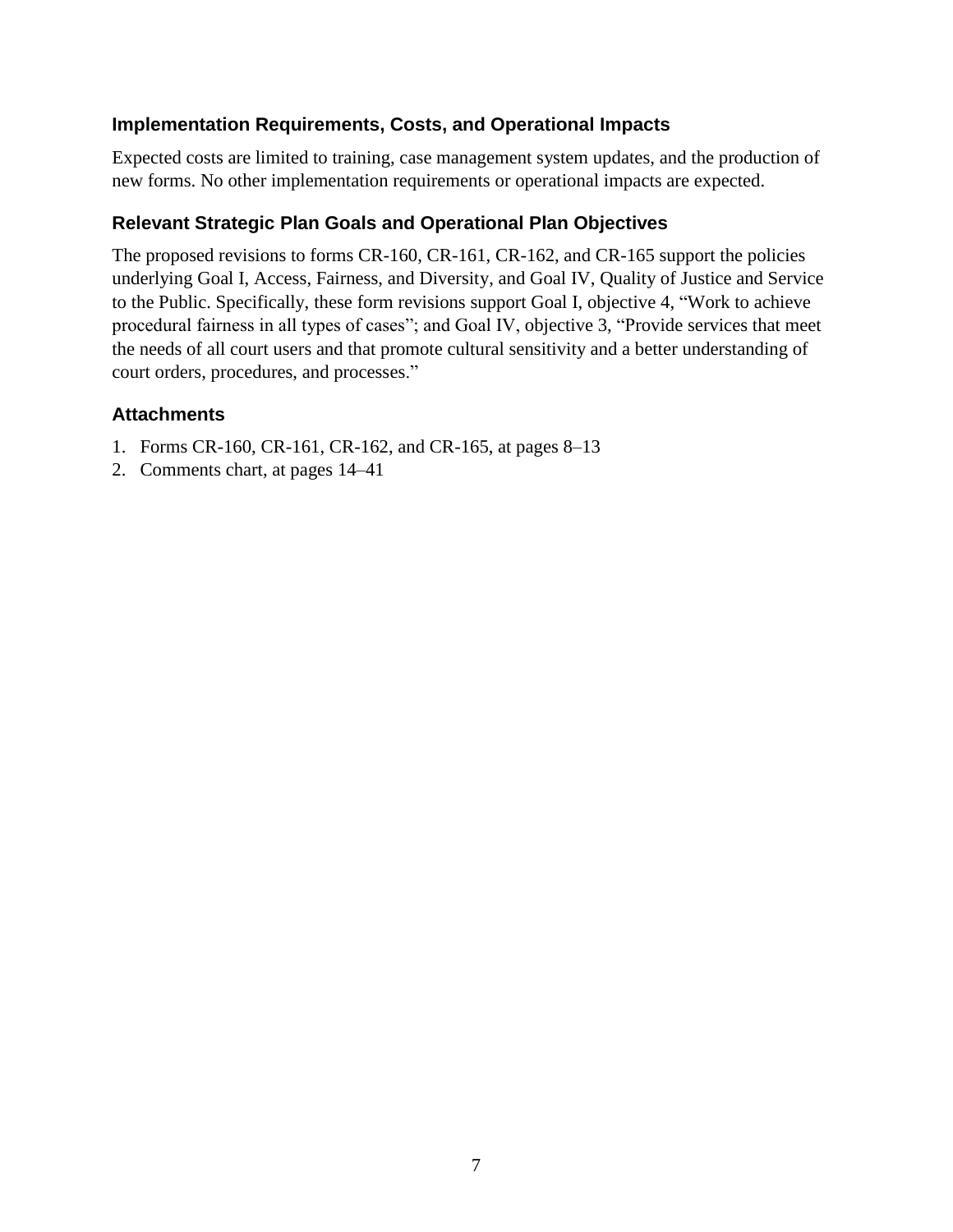|                                                                        |                                                                                                                                                                                                                                                 |                               | <b>CR-160</b>                                                                 |
|------------------------------------------------------------------------|-------------------------------------------------------------------------------------------------------------------------------------------------------------------------------------------------------------------------------------------------|-------------------------------|-------------------------------------------------------------------------------|
| SUPERIOR COURT OF CALIFORNIA, COUNTY OF                                |                                                                                                                                                                                                                                                 |                               | <b>FOR COURT USE ONLY</b>                                                     |
| <b>STREET ADDRESS:</b>                                                 |                                                                                                                                                                                                                                                 |                               |                                                                               |
| <b>MAILING ADDRESS:</b><br>CITY AND ZIP CODE:                          |                                                                                                                                                                                                                                                 |                               |                                                                               |
| <b>BRANCH NAME:</b>                                                    |                                                                                                                                                                                                                                                 |                               |                                                                               |
|                                                                        |                                                                                                                                                                                                                                                 |                               |                                                                               |
| PEOPLE OF THE STATE OF CALIFORNIA                                      | VS.                                                                                                                                                                                                                                             |                               | <b>DRAFT</b>                                                                  |
| DEFENDANT:                                                             |                                                                                                                                                                                                                                                 |                               | <b>Not Approved by the</b>                                                    |
|                                                                        |                                                                                                                                                                                                                                                 |                               | <b>Judicial Council</b>                                                       |
|                                                                        | <b>CRIMINAL PROTECTIVE ORDER-DOMESTIC VIOLENCE</b>                                                                                                                                                                                              |                               |                                                                               |
|                                                                        | (CLETS - CPO) (Pen. Code, §§ 136.2, 1203.097(a)(2),<br>$136.2(i)(1)$ , 273.5(j), and 646.9(k))                                                                                                                                                  |                               |                                                                               |
|                                                                        |                                                                                                                                                                                                                                                 |                               |                                                                               |
| ORDER UNDER PENAL CODE, § 136.2                                        | <b>MODIFICATION</b>                                                                                                                                                                                                                             |                               |                                                                               |
| PROBATION CONDITION ORDER (Pen. Code, § 1203.097)                      |                                                                                                                                                                                                                                                 |                               | <b>CASE NUMBER:</b>                                                           |
| <b>ORDER UNDER:</b>                                                    |                                                                                                                                                                                                                                                 |                               |                                                                               |
| <b>PENAL CODE, § 136.2(i)(1)</b> PENAL CODE, § 273.5(j)                |                                                                                                                                                                                                                                                 | <b>PENAL CODE, § 646.9(k)</b> |                                                                               |
|                                                                        | This Order May Take Precedence Over Other Conflicting Orders; See Item 4 on Page 2.                                                                                                                                                             |                               |                                                                               |
| PERSON TO BE RESTRAINED (complete name):                               |                                                                                                                                                                                                                                                 |                               |                                                                               |
| M<br>F<br>Sex:<br>Ht.:<br>Wt.:                                         | Hair color:<br>Eye color:                                                                                                                                                                                                                       | Race:                         | Date of birth:<br>Age:                                                        |
|                                                                        |                                                                                                                                                                                                                                                 |                               |                                                                               |
| 1. This proceeding was heard on (date):<br>by judicial officer (name): | at (time):                                                                                                                                                                                                                                      | in Dept.:                     | Room:                                                                         |
| 2. This order expires on (date):                                       |                                                                                                                                                                                                                                                 |                               | . If no date is listed, this order expires three years from date of issuance. |
|                                                                        |                                                                                                                                                                                                                                                 |                               |                                                                               |
| 3.<br>order is required.                                               | Defendant was personally served with a copy of this order at the court hearing, and no additional proof of service of this                                                                                                                      |                               |                                                                               |
| 4.                                                                     | <b>FULL NAME, AGE, AND GENDER OF EACH PROTECTED PERSON:</b>                                                                                                                                                                                     |                               |                                                                               |
|                                                                        |                                                                                                                                                                                                                                                 |                               |                                                                               |
| 5.                                                                     | For good cause shown, the court grants the protected persons named above the exclusive care, possession, and control of                                                                                                                         |                               |                                                                               |
| the following animals:                                                 |                                                                                                                                                                                                                                                 |                               |                                                                               |
| 6.                                                                     | The court has information that the defendant owns or has a firearm or ammunition, or both.                                                                                                                                                      |                               |                                                                               |
| GOOD CAUSE APPEARING, THE COURT ORDERS THAT THE ABOVE-NAMED DEFENDANT  |                                                                                                                                                                                                                                                 |                               |                                                                               |
| 7.                                                                     | must not harass, strike, threaten, assault (sexually or otherwise), follow, stalk, molest, destroy or damage personal or real property,                                                                                                         |                               |                                                                               |
|                                                                        | disturb the peace, keep under surveillance, or block movements of the protected persons named above.                                                                                                                                            |                               |                                                                               |
| 8.                                                                     | must not own, possess, buy or try to buy, receive or try to receive, or otherwise obtain a firearm or ammunition. The<br>defendant must surrender to local law enforcement, or sell to or store with a licensed gun dealer any firearm owned by |                               |                                                                               |
|                                                                        | the defendant or subject to his or her immediate possession or control within 24 hours after service of this order and                                                                                                                          |                               |                                                                               |
|                                                                        | must file a receipt with the court showing compliance with this order within 48 hours of receiving this order.<br>The court finds good cause to believe that the defendant has a firearm within his or her immediate possession or control and  |                               |                                                                               |
| sets a review hearing for (date):                                      |                                                                                                                                                                                                                                                 |                               | to ascertain whether the defendant has                                        |
|                                                                        | complied with the firearm relinquishment requirements of Code Civ. Proc., § 527.9. (Cal. Rules of Court, rule 4.700.)                                                                                                                           |                               |                                                                               |
|                                                                        | The court has made the necessary findings and applies the firearm relinquishment exemption under Code Civ. Proc.,<br>§ 527.9(f). The defendant is not required to relinquish this firearm (specify make, model, and serial number of firearm):  |                               |                                                                               |
|                                                                        |                                                                                                                                                                                                                                                 |                               |                                                                               |
| 9.                                                                     | must not attempt to or actually prevent or dissuade any victim or witness from attending a hearing or testifying or making a report                                                                                                             |                               |                                                                               |
| to any law enforcement agency or person.                               |                                                                                                                                                                                                                                                 |                               |                                                                               |
| 10.                                                                    | must take no action to obtain the addresses or locations of protected persons or their family members, caretakers, or guardian<br>unless good cause exists otherwise. The court finds good cause not to make the order in item 10.              |                               |                                                                               |
| 11.                                                                    | must be placed on electronic monitoring for (specify length of time):                                                                                                                                                                           |                               | . (Not to exceed 1 year from                                                  |
|                                                                        | the date of this order. Pen. Code, § 136.2(a)(7)(D) and Pen. Code, § 136.2(i)(2).)                                                                                                                                                              |                               |                                                                               |
| 12.                                                                    | must have no personal, electronic, telephonic, or written contact with the protected persons named above.                                                                                                                                       |                               |                                                                               |
| 13.                                                                    | must have no contact with the protected persons named above through a third party, except an attorney of record.                                                                                                                                |                               |                                                                               |
| 14.<br>must not come within                                            | yards of the protected persons and animals named above.                                                                                                                                                                                         |                               |                                                                               |
| 15.                                                                    | must not take, transfer, sell, encumber, conceal, molest, attack, strike, threaten, harm, or otherwise dispose of the animals                                                                                                                   |                               |                                                                               |
| described in item 5.                                                   |                                                                                                                                                                                                                                                 |                               |                                                                               |
| 16.                                                                    | may have peaceful contact with the protected persons named above, as an exception to the "no-contact" or "stay-away"                                                                                                                            |                               |                                                                               |
| a.                                                                     | provision in item 12, 13, or 14 of this order, only for the safe exchange of children and court-ordered visitation as stated in:<br>the Family, Juvenile, or Probate court order in case number:                                                |                               | issued on (date):                                                             |
| $\mathsf{b}$ .                                                         | any Family, Juvenile, or Probate court order issued after the date this order is signed.                                                                                                                                                        |                               |                                                                               |
| 17.                                                                    | The protected persons may record any prohibited communications made by the restrained person.                                                                                                                                                   |                               |                                                                               |
| 18.                                                                    | Other orders including stay-away orders from specific locations:                                                                                                                                                                                |                               |                                                                               |
|                                                                        |                                                                                                                                                                                                                                                 |                               |                                                                               |
| <b>Executed on:</b>                                                    |                                                                                                                                                                                                                                                 |                               | Department/Division:                                                          |
| (DATE)                                                                 | (SIGNATURE OF JUDICIAL OFFICER)                                                                                                                                                                                                                 |                               | Page 1 of 2                                                                   |
| Form Adopted for Mandatory Use<br>Judicial Council of California       | <b>CRIMINAL PROTECTIVE ORDER-DOMESTIC VIOLENCE</b>                                                                                                                                                                                              |                               | Penal Code, §§ 136.2, 166, 1203.097(a)(2),                                    |
| CR-160 [Rev. July 1, 2014]<br>Approved by Department of Justice        | (CLETS - CPO)                                                                                                                                                                                                                                   |                               | 273.5(j), 646.9(k), and 136.2(i)(1)<br>www.courts.ca.gov                      |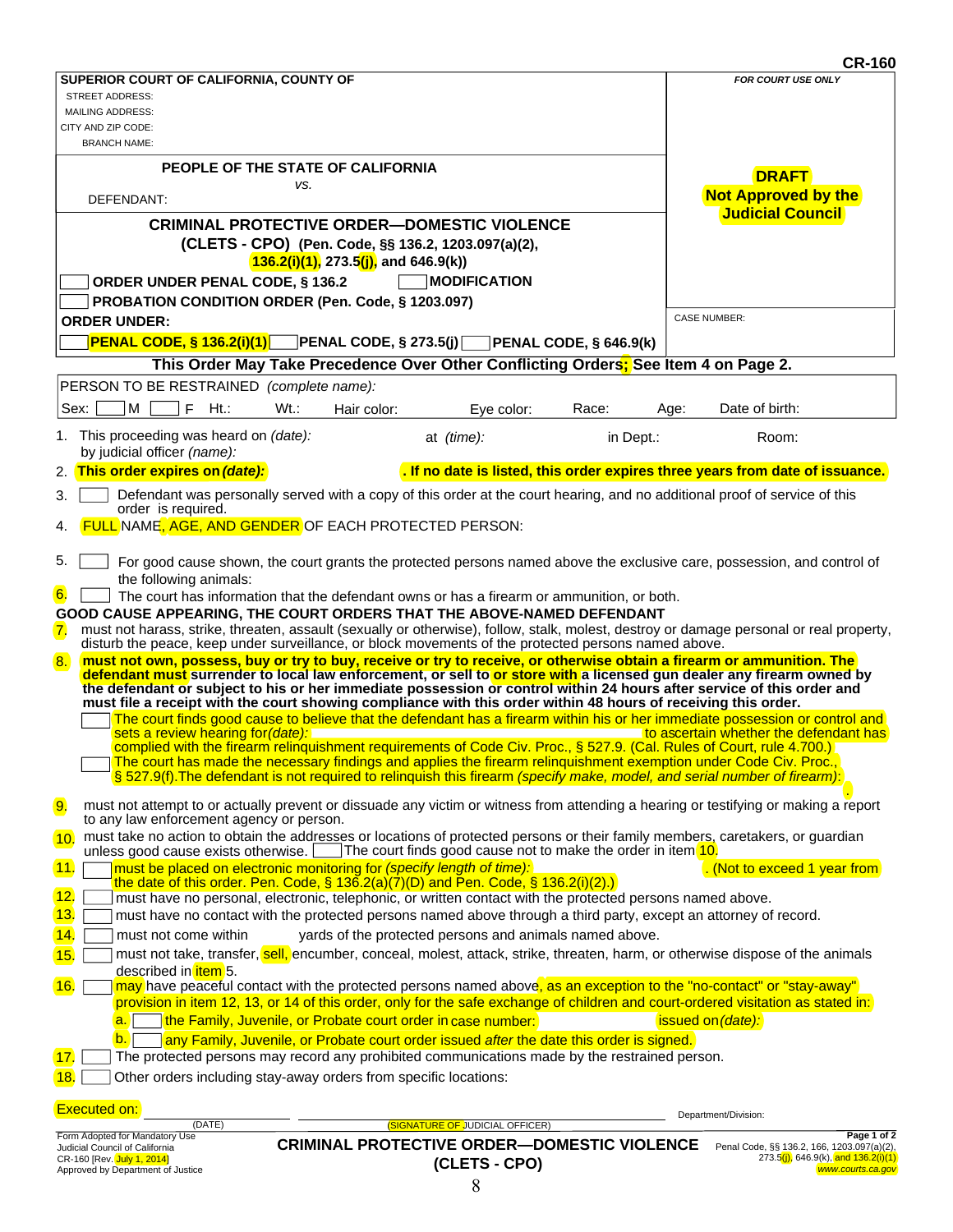#### **WARNINGS AND NOTICES**

- 1. **VIOLATION OF THE ORDER IS SUBJECT TO CRIMINAL PROSECUTION.** Violation of this protective order may be punished as a misdemeanor, a felony, or a contempt of court. Taking or concealing a child in violation of this order may be a felony and punishable by confinement in state prison, a fine, or both. Traveling across state or tribal boundaries with the intent to violate the order may be punishable as a federal offense under the Violence Against Women Act, 18 U.S.C. § 2261(a)(1) (1994).
- **NOTICE REGARDING FIREARMS. Any person subject to a protective order is prohibited from owning, possessing, purchasing or attempting to purchase, receiving or attempting to receive, or otherwise obtaining a firearm. Such conduct is subject to a \$1,000 fine and imprisonment. The person subject to these orders must relinquish any firearms (by surrendering the firearm to local law enforcement, or by selling or storing it with a licensed gun dealer) and not own or possess any firearms during the period of the protective order. (Pen. Code, § 136.2(d).) Under federal law, the issuance of a protective order after hearing will generally prohibit the restrained person from owning, accepting, transporting, or possessing firearms or ammunition. A violation of this prohibition is a separate federal crime.**  2.

Specified defendants may request an exemption from the firearm relinquishment requirements stated in item 8 on page 1 of this order. *The court must check the box under item 8 to order an exemption from the firearm relinquishment requirements*. If the defendant can show that the firearm is necessary as a condition of continued employment, the court may grant an exemption for a particular firearm to be in the defendant's possession only during work hours and while traveling to and from work. If a peace officer's employment and personal safety depend on the ability to carry a firearm, a court may grant an exemption that allows the officer to carry a firearm on or off duty, but only if the court finds, after a mandatory psychological examination of the peace officer, that the officer does not pose a threat of harm. (Code Civ. Proc., § 527.9(f).)

#### 3. **ENFORCING THIS ORDER IN CALIFORNIA**

- This order must be enforced in California by any law enforcement agency that has received the order or is shown a copy of the order or has verified its existence on the California Law Enforcement Telecommunications System (CLETS).
- Law enforcement must determine whether the restrained person had notice of the order. If notice cannot be verified, law enforcement must advise the restrained person of the terms of the order and, if the restrained person fails to comply, must enforce it. (Fam. Code, § 6383.)

#### 4. **CONFLICTING ORDERS-PRIORITIES FOR ENFORCEMENT**

**If more than one restraining order has been issued, the orders must be enforced according to the following priorities:**  a. *Emergency Protective Order:* If one of the orders is an Emergency Protective Order (form EPO-001) and is more restrictive than other restraining or protective orders, it has precedence in enforcement over all other orders. (Pen. Code, § 136.2(c)(1)(A).) b. *No-Contact Order:* If there is no EPO, a no-contact order that is included in a restraining or protective order has precedence in enforcement over any other restraining or protective order.

c. *Criminal Order:* If none of the orders include a no-contact order, a domestic violence protective order issued in a criminal case takes precedence in enforcement over any conflicting civil court order. (Pen. Code, § 136.2(e)(2).) Any nonconflicting terms of the civil restraining order remain in effect and enforceable.

d. *Family, Juvenile, or Civil Order:* If more than one family, juvenile, or other civil restraining or protective order has been issued, the one that was issued last must be enforced.

5. **CERTIFICATE OF COMPLIANCE WITH VIOLENCE AGAINST WOMEN ACT (VAWA).** This protective order meets all Full Faith and Credit requirements of the Violence Against Women Act, 18 U.S.C. § 2265 (1994). This court has jurisdiction over the parties and the subject matter, and the restrained person has been afforded notice and a timely opportunity to be heard as provided by the laws of this jurisdiction. This order is valid and entitled to enforcement in each jurisdiction throughout the 50 United States, the District of Columbia, all tribal lands, and all U.S. territories, and shall be enforced as if it were an order of that jurisdiction.

#### **EFFECTIVE DATE AND EXPIRATION DATE OF ORDERS**  6.

- These orders are effective as of the date they were **issued** by a judicial officer.
- These orders expire as ordered in item 2 on page 1 of this order, or as explained below.
- Orders under Penal Code section 136.2(a) are valid as long as the court has jurisdiction over the case. They are not valid after imposition of a county jail or state prison commitment. (See *People v. Stone* (2004) 123 Cal.App.4th 153.)
- Orders issued under Penal Code sections 136.2(i)(1), 273.5(i), and 646.9(k) are valid for up to 10 years and may be issued by the court whether the defendant is sentenced to state prison or county jail or if imposition of sentence is suspended and the defendant is placed on probation.
- Orders under Penal Code section 1203.097(a)(2) are probationary orders, and the court has jurisdiction as long as the defendant is on probation.
- To terminate this protective order, *courts should* use form CR-165, *Notice of Termination of Protective Order in Criminal Proceeding (CLETS).*

#### 7. **CHILD CUSTODY AND VISITATION**

- Child custody and visitation orders may be established or modified in Family, Juvenile, or Probate court.
- Unless box a or b in item 16 on page 1 is checked, contact between the restrained and protected persons permitted by a Family, Juvenile, or Probate court order for child custody or visitation must not conflict with the provisions of this order.
- If box a or b in item 16 on page 1 is checked, the restrained and protected persons should always carry a certified copy of the most recent child custody or visitation order issued by the Family, Juvenile, or Probate court.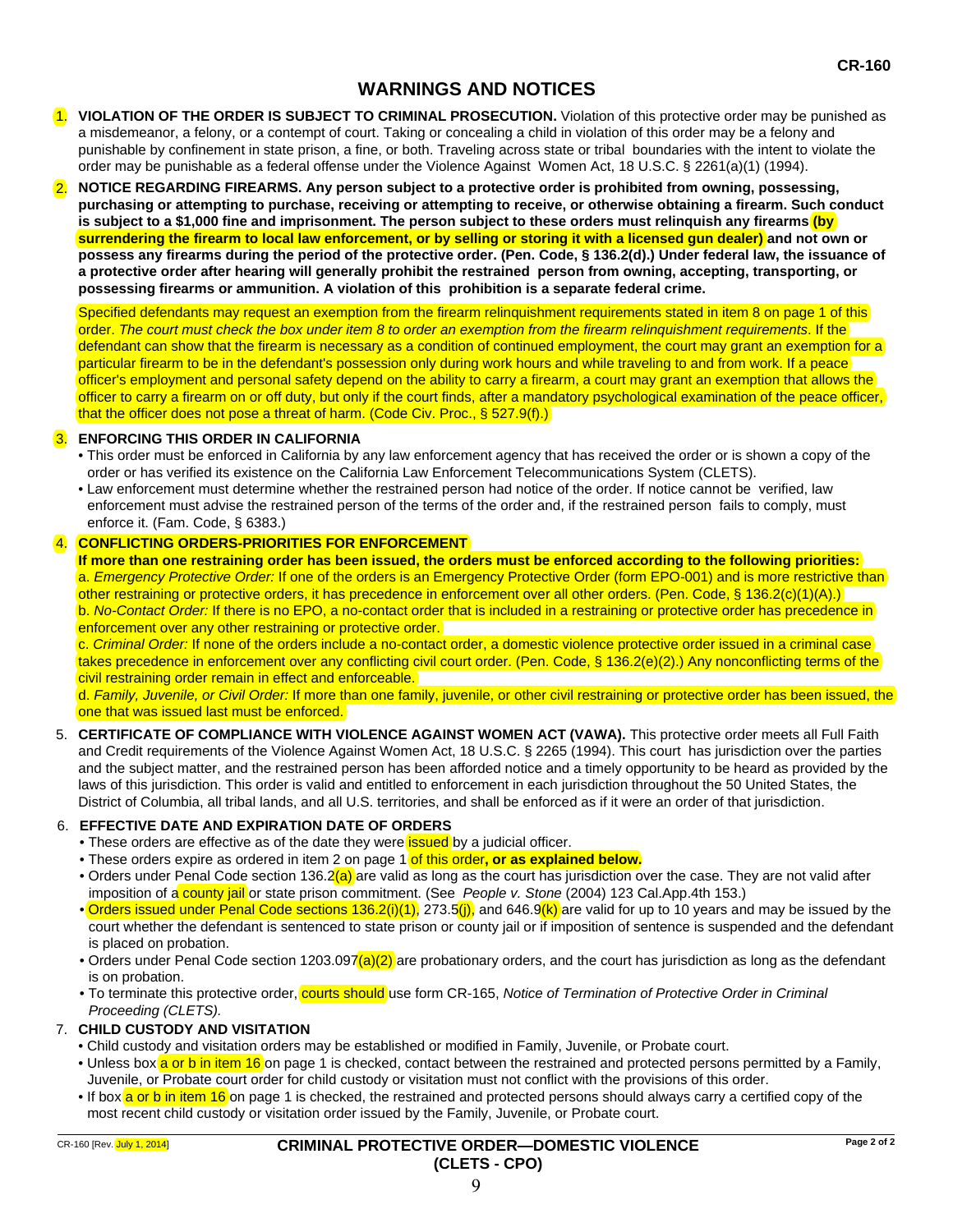|                           |                                                                                                                  |        |         |                                                                       |                                                                                                                |       |                     | <b>CR-161</b>                                                                                                                                                                                                                                                                                                                                                             |
|---------------------------|------------------------------------------------------------------------------------------------------------------|--------|---------|-----------------------------------------------------------------------|----------------------------------------------------------------------------------------------------------------|-------|---------------------|---------------------------------------------------------------------------------------------------------------------------------------------------------------------------------------------------------------------------------------------------------------------------------------------------------------------------------------------------------------------------|
|                           | SUPERIOR COURT OF CALIFORNIA, COUNTY OF<br><b>STREET ADDRESS:</b><br><b>MAILING ADDRESS:</b>                     |        |         |                                                                       |                                                                                                                |       |                     | FOR COURT USE ONLY                                                                                                                                                                                                                                                                                                                                                        |
|                           | CITY AND ZIP CODE:<br><b>BRANCH NAME:</b>                                                                        |        |         |                                                                       |                                                                                                                |       |                     |                                                                                                                                                                                                                                                                                                                                                                           |
|                           |                                                                                                                  |        |         | PEOPLE OF THE STATE OF CALIFORNIA                                     |                                                                                                                |       |                     | <b>DRAFT</b>                                                                                                                                                                                                                                                                                                                                                              |
|                           |                                                                                                                  |        |         | VS.                                                                   |                                                                                                                |       |                     | <b>Not Approved by the</b>                                                                                                                                                                                                                                                                                                                                                |
|                           | DEFENDANT:                                                                                                       |        |         |                                                                       |                                                                                                                |       |                     | <b>Judicial Council</b>                                                                                                                                                                                                                                                                                                                                                   |
|                           |                                                                                                                  |        |         |                                                                       | <b>CRIMINAL PROTECTIVE ORDER—OTHER THAN DOMESTIC VIOLENCE</b>                                                  |       |                     |                                                                                                                                                                                                                                                                                                                                                                           |
|                           |                                                                                                                  |        |         |                                                                       | (CLETS - CPO) (Pen. Code, §§ 136.2, 136.2(i)(1), and 646.9(k))                                                 |       |                     |                                                                                                                                                                                                                                                                                                                                                                           |
|                           | <b>ORDER UNDER PENAL CODE, § 136.2</b><br><b>MODIFICATION</b>                                                    |        |         |                                                                       |                                                                                                                |       |                     |                                                                                                                                                                                                                                                                                                                                                                           |
|                           | <b>ORDER UNDER:</b>                                                                                              |        |         |                                                                       |                                                                                                                |       | <b>CASE NUMBER:</b> |                                                                                                                                                                                                                                                                                                                                                                           |
|                           | <b>PENAL CODE, § 136.2(i)(1)</b>                                                                                 |        |         | <b>PENAL CODE, § 646.9(k)</b>                                         |                                                                                                                |       |                     |                                                                                                                                                                                                                                                                                                                                                                           |
|                           | PERSON TO BE RESTRAINED (complete name):                                                                         |        |         |                                                                       |                                                                                                                |       |                     |                                                                                                                                                                                                                                                                                                                                                                           |
| Sex:                      | ٦M<br>IF                                                                                                         | $Ht$ : | $Wt$ .: | Hair color:                                                           | Eye color:                                                                                                     | Race: | Age:                | Date of birth:                                                                                                                                                                                                                                                                                                                                                            |
|                           | 1. This proceeding was heard on (date):<br>by judicial officer (name):                                           |        |         |                                                                       | at (time):                                                                                                     |       | in Dept.:           | Room:                                                                                                                                                                                                                                                                                                                                                                     |
|                           | 2. This order expires on (date):                                                                                 |        |         |                                                                       |                                                                                                                |       |                     | . If no date is listed, this order expires three years from date of issuance.                                                                                                                                                                                                                                                                                             |
| 3.                        |                                                                                                                  |        |         |                                                                       |                                                                                                                |       |                     | Defendant was personally served with a copy of this order at the court hearing, and no additional proof of service of this order                                                                                                                                                                                                                                          |
|                           | is required.                                                                                                     |        |         | 4. FULL NAME, AGE, AND GENDER OF EACH PROTECTED PERSON:               |                                                                                                                |       |                     |                                                                                                                                                                                                                                                                                                                                                                           |
|                           |                                                                                                                  |        |         |                                                                       |                                                                                                                |       |                     |                                                                                                                                                                                                                                                                                                                                                                           |
| 5.                        |                                                                                                                  |        |         |                                                                       | The court has information that the defendant owns or has a firearm or ammunition, or both.                     |       |                     |                                                                                                                                                                                                                                                                                                                                                                           |
| 6.                        |                                                                                                                  |        |         |                                                                       | GOOD CAUSE APPEARING, THE COURT ORDERS THAT THE ABOVE-NAMED DEFENDANT                                          |       |                     | must not harass, strike, threaten, assault (sexually or otherwise), follow, stalk, molest, destroy or damage personal or real property,                                                                                                                                                                                                                                   |
|                           |                                                                                                                  |        |         |                                                                       | disturb the peace, keep under surveillance, or block movements of the protected persons named above.           |       |                     |                                                                                                                                                                                                                                                                                                                                                                           |
| $\overline{7}$ .          |                                                                                                                  |        |         |                                                                       | must file a receipt with the court showing compliance with this order within 48 hours of receiving this order. |       |                     | must not own, possess, buy or try to buy, receive or try to receive, or otherwise obtain a firearm or ammunition. The<br>defendant must surrender to local law enforcement, or sell to or store with a licensed gun dealer any firearm owned by<br>the defendant or subject to his or her immediate possession or control within 24 hours after service of this order and |
|                           |                                                                                                                  |        |         |                                                                       |                                                                                                                |       |                     | The court has made the necessary findings and applies the firearm relinquishment exemption under Code Civ. Proc.,                                                                                                                                                                                                                                                         |
|                           |                                                                                                                  |        |         |                                                                       |                                                                                                                |       |                     | § 527.9(f). The defendant is not required to relinquish this firearm (specify make, model, and serial number of firearm):                                                                                                                                                                                                                                                 |
| $\overline{\mathbf{8}}$ . | to any law enforcement agency or person.                                                                         |        |         |                                                                       |                                                                                                                |       |                     | must not attempt to or actually prevent or dissuade any victim or witness from attending a hearing or testifying or making a report                                                                                                                                                                                                                                       |
| 9.                        | unless good cause exists otherwise.                                                                              |        |         |                                                                       | The court finds good cause not to make the order in item 9.                                                    |       |                     | must take no action to obtain the addresses or locations of protected persons or their family members, caretakers, or guardian                                                                                                                                                                                                                                            |
| 10.                       |                                                                                                                  |        |         | must be placed on electronic monitoring for (specify length of time): | from the date of this order. Pen. Code, $\S$ 136.2(a)(7)(D) and Pen. Code $\S$ 136.2(i)(2).)                   |       |                     | . (Not to exceed one year)                                                                                                                                                                                                                                                                                                                                                |
| 11.                       | must have no personal, electronic, telephonic, or written contact with the protected persons named above.        |        |         |                                                                       |                                                                                                                |       |                     |                                                                                                                                                                                                                                                                                                                                                                           |
| 12.                       | must have no contact with the protected persons named above through a third party, except an attorney of record. |        |         |                                                                       |                                                                                                                |       |                     |                                                                                                                                                                                                                                                                                                                                                                           |
| 13 <sub>1</sub>           | must not come within                                                                                             |        |         |                                                                       | yards of the protected persons named above.                                                                    |       |                     |                                                                                                                                                                                                                                                                                                                                                                           |
| 14.                       |                                                                                                                  |        |         |                                                                       |                                                                                                                |       |                     | may have peaceful contact with the protected persons named above, as an exception to the "no-contact" or "stay-away"<br>provision in item 11, 12, or 13 of this order, only for the safe exchange of children and court-ordered visitation as stated in:                                                                                                                  |
|                           | a.<br>b.                                                                                                         |        |         | the Family, Juvenile, or Probate court order in case number:          | any Family, Juvenile, or Probate court order issued after the date this order is signed.                       |       |                     | issued on (date):                                                                                                                                                                                                                                                                                                                                                         |
| 15.                       |                                                                                                                  |        |         |                                                                       | The protected persons may record any prohibited communications made by the restrained person.                  |       |                     |                                                                                                                                                                                                                                                                                                                                                                           |
|                           |                                                                                                                  |        |         | 16. Other orders including stay-away orders from specific locations:  |                                                                                                                |       |                     |                                                                                                                                                                                                                                                                                                                                                                           |
|                           |                                                                                                                  |        |         |                                                                       |                                                                                                                |       |                     |                                                                                                                                                                                                                                                                                                                                                                           |

| <b>Executed on:</b>               |                                                               | Department/Division: |                                 |
|-----------------------------------|---------------------------------------------------------------|----------------------|---------------------------------|
| (DATE)                            | <b>(SIGNATURE OF JUDICIAL OFFICER)</b>                        |                      |                                 |
| Form Adopted for Mandatory Use    | <b>CRIMINAL PROTECTIVE ORDER-OTHER THAN DOMESTIC VIOLENCE</b> |                      | Page 1 of 2                     |
| Judicial Council of California    |                                                               |                      | Penal Code, §§ 136.2, 646.9(k), |
| CR-161 [Rev. July 1, 2014]        | (CLETS - CPO)                                                 |                      | and $136.2(i)(1)$               |
| Approved by Department of Justice |                                                               |                      | www.courts.ca.gov               |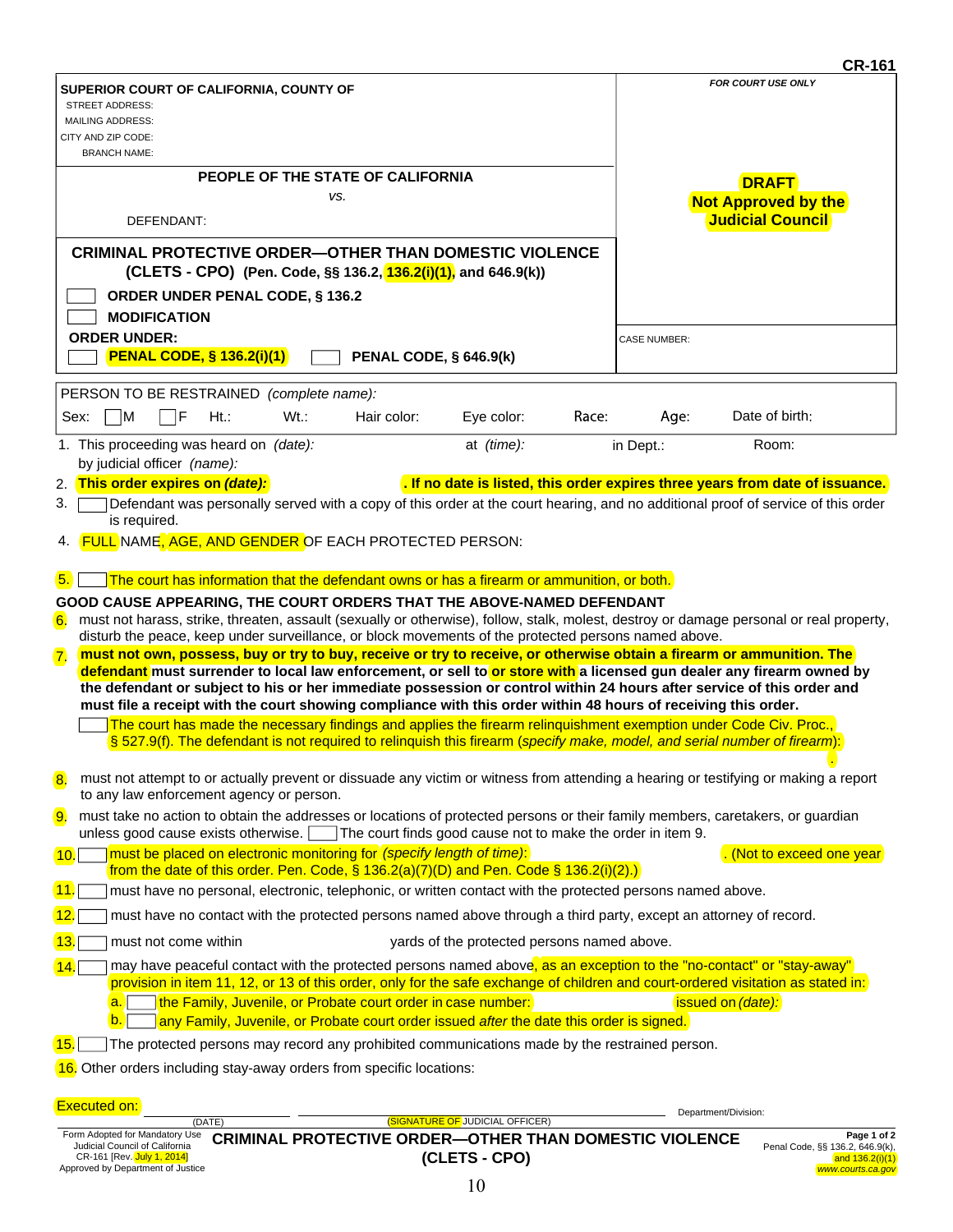#### **WARNINGS AND NOTICES**

- 1. **VIOLATION OF THE ORDER IS SUBJECT TO CRIMINAL PROSECUTION.** Violation of this protective order may be punished as a felony, a misdemeanor, or contempt of court.
- 2. **NOTICE REGARDING FIREARMS. Any person subject to a protective order is prohibited from owning, possessing, purchasing or attempting to purchase, receiving or attempting to receive, or otherwise obtaining a firearm. Such conduct is subject to a \$1,000 fine and imprisonment. The person subject to these orders must relinquish any firearms (by surrendering the firearm to local law enforcement, or by selling or storing it with a licensed gun dealer) and not own or possess any firearms during the period of the protective order. (Pen. Code, § 136.2(d).) Under federal law, the issuance of a protective order after hearing will generally prohibit the restrained person from owning, accepting, transporting, or possessing firearms or ammunition. A violation of this prohibition is a separate federal crime.**

Specified defendants may request an exemption from the firearm relinquishment requirements stated in item 7 on page 1 of this order. *The court must check the box under item 7 to order an exemption from the firearm relinquishment requirements.* If the defendant can show that the firearm is necessary as a condition of continued employment, the court may grant an exemption for a particular firearm to be in the defendant's possession only during work hours and while traveling to and from work. If a peace officer's employment and personal safety depend on the ability to carry a firearm, a court may grant an exemption that allows the officer to carry a firearm on or off duty, but only if the court finds, after a mandatory psychological examination of the peace officer, that the officer does not pose a threat of harm. (Code Civ. Proc., § 527.9(f).)

#### 3. **ENFORCING THIS ORDER IN CALIFORNIA**

- This order must be enforced in California by any law enforcement agency that has received the order or is shown a copy of the order or has verified its existence on the California Law Enforcement Telecommunications System (CLETS).
- Law enforcement must determine whether the restrained person had notice of the order. If notice cannot be verified, law enforcement must advise the restrained person of the terms of the order and, if the restrained person fails to comply, must enforce it. (Code Civil Proc., § 527.6.)

#### 4. **CONFLICTING ORDERS-PRIORITIES FOR ENFORCEMENT**

**If more than one restraining order has been issued, the orders must be enforced according to the following priorities:**  a. *Emergency Protective Order:* If one of the orders is an Emergency Protective Order (form EPO-001) and is more restrictive than other restraining or protective orders, it has precedence in enforcement over all other orders. (Pen. Code, § 136.2(c)(1)(A).) b. *No-Contact Order:* If there is no EPO, a no-contact order that is included in a restraining or protective order has precedence in enforcement over any other restraining or protective order.

c. *Criminal Order:* If none of the orders include a no-contact order, a domestic violence protective order issued in a criminal case takes precedence in enforcement over any conflicting civil court order. (Pen. Code, § 136.2(e)(2).) Any nonconflicting terms of the civil restraining order remain in effect and enforceable.

d. *Family, Juvenile, or Civil Order:* If more than one family, juvenile, or other civil restraining or protective order has been issued, the one that was issued last must be enforced.

#### 5. **EFFECTIVE DATE AND EXPIRATION DATE OF ORDERS**

- These orders are effective as of the date they were **issued** by a judicial officer.
- These orders expire as ordered in item 2 on page 1 of this order, **or as explained below**.
- Orders under Penal Code section 136.2(a) are valid as long as the court has jurisdiction over the case. They are not valid after imposition of a county jail or state prison commitment. (See *People v. Stone* (2004) 123 Cal.App.4th 153.)
- Orders issued under Penal Code sections 136.2(i)(1) and 646.9(k) are valid for up to 10 years and may be issued by the court whether the defendant is sentenced to state prison or county jail or if imposition of sentence is suspended and the defendant is placed on probation.
- To terminate this protective order, courts should use form CR-165, *Notice of Termination of Protective Order in Criminal Proceeding (CLETS).*

#### 6. **CHILD CUSTODY AND VISITATION**

- Child custody and visitation orders may be established or modified in Family, Juvenile, or Probate court.
- Unless box a or b in item 14 on page 1 is checked, contact between the restrained and protected persons permitted by a Family, Juvenile, or Probate court order for child custody or visitation must not conflict with the provisions of this order.
- If box a or b in item 14 on page 1 is checked, the restrained and protected persons should always carry a certified copy of the most recent child custody or visitation order issued by the Family, Juvenile, or Probate court.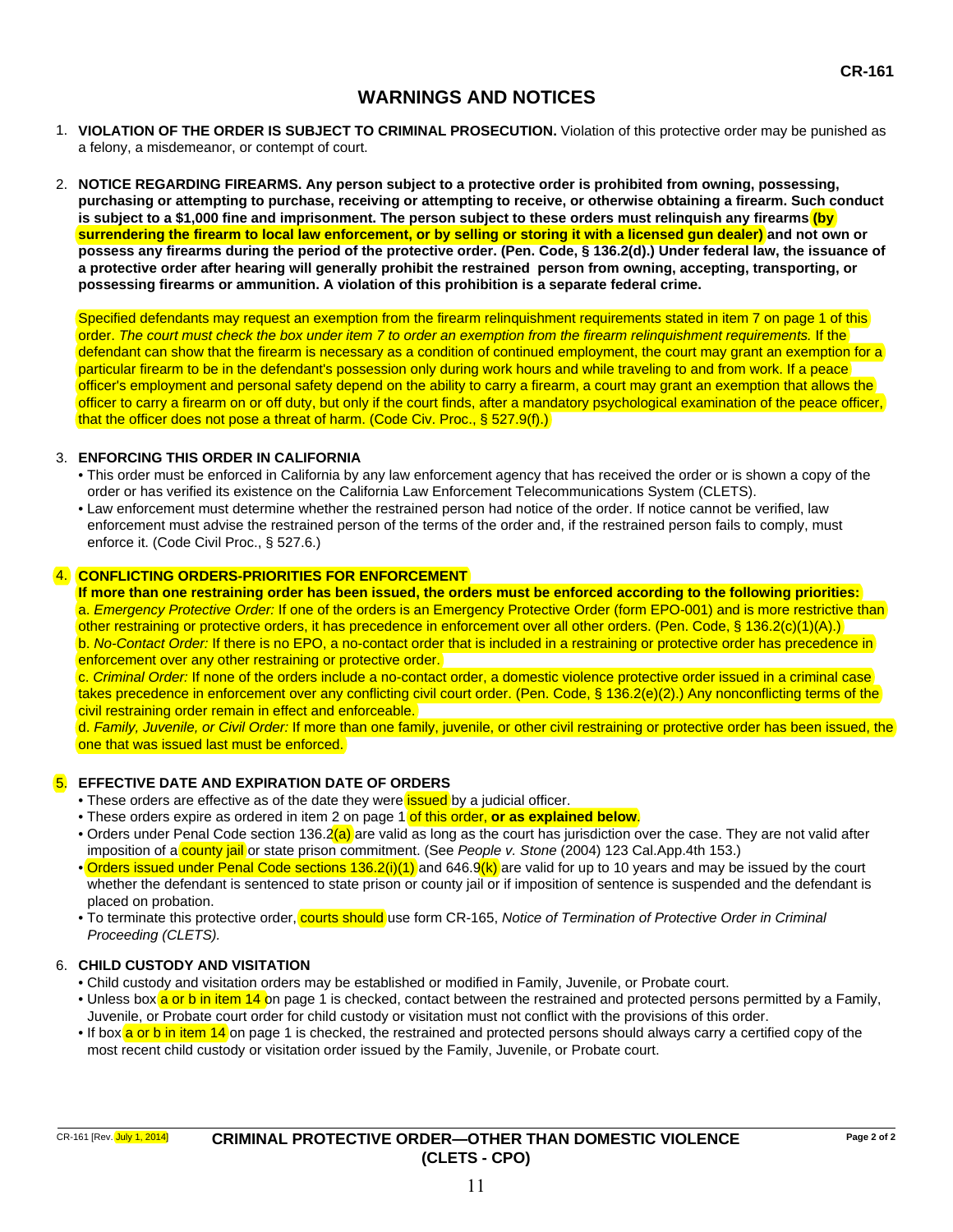#### **CR-162**

|                                                                                                                                                                                                                                                                                                                                                                                                                                                                                                                                                                                                                                                                                                           |                                                                                                                                                                                                                                                                                                                                                                                                                                                                                                                                                                                                                                                                                                                                                                                                                                                                                                                                                                                                                                                                                    |                                                  |                                 |           |                     | ∪r-10∠                                                                                                                                                                                                                                                                                                                                                                                                                                                                                                                                                              |  |  |
|-----------------------------------------------------------------------------------------------------------------------------------------------------------------------------------------------------------------------------------------------------------------------------------------------------------------------------------------------------------------------------------------------------------------------------------------------------------------------------------------------------------------------------------------------------------------------------------------------------------------------------------------------------------------------------------------------------------|------------------------------------------------------------------------------------------------------------------------------------------------------------------------------------------------------------------------------------------------------------------------------------------------------------------------------------------------------------------------------------------------------------------------------------------------------------------------------------------------------------------------------------------------------------------------------------------------------------------------------------------------------------------------------------------------------------------------------------------------------------------------------------------------------------------------------------------------------------------------------------------------------------------------------------------------------------------------------------------------------------------------------------------------------------------------------------|--------------------------------------------------|---------------------------------|-----------|---------------------|---------------------------------------------------------------------------------------------------------------------------------------------------------------------------------------------------------------------------------------------------------------------------------------------------------------------------------------------------------------------------------------------------------------------------------------------------------------------------------------------------------------------------------------------------------------------|--|--|
| SUPERIOR COURT OF CALIFORNIA, COUNTY OF                                                                                                                                                                                                                                                                                                                                                                                                                                                                                                                                                                                                                                                                   |                                                                                                                                                                                                                                                                                                                                                                                                                                                                                                                                                                                                                                                                                                                                                                                                                                                                                                                                                                                                                                                                                    |                                                  |                                 |           |                     | FOR COURT USE ONLY                                                                                                                                                                                                                                                                                                                                                                                                                                                                                                                                                  |  |  |
| <b>STREET ADDRESS:</b>                                                                                                                                                                                                                                                                                                                                                                                                                                                                                                                                                                                                                                                                                    |                                                                                                                                                                                                                                                                                                                                                                                                                                                                                                                                                                                                                                                                                                                                                                                                                                                                                                                                                                                                                                                                                    |                                                  |                                 |           |                     |                                                                                                                                                                                                                                                                                                                                                                                                                                                                                                                                                                     |  |  |
| <b>MAILING ADDRESS:</b><br>CITY AND ZIP CODE:                                                                                                                                                                                                                                                                                                                                                                                                                                                                                                                                                                                                                                                             |                                                                                                                                                                                                                                                                                                                                                                                                                                                                                                                                                                                                                                                                                                                                                                                                                                                                                                                                                                                                                                                                                    |                                                  |                                 |           |                     | <b>DRAFT</b>                                                                                                                                                                                                                                                                                                                                                                                                                                                                                                                                                        |  |  |
| <b>BRANCH NAME:</b>                                                                                                                                                                                                                                                                                                                                                                                                                                                                                                                                                                                                                                                                                       |                                                                                                                                                                                                                                                                                                                                                                                                                                                                                                                                                                                                                                                                                                                                                                                                                                                                                                                                                                                                                                                                                    |                                                  |                                 |           |                     | <b>Not Approved by the</b>                                                                                                                                                                                                                                                                                                                                                                                                                                                                                                                                          |  |  |
|                                                                                                                                                                                                                                                                                                                                                                                                                                                                                                                                                                                                                                                                                                           | PEOPLE OF THE STATE OF CALIFORNIA                                                                                                                                                                                                                                                                                                                                                                                                                                                                                                                                                                                                                                                                                                                                                                                                                                                                                                                                                                                                                                                  |                                                  | <b>Judicial Council</b>         |           |                     |                                                                                                                                                                                                                                                                                                                                                                                                                                                                                                                                                                     |  |  |
|                                                                                                                                                                                                                                                                                                                                                                                                                                                                                                                                                                                                                                                                                                           |                                                                                                                                                                                                                                                                                                                                                                                                                                                                                                                                                                                                                                                                                                                                                                                                                                                                                                                                                                                                                                                                                    | VS.                                              |                                 |           |                     |                                                                                                                                                                                                                                                                                                                                                                                                                                                                                                                                                                     |  |  |
| DEFENDANT:                                                                                                                                                                                                                                                                                                                                                                                                                                                                                                                                                                                                                                                                                                |                                                                                                                                                                                                                                                                                                                                                                                                                                                                                                                                                                                                                                                                                                                                                                                                                                                                                                                                                                                                                                                                                    |                                                  |                                 |           |                     |                                                                                                                                                                                                                                                                                                                                                                                                                                                                                                                                                                     |  |  |
| ORDER TO SURRENDER FIREARMS IN DOMESTIC VIOLENCE CASE                                                                                                                                                                                                                                                                                                                                                                                                                                                                                                                                                                                                                                                     |                                                                                                                                                                                                                                                                                                                                                                                                                                                                                                                                                                                                                                                                                                                                                                                                                                                                                                                                                                                                                                                                                    | (CLETS - CPO)<br>(Penal Code, §§ 136.2(a)(7)(B)) |                                 |           | <b>CASE NUMBER:</b> |                                                                                                                                                                                                                                                                                                                                                                                                                                                                                                                                                                     |  |  |
| PERSON TO SURRENDER FIREARMS (complete name):<br>ПF<br>$Ht$ .:<br>$Sex: \Box M$                                                                                                                                                                                                                                                                                                                                                                                                                                                                                                                                                                                                                           | Wt.:                                                                                                                                                                                                                                                                                                                                                                                                                                                                                                                                                                                                                                                                                                                                                                                                                                                                                                                                                                                                                                                                               | Hair color:                                      | Eye color:                      | Race:     | Age:                | Date of birth:                                                                                                                                                                                                                                                                                                                                                                                                                                                                                                                                                      |  |  |
|                                                                                                                                                                                                                                                                                                                                                                                                                                                                                                                                                                                                                                                                                                           |                                                                                                                                                                                                                                                                                                                                                                                                                                                                                                                                                                                                                                                                                                                                                                                                                                                                                                                                                                                                                                                                                    |                                                  |                                 |           |                     |                                                                                                                                                                                                                                                                                                                                                                                                                                                                                                                                                                     |  |  |
| 1. This proceeding was heard<br>on (date):<br>by judicial officer (name):                                                                                                                                                                                                                                                                                                                                                                                                                                                                                                                                                                                                                                 |                                                                                                                                                                                                                                                                                                                                                                                                                                                                                                                                                                                                                                                                                                                                                                                                                                                                                                                                                                                                                                                                                    | at (time):                                       |                                 | in Dept.: |                     | Room:                                                                                                                                                                                                                                                                                                                                                                                                                                                                                                                                                               |  |  |
| 2. This order expires on (date):                                                                                                                                                                                                                                                                                                                                                                                                                                                                                                                                                                                                                                                                          |                                                                                                                                                                                                                                                                                                                                                                                                                                                                                                                                                                                                                                                                                                                                                                                                                                                                                                                                                                                                                                                                                    |                                                  |                                 |           |                     | . If no date is listed, this order expires three years from date of issuance.                                                                                                                                                                                                                                                                                                                                                                                                                                                                                       |  |  |
| 3.<br>order is required.                                                                                                                                                                                                                                                                                                                                                                                                                                                                                                                                                                                                                                                                                  |                                                                                                                                                                                                                                                                                                                                                                                                                                                                                                                                                                                                                                                                                                                                                                                                                                                                                                                                                                                                                                                                                    |                                                  |                                 |           |                     | Defendant was personally served with a copy of this order at the court hearing, and no additional proof of service of this                                                                                                                                                                                                                                                                                                                                                                                                                                          |  |  |
| GOOD CAUSE APPEARING, THE COURT ORDERS THAT THE ABOVE-NAMED DEFENDANT                                                                                                                                                                                                                                                                                                                                                                                                                                                                                                                                                                                                                                     |                                                                                                                                                                                                                                                                                                                                                                                                                                                                                                                                                                                                                                                                                                                                                                                                                                                                                                                                                                                                                                                                                    |                                                  |                                 |           |                     |                                                                                                                                                                                                                                                                                                                                                                                                                                                                                                                                                                     |  |  |
|                                                                                                                                                                                                                                                                                                                                                                                                                                                                                                                                                                                                                                                                                                           |                                                                                                                                                                                                                                                                                                                                                                                                                                                                                                                                                                                                                                                                                                                                                                                                                                                                                                                                                                                                                                                                                    |                                                  |                                 |           |                     |                                                                                                                                                                                                                                                                                                                                                                                                                                                                                                                                                                     |  |  |
| 4.700.                                                                                                                                                                                                                                                                                                                                                                                                                                                                                                                                                                                                                                                                                                    | 4. must not own, possess, buy or try to buy, receive or try to receive, or otherwise obtain a firearm or ammunition. The defendant must<br>surrender to local law enforcement, or sell to or store with a licensed gun dealer, any firearm owned by the defendant or subject to<br>his or her immediate possession or control within 24 hours after service of this order and must file a receipt with the court showing<br>compliance with this order within 48 hours of receiving this order.<br>The court finds good cause to believe that the defendant has a firearm within his or her immediate possession or control and<br>sets a review hearing for (date):<br>to ascertain whether the<br>defendant has complied with the firearm relinquishment requirements of Code Civ. Proc., § 527.9. (Cal. Rules of Court, rule)<br>The court has made the necessary findings and applies the firearm relinquishment exemption under Code Civ. Proc.,<br>§ 527.9(f). The defendant is not required to relinquish this firearm (specify make, model, and serial number of firearm): |                                                  |                                 |           |                     |                                                                                                                                                                                                                                                                                                                                                                                                                                                                                                                                                                     |  |  |
| <b>Executed on:</b>                                                                                                                                                                                                                                                                                                                                                                                                                                                                                                                                                                                                                                                                                       |                                                                                                                                                                                                                                                                                                                                                                                                                                                                                                                                                                                                                                                                                                                                                                                                                                                                                                                                                                                                                                                                                    |                                                  |                                 |           |                     |                                                                                                                                                                                                                                                                                                                                                                                                                                                                                                                                                                     |  |  |
| (DATE)                                                                                                                                                                                                                                                                                                                                                                                                                                                                                                                                                                                                                                                                                                    |                                                                                                                                                                                                                                                                                                                                                                                                                                                                                                                                                                                                                                                                                                                                                                                                                                                                                                                                                                                                                                                                                    |                                                  | (SIGNATURE OF JUDICIAL OFFICER) |           |                     | Department/Division:                                                                                                                                                                                                                                                                                                                                                                                                                                                                                                                                                |  |  |
|                                                                                                                                                                                                                                                                                                                                                                                                                                                                                                                                                                                                                                                                                                           |                                                                                                                                                                                                                                                                                                                                                                                                                                                                                                                                                                                                                                                                                                                                                                                                                                                                                                                                                                                                                                                                                    |                                                  | <b>WARNINGS AND NOTICES</b>     |           |                     |                                                                                                                                                                                                                                                                                                                                                                                                                                                                                                                                                                     |  |  |
| This order is effective as of the date it was issued by the judicial officer and expires as ordered in item 2.                                                                                                                                                                                                                                                                                                                                                                                                                                                                                                                                                                                            |                                                                                                                                                                                                                                                                                                                                                                                                                                                                                                                                                                                                                                                                                                                                                                                                                                                                                                                                                                                                                                                                                    |                                                  |                                 |           |                     |                                                                                                                                                                                                                                                                                                                                                                                                                                                                                                                                                                     |  |  |
| This order is to be used ONLY when the court orders firearms relinquishment but does not make any other protective or restraining<br>orders. Do NOT use in conjunction with other Criminal Protective Orders (form CR-160 or CR-161).                                                                                                                                                                                                                                                                                                                                                                                                                                                                     |                                                                                                                                                                                                                                                                                                                                                                                                                                                                                                                                                                                                                                                                                                                                                                                                                                                                                                                                                                                                                                                                                    |                                                  |                                 |           |                     |                                                                                                                                                                                                                                                                                                                                                                                                                                                                                                                                                                     |  |  |
| NOTICE REGARDING FIREARMS. Any person subject to a protective order is prohibited from owning, possessing, purchasing or<br>attempting to purchase, receiving or attempting to receive, or otherwise obtaining a firearm. Such conduct is subject to a \$1,000 fine<br>and imprisonment. The person subject to these orders must relinquish any firearms (by surrendering the firearm to local law)<br>enforcement, or by selling or storing it with a licensed gun dealer) and not own or possess any firearms during the period of the<br>restrained person from owning, accepting, transporting, or possessing firearms or ammunition. A violation of this prohibition is a<br>separate federal crime. |                                                                                                                                                                                                                                                                                                                                                                                                                                                                                                                                                                                                                                                                                                                                                                                                                                                                                                                                                                                                                                                                                    |                                                  |                                 |           |                     | protective order. (Pen. Code, § 136.2(d).) Under federal law, the issuance of a protective order after hearing will generally prohibit the                                                                                                                                                                                                                                                                                                                                                                                                                          |  |  |
| defendant's possession only during work hours and while traveling to and from work. If a peace officer's employment and personal<br>but only if the court finds, after a mandatory psychological examination of the peace officer, that the officer does not pose a threat of<br>harm. (Code Civ. Proc., $\S$ 527.9(f).)                                                                                                                                                                                                                                                                                                                                                                                  |                                                                                                                                                                                                                                                                                                                                                                                                                                                                                                                                                                                                                                                                                                                                                                                                                                                                                                                                                                                                                                                                                    |                                                  |                                 |           |                     | Specified defendants may request an exemption from the firearm relinquishment requirements stated in item 4 of this order. The court<br>must check the box under item 4 to order an exemption from the firearm relinquishment requirements. If the defendant can show that<br>the firearm is necessary as a condition of continued employment, the court may grant an exemption for a particular firearm to be in the<br>safety depend on the ability to carry a firearm, a court may grant an exemption that allows the officer to carry a firearm on or off duty, |  |  |

| Form Adopted for Mandatory Use    |  |  |  |  |  |  |
|-----------------------------------|--|--|--|--|--|--|
| Judicial Council of California    |  |  |  |  |  |  |
| CR-162 [Rev. July 1, 2014]        |  |  |  |  |  |  |
| Approved by Department of Justice |  |  |  |  |  |  |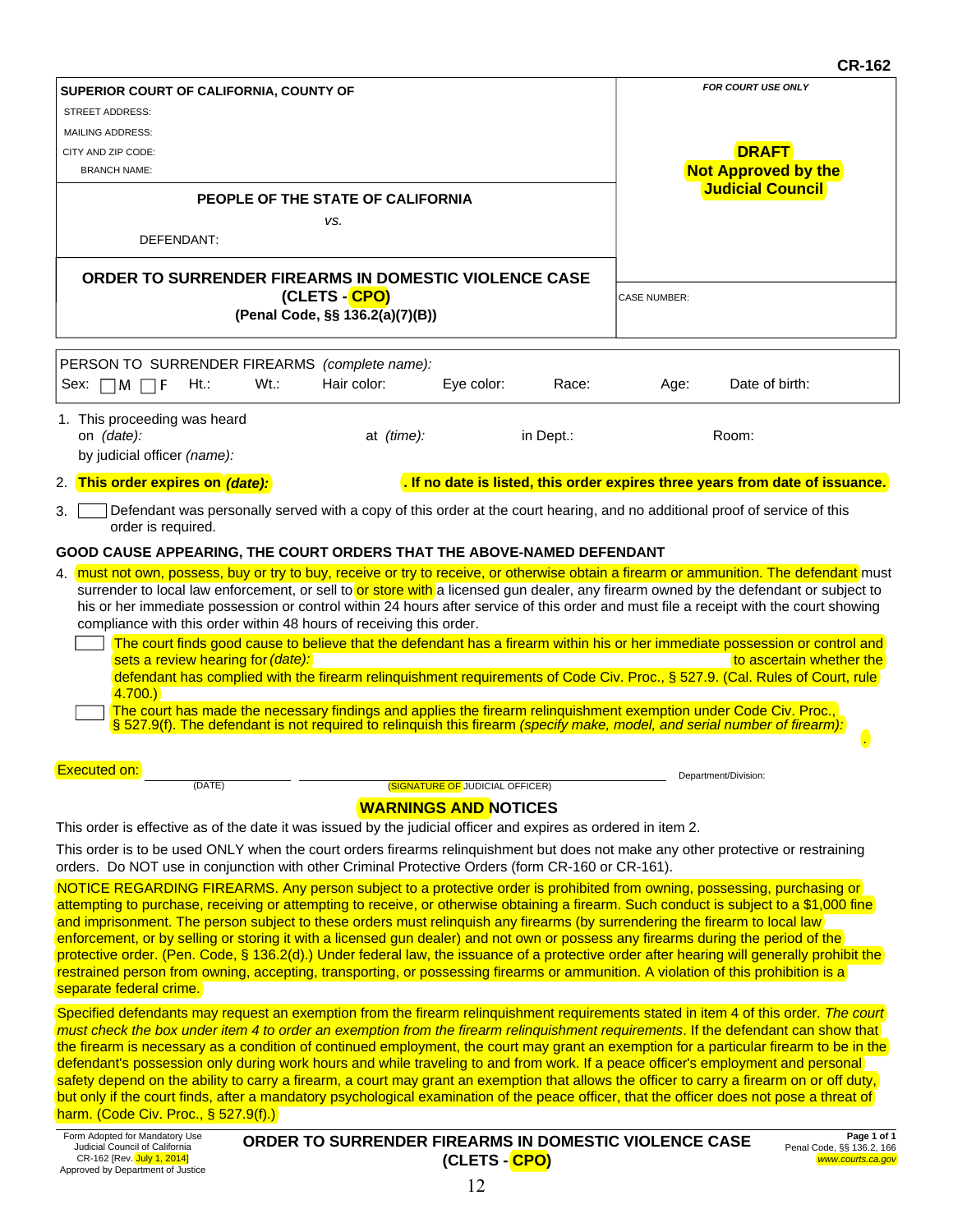#### **CR–165**

|                                                                             | <b>UR-109</b>              |
|-----------------------------------------------------------------------------|----------------------------|
| <b>SUPERIOR COURT OF CALIFORNIA, COUNTY OF</b>                              | <b>FOR COURT USE ONLY</b>  |
| <b>STREET ADDRESS:</b>                                                      |                            |
| <b>MAILING ADDRESS:</b>                                                     |                            |
| <b>CITY AND ZIP CODE:</b>                                                   |                            |
| <b>BRANCH NAME:</b>                                                         | <b>DRAFT</b>               |
| PEOPLE OF THE STATE OF CALIFORNIA                                           | <b>Not Approved by the</b> |
| VS.                                                                         | <b>Judicial Council</b>    |
| DEFENDANT:                                                                  |                            |
|                                                                             |                            |
| NOTICE OF TERMINATION OF PROTECTIVE ORDER IN CRIMINAL                       |                            |
| <b>PROCEEDING (CLETS)</b>                                                   | <b>CASE NUMBER:</b>        |
| (Penal Code, §§ 136.2, 136.2(i)(1), 273.5(j), 646.9(k), and 1203.097(a)(2)) |                            |
|                                                                             |                            |

#### **NOTICE: THIS TERMINATION ORDER DOES** *NOT* **TERMINATE ANY EXISTING FAMILY, JUVENILE, OR PROBATE COURT ORDERS.**

#### **ORDER**

#### **THE COURT ORDERS:** 1.

Effective *(today's* date): *construmed in the Protective Order* in the above-entitled case and issued on *(date)*:

restraining *(name of restrained person):* listing as protected person(s):

#### **is terminated.**

2. This <mark>termination order</mark> supersedes all prior protective orders in the above-entitled case.

3. The court or its designee must ensure that this order is electronically transmitted to the Department of Justice within one business day by either:

I transmitting a physical copy of the order to a local law enforcement agency authorized by the Department of Justice to enter orders into the California Law Enforcement Telecommunications System (CLETS); or  $a.$ 

entering the order into CLETS directly, but only with the approval of the Department of Justice.  $\mathsf{b}$ .

4. The prosecuting agency is to notify the protected person(s) of this order.

| <b>Executed on:</b><br>(DATE) | (SIGNATURE OF JUDICIAL OFFICER) | Department/Division: |
|-------------------------------|---------------------------------|----------------------|
|                               |                                 | _ _ _ _              |

**NOTICE OF TERMINATION OF PROTECTIVE ORDER IN CRIMINAL PROCEEDING (CLETS)**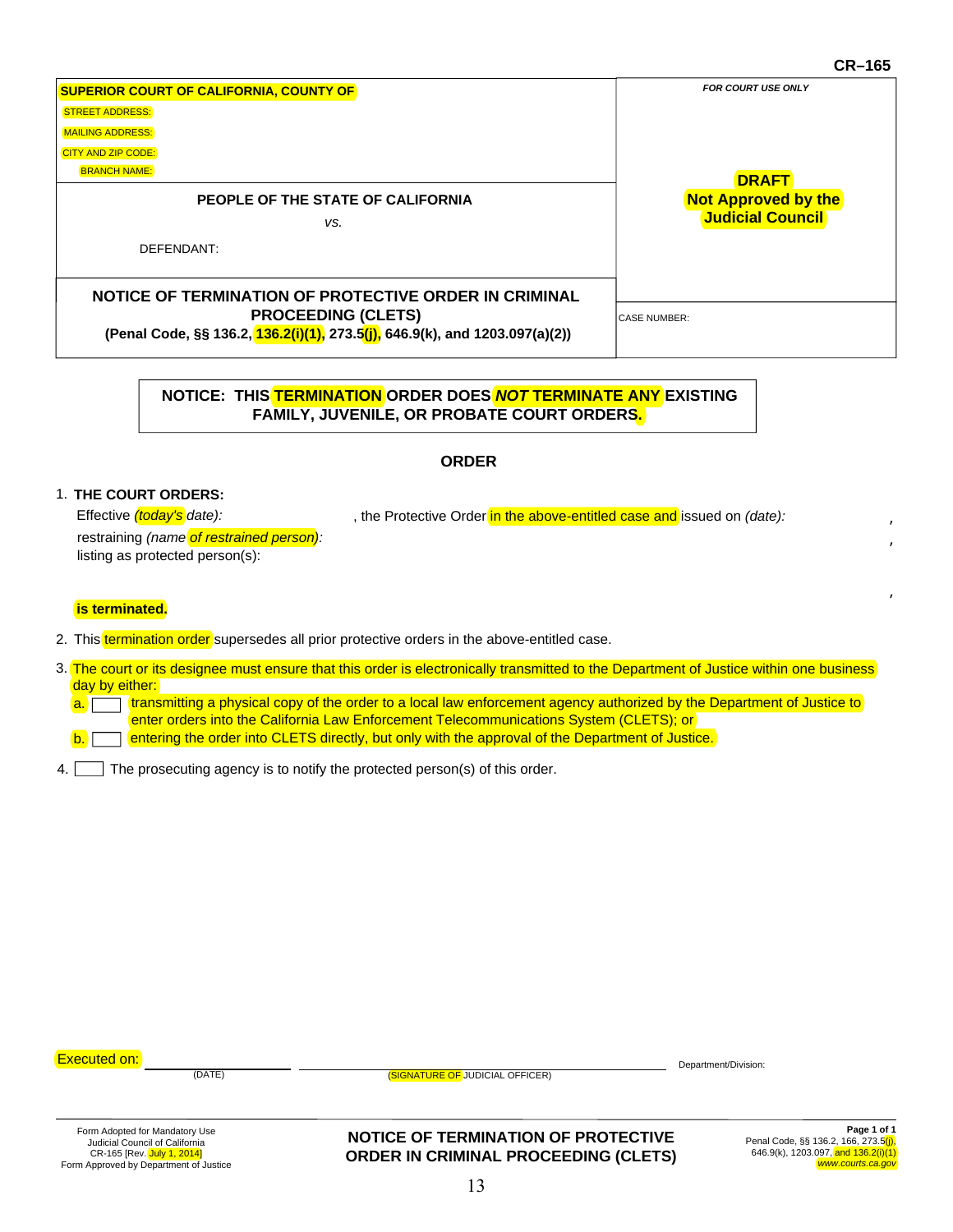# **W14-05 (including comments to SPR11-31)**

# **Criminal Procedure: Criminal Protective Orders** (Revise forms CR-160, CR-161, CR-162, and CR-165)

|    | <b>Commentator</b>                                                                                                      | <b>Position</b>        | <b>Comment</b>                                                                                                                                                                                                                                                                                                                                                                                                                                                                                                                                                                                                                                                                                              | <b>Advisory Committee Response</b>                                                                                                                                                                                                                                                                                                                                                                                                                                                                                                                                                                                                                                                                        |
|----|-------------------------------------------------------------------------------------------------------------------------|------------------------|-------------------------------------------------------------------------------------------------------------------------------------------------------------------------------------------------------------------------------------------------------------------------------------------------------------------------------------------------------------------------------------------------------------------------------------------------------------------------------------------------------------------------------------------------------------------------------------------------------------------------------------------------------------------------------------------------------------|-----------------------------------------------------------------------------------------------------------------------------------------------------------------------------------------------------------------------------------------------------------------------------------------------------------------------------------------------------------------------------------------------------------------------------------------------------------------------------------------------------------------------------------------------------------------------------------------------------------------------------------------------------------------------------------------------------------|
|    |                                                                                                                         |                        | <b>SPRING 2011</b>                                                                                                                                                                                                                                                                                                                                                                                                                                                                                                                                                                                                                                                                                          |                                                                                                                                                                                                                                                                                                                                                                                                                                                                                                                                                                                                                                                                                                           |
| 1. | California Department of Justice<br>Ms. Lydia Pantoja<br>Manager<br>California Restraining & Protective<br>Order System | $\mathbf{A}\mathbf{M}$ | [The California Department of Justice<br>$\bullet$<br>(DOJ)] is concerned with "end date:" if<br>removing the statement "If no date is listed,<br>this order expires three years from the date<br>of issuance." Bottom line: What is the<br>protocol if no date is entered?<br><b>Modification:</b> The forms must state "DATE"<br>REQUIRED, if no date, return to court for<br>appropriate end date."                                                                                                                                                                                                                                                                                                      | In response to various concerns about orders<br>issued with a total absence of an expiration<br>date, the committee has retained the<br>statement, "If no date is listed, this order<br>expires three years from the date of issuance"<br>in item 2 on forms CR-160, CR-161 and CR-<br>162. Although it is incumbent on courts to<br>specify an expiration date, courts occasionally<br>neglect to do so. Because protective orders are<br>authorized for limited periods of time, the<br>committee favors retaining the longstanding<br>default expiration date statement—as opposed<br>to having no indication of expiration<br>whatsoever-for orders where the court has<br>not specified an end date. |
|    |                                                                                                                         |                        | DOJ is concerned with removing the peace<br>$\bullet$<br>officer data fields. This definitely should<br>not be considered unnecessary content. This<br>information readily alerts the officer<br>handling the call to look for a finding on the<br>order as to whether the restrained person is<br>a peace officer and if he or she is allowed to<br>keep the firearm and under what conditions.<br>Family Code Section 6389(h) allows the<br>court to grant an exemption from the<br>relinquishment order for a firearm if the<br>respondent can show that the firearm is<br>necessary as a condition of continued<br>employment and the respondent's personal<br>safety depends on the ability to carry a | To ensure that the criminal protective order<br>$\bullet$<br>forms provide law enforcement with sufficient<br>information regarding firearm relinquishments<br>and exemptions, the committee has revised<br>items 6 and 8 on form CR-160 and items 5<br>and 7 on form CR-161 to include check boxes<br>for courts to note the following:<br>"The court has information that the<br>defendant owns or has a firearm or<br>ammunition, or both."<br>"The court has made the necessary<br>$\blacksquare$<br>findings and applies the firearm<br>relinquishment exemption under Code<br>Civ. Proc., $§527.9(f)$ ."                                                                                            |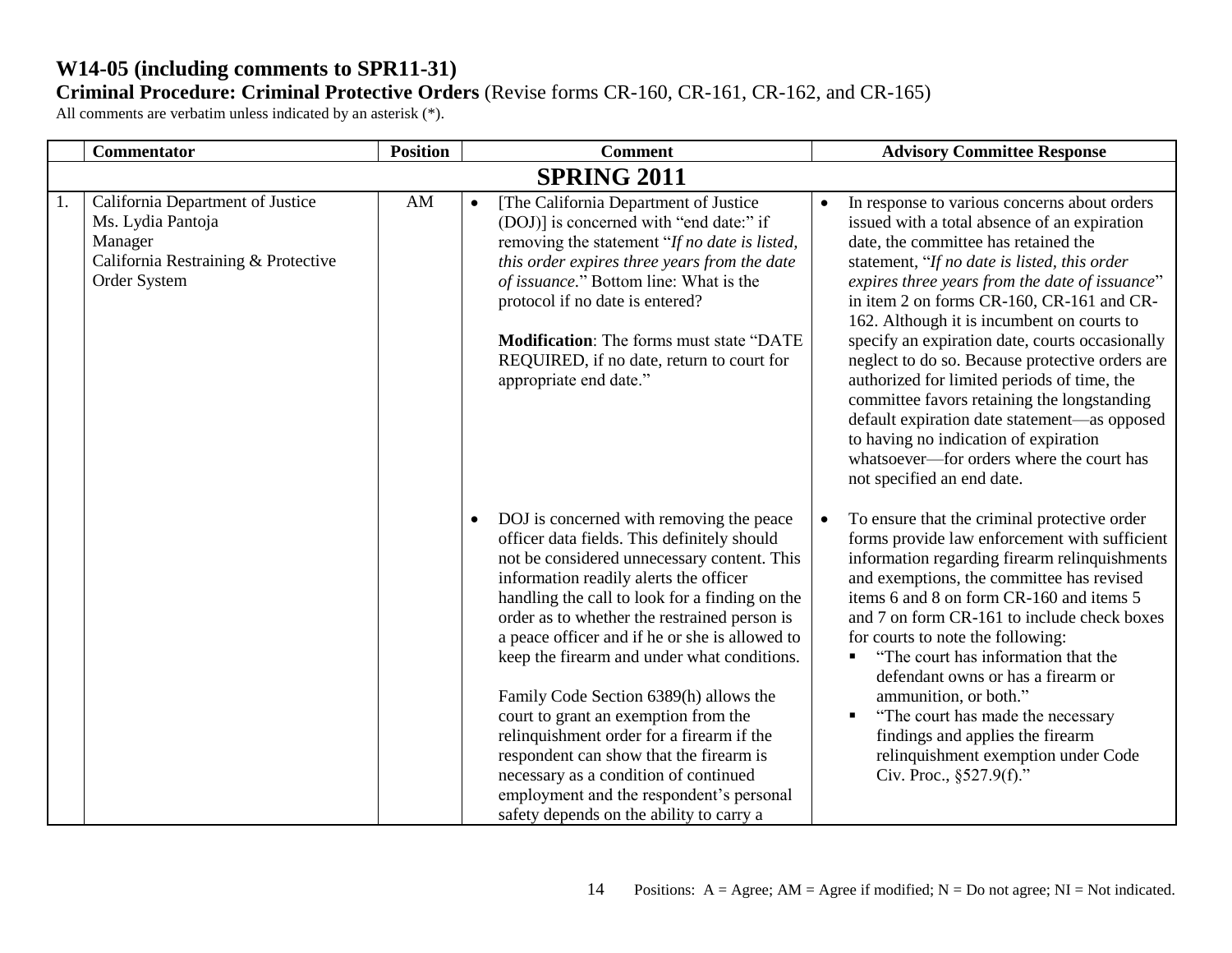| firearm. The court may allow the peace<br>officer to continue to carry a firearm on<br>duty or off duty if the court finds by a<br>preponderance of the evidence that the<br>officer does not pose a threat of harm.<br>Prior to making this finding, the court shall<br>require a mandatory psychological<br>evaluation of the peace officer and may<br>require the peace officer to enter into<br>counseling or other remedial treatment<br>program to deal with any propensity for                                                                                                                                                                                                                                                                                                                                                                  | Commentator | <b>Position</b> | <b>Comment</b>     | <b>Advisory Committee Response</b> |
|--------------------------------------------------------------------------------------------------------------------------------------------------------------------------------------------------------------------------------------------------------------------------------------------------------------------------------------------------------------------------------------------------------------------------------------------------------------------------------------------------------------------------------------------------------------------------------------------------------------------------------------------------------------------------------------------------------------------------------------------------------------------------------------------------------------------------------------------------------|-------------|-----------------|--------------------|------------------------------------|
| If the restrained person is a peace officer,<br>the order must contain the court's finding<br>that the officer can continue to carry his<br>firearm and under what conditions. The<br>forms, however, do not have any place for<br>the court to include its finding. Currently,<br>the peace officer data field is the only<br>information available on the form for DOJ<br>to determine that the peace officer<br>exemption is applicable. This is particularly<br>important information for DOJ because<br>DOJ is consistently addressing the issue of<br>courts crossing out the mandated firearm<br>restrictions, and DOJ must know if the<br>exemption is applicable.<br><b>Modification:</b> Leave the Peace Officer data<br>or change to "Peace officer or other<br>(required to carry firearm as condition of<br>employment)-See Other Orders" |             |                 | domestic violence. |                                    |
|                                                                                                                                                                                                                                                                                                                                                                                                                                                                                                                                                                                                                                                                                                                                                                                                                                                        |             |                 |                    |                                    |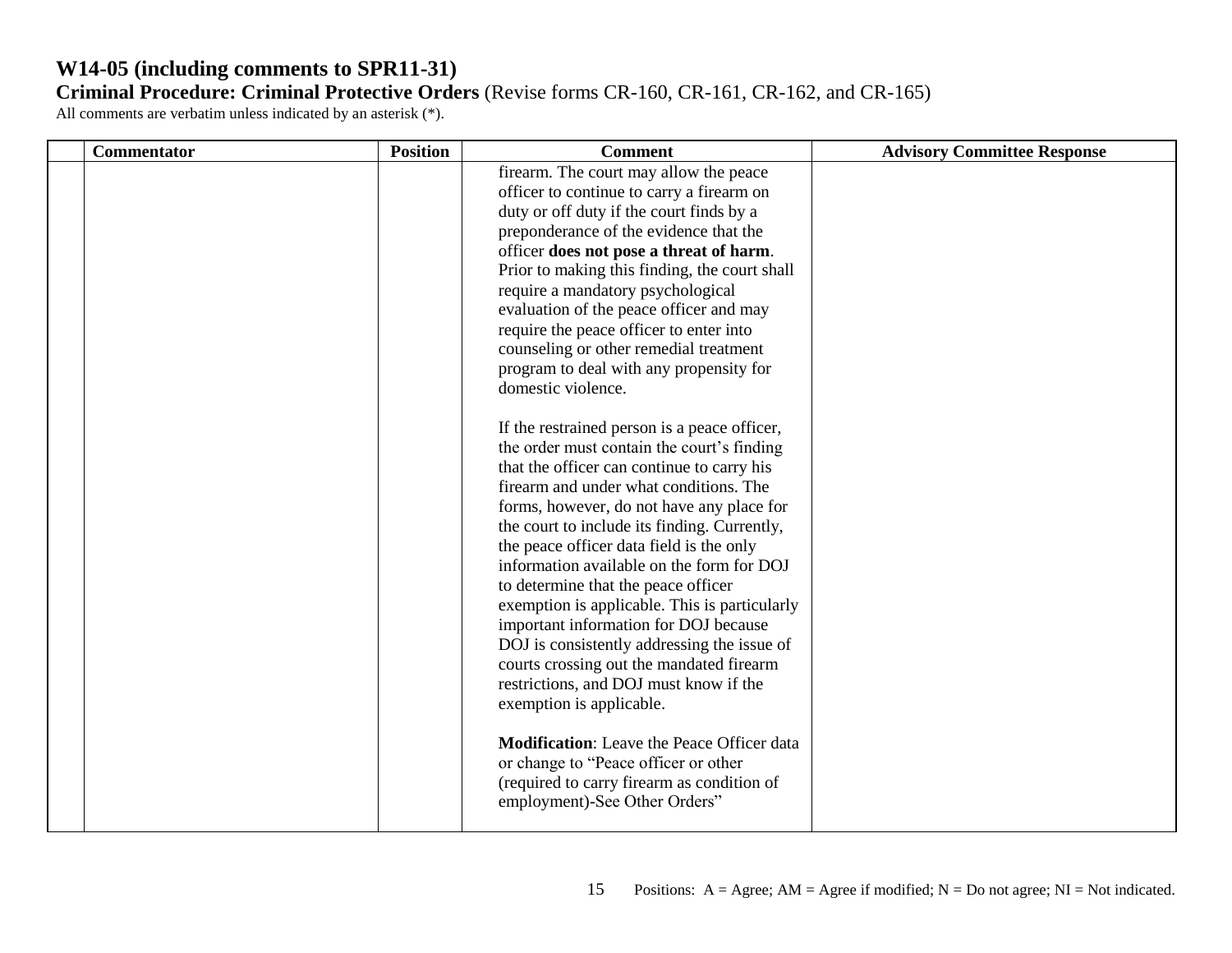|    | <b>Commentator</b>                                                               | <b>Position</b> | <b>Comment</b>                                                                                                                                                                                                                                                                                                                                                                                                         | <b>Advisory Committee Response</b>                                                                                                                                                                                                                                                                              |
|----|----------------------------------------------------------------------------------|-----------------|------------------------------------------------------------------------------------------------------------------------------------------------------------------------------------------------------------------------------------------------------------------------------------------------------------------------------------------------------------------------------------------------------------------------|-----------------------------------------------------------------------------------------------------------------------------------------------------------------------------------------------------------------------------------------------------------------------------------------------------------------|
|    |                                                                                  |                 | DOJ is concerned with the permanently<br>$\bullet$<br>marked check boxes for firearms. Check<br>boxes or no check boxes, these will<br>continue to be misinterpreted.<br><b>Modification:</b> Leave the permanent checks<br>without the check boxes.                                                                                                                                                                   | To avoid potential confusion caused by<br>$\bullet$<br>permanently marked check boxes for the<br>mandatory orders on forms CR-160 and CR-<br>161, the committee has decided to retain the<br>current format which simply lists each<br>mandatory order without either a check box or<br>a permanent check mark. |
| 2. | Ms. Cassandra Dehoff<br>Deputy Clerk III<br>Superior Court of Amador County      | $\mathbf{A}$    | No additional comments provided.                                                                                                                                                                                                                                                                                                                                                                                       | No response required.                                                                                                                                                                                                                                                                                           |
| 3. | Family Violence Law Center<br>Ms. Kristie Whitehorse<br><b>Managing Attorney</b> | $\mathbf{A}$    | No additional comments provided.                                                                                                                                                                                                                                                                                                                                                                                       | No response required.                                                                                                                                                                                                                                                                                           |
| 4. | Ms. Roberta Fitzpatrick<br>San Jose, California                                  | AM              | [Regarding form CR-160, item numbers]<br>$\bullet$<br>13a. and 13b.]: The exceptions weaken the<br>order. Domestic violence does not just stop<br>because of a court order or a piece of paper.<br>A third party should be designated to effect<br>safe exchange and visitation. Also, this<br>order needs to be communicated to family<br>court, so they cannot ignore domestic<br>violence in making a custody order | The committee declines the suggestion<br>$\bullet$<br>because the exceptions contained in items 13a<br>and 13b (proposed items 16a and b on form<br>CR-160 and proposed items 14a and b on<br>form 161) are required by Penal Code<br>section $136.2(f)$ .                                                      |
|    |                                                                                  |                 | [Regarding form CR-165]: [Termination of<br>$\bullet$<br>a protective order] also needs to be<br>communicated to Family Court.                                                                                                                                                                                                                                                                                         | The committee declines the suggestion as<br>$\bullet$<br>unnecessary. Protocols for communication<br>between courts and the timely coordination of<br>protective orders are separately required by<br>Penal Code section 136.2(f) and rule 5.445 of<br>the California Rules of Court.                           |
| 5. | Ms. Laura Hertlein                                                               | $\mathbf{A}$    | I agree with the proposed changes to the forms.                                                                                                                                                                                                                                                                                                                                                                        | No response required.                                                                                                                                                                                                                                                                                           |
|    | Court Clerk II<br>Superior Court of Amador County                                |                 | Especially helpful changes that I can easily see<br>is the gender and age of each protected person                                                                                                                                                                                                                                                                                                                     |                                                                                                                                                                                                                                                                                                                 |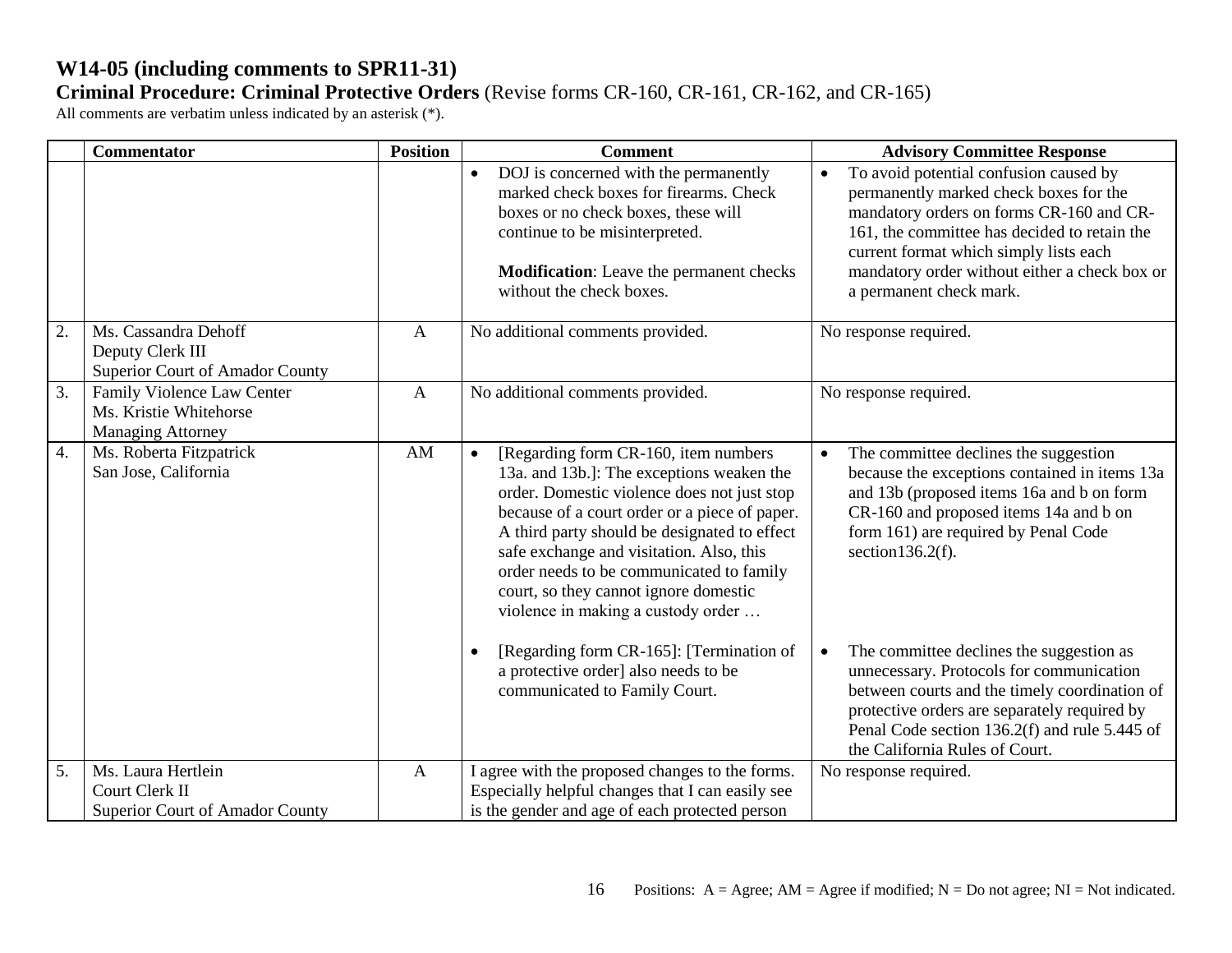|    | Commentator                                                                           | <b>Position</b> | <b>Comment</b>                                                                                                                                                                                                                                                                                                                                                                                                                                                                                                                                                                                                                                                                                                                                                                                                                                                                                                                                                                                                                                                                                                                            | <b>Advisory Committee Response</b>                                                                                                                                                                              |
|----|---------------------------------------------------------------------------------------|-----------------|-------------------------------------------------------------------------------------------------------------------------------------------------------------------------------------------------------------------------------------------------------------------------------------------------------------------------------------------------------------------------------------------------------------------------------------------------------------------------------------------------------------------------------------------------------------------------------------------------------------------------------------------------------------------------------------------------------------------------------------------------------------------------------------------------------------------------------------------------------------------------------------------------------------------------------------------------------------------------------------------------------------------------------------------------------------------------------------------------------------------------------------------|-----------------------------------------------------------------------------------------------------------------------------------------------------------------------------------------------------------------|
|    |                                                                                       |                 | for assisting law enforcement and also the<br>advisement at the top of the form to clarify that<br>the order does not also terminate other court<br>protective orders. I see this frequently when a<br>defendant believes that the protective order<br>blankets all cases that have the protective order<br>in place, including family law cases.                                                                                                                                                                                                                                                                                                                                                                                                                                                                                                                                                                                                                                                                                                                                                                                         |                                                                                                                                                                                                                 |
| 6. | Mr. Ronald L. Brown<br>Law Office of the Los Angeles County<br><b>Public Defender</b> | ${\bf N}$       | The Judicial Council has proposed changes<br>to forms CR-160, CR-161, CR-162, and<br>CR-165. These forms relate to the issuance<br>of criminal protective orders under Penal<br>Code sections 136.2 (pre-trial protective<br>orders), 646.9, subdivision (k) (stalking<br>crimes), 1203.097 (protective orders issued<br>as a condition of probation), and 273.5,<br>subdivision (i) (protective orders issued<br>after conviction of Penal Code section<br>273.5). We object to the proposed changes<br>because the changes are in conflict with<br>established law regarding pre-trial<br>protective orders in two areas: 1) divesting<br>defendants who are charged with crimes not<br>related to domestic violence of their<br>firearms violates their rights under the<br>Second Amendment to the United States<br>Constitution, and 2) orders issued pursuant<br>to Penal Code section 136.2 are pre-trial<br>orders only and terminate upon conviction.<br>Form CR-161 addresses criminal protective<br>orders issued pursuant to Penal Code<br>sections 136.2 and 646.9 (k) (commonly<br>known as stalking). This form includes a | The committee declines the suggestion<br>$\bullet$<br>because firearm relinquishment by a person<br>subject to a criminal protective order is<br>expressly required under Penal Code section<br>$136.2(d)(2)$ . |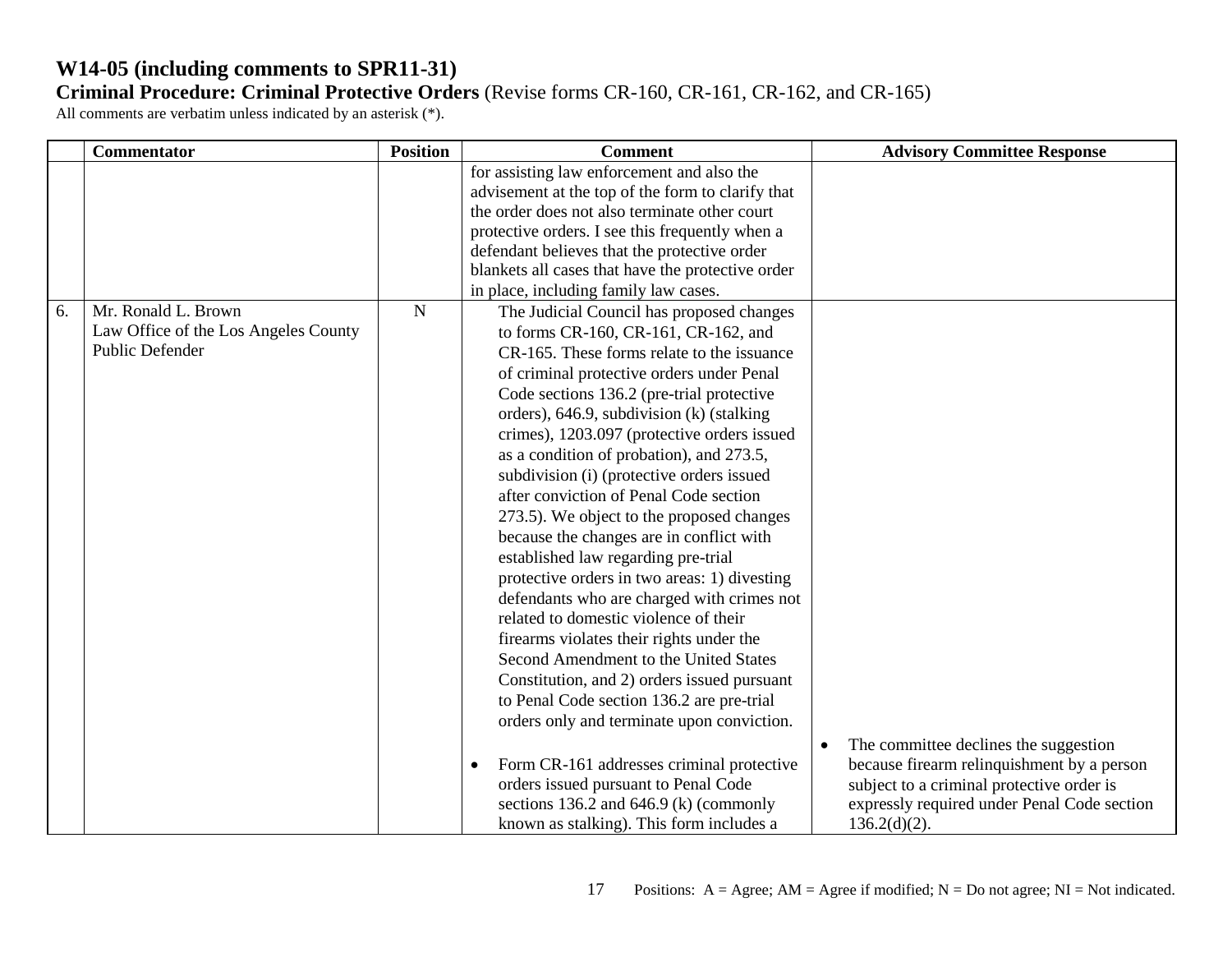| <b>Commentator</b> | <b>Position</b> | <b>Comment</b>                                 | <b>Advisory Committee Response</b> |
|--------------------|-----------------|------------------------------------------------|------------------------------------|
|                    |                 | provision for divesting defendants of          |                                    |
|                    |                 | firearms, a provision that is in conflict with |                                    |
|                    |                 | the law regarding the federal constitutional   |                                    |
|                    |                 | right to bear arms under the Second            |                                    |
|                    |                 | Amendment. This form is intended to be         |                                    |
|                    |                 | completed by the courts when issuing a         |                                    |
|                    |                 | protective order in cases other than           |                                    |
|                    |                 | domestic violence cases. However,              |                                    |
|                    |                 | divesting a defendant of Second                |                                    |
|                    |                 | Amendment rights before the defendant has      |                                    |
|                    |                 | been convicted of any crime, especially a      |                                    |
|                    |                 | crime not involving violence, violates the     |                                    |
|                    |                 | defendant's constitutionally protected right   |                                    |
|                    |                 | to possess firearms. CR-161, in the section    |                                    |
|                    |                 | entitled "Warnings and Notices," states that   |                                    |
|                    |                 | federal law prohibits persons restrained by a  |                                    |
|                    |                 | protective order under Penal Code section      |                                    |
|                    |                 | 136.2 from owning firearms and that such       |                                    |
|                    |                 | persons may be charged with a federal          |                                    |
|                    |                 | crime. There is no support for this claim.     |                                    |
|                    |                 | Federal law does prohibit a very small class   |                                    |
|                    |                 | of persons who are subject to restraining      |                                    |
|                    |                 | orders from possessing firearms (18 U.S.C.     |                                    |
|                    |                 | section 922, subd. $(g)(8)$ ). However, that   |                                    |
|                    |                 | code section only prohibits possession of a    |                                    |
|                    |                 | firearm by any person who is subject to a      |                                    |
|                    |                 | court order that meets the following           |                                    |
|                    |                 | conditions:                                    |                                    |
|                    |                 | (A) the order was issued after a hearing of    |                                    |
|                    |                 | which such person received actual notice,      |                                    |
|                    |                 | and at which such person had an                |                                    |
|                    |                 | opportunity to participate;                    |                                    |
|                    |                 | (B) the order restrains such person from       |                                    |
|                    |                 | harassing, stalking, or threatening an         |                                    |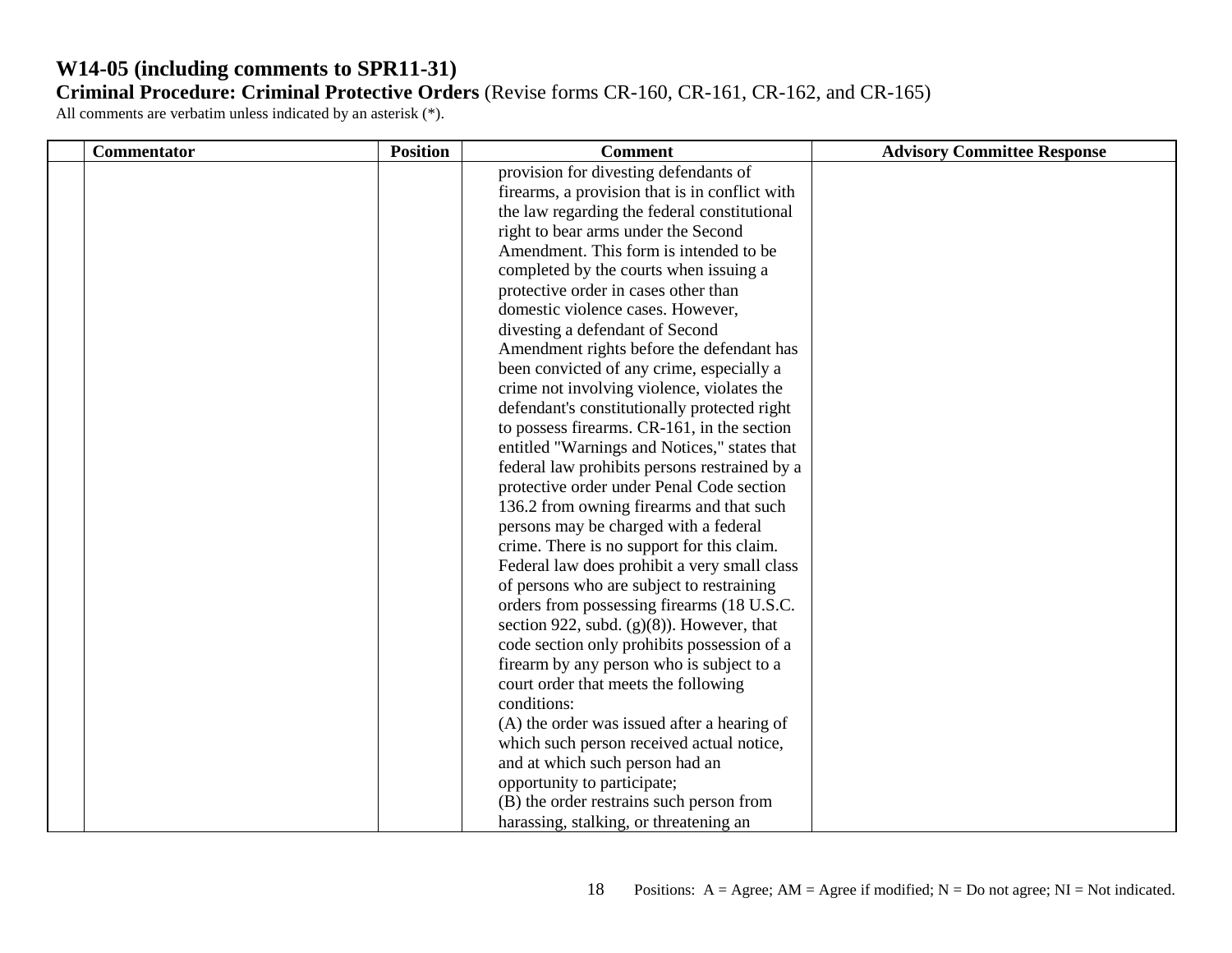| Commentator | <b>Position</b> | <b>Comment</b>                                                                                                                                                                                                                                                                                                                                                                                                                                                                                                                                                                                                                                                                                                                                             | <b>Advisory Committee Response</b> |
|-------------|-----------------|------------------------------------------------------------------------------------------------------------------------------------------------------------------------------------------------------------------------------------------------------------------------------------------------------------------------------------------------------------------------------------------------------------------------------------------------------------------------------------------------------------------------------------------------------------------------------------------------------------------------------------------------------------------------------------------------------------------------------------------------------------|------------------------------------|
|             |                 | intimate partner of such person or child of<br>such intimate partner or person, or engaging<br>in other conduct that would place an<br>intimate partner in reasonable fear of bodily<br>injury to the partner or child; and<br>(C) the order includes a finding that such<br>person represents a credible threat to the<br>physical safety of such intimate partner or<br>child; or the order, by its terms, explicitly<br>prohibits the use, attempted use, or<br>threatened use of physical force against<br>such intimate partner or child that would<br>reasonably be expected to cause bodily<br>injury.                                                                                                                                              |                                    |
|             |                 | $(18 \text{ U.S.C. } 922 \text{ subd. } (g)(8)).$                                                                                                                                                                                                                                                                                                                                                                                                                                                                                                                                                                                                                                                                                                          |                                    |
|             |                 | Federal courts have analyzed section 922<br>and found that it withstood strict scrutiny<br>and did not violate the Second Amendment<br>because it was so narrowly tailored: the law<br>has very strict procedural requirements<br>which include actual notice and an<br>opportunity for a full hearing and that<br>before issuing such an order, the court must<br>make a factual finding that the restrained<br>person is a threat to the physical safety of an<br>intimate<br>partner or child. (United States v. Lippman<br>(8th Circuit, 2004) 369 F.3d 1039). In the<br>context of a non-domestic violence related<br>offense, such as those commonly issued<br>pursuant to Penal Code section 136.2 and<br>contemplated by form CR-161, these orders |                                    |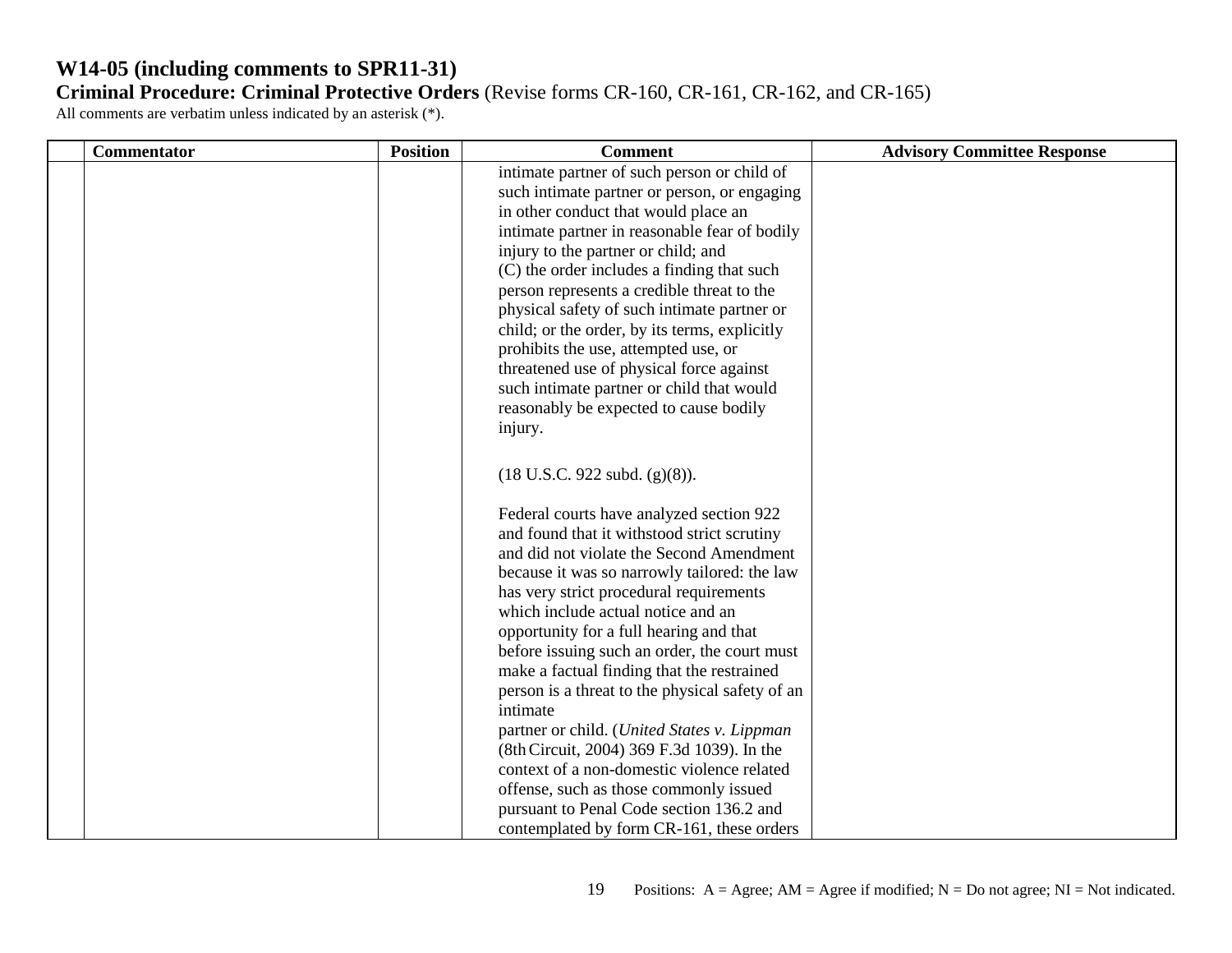| Commentator | <b>Position</b> | <b>Comment</b>                                                                                                                                                                                                                                                                                                                                                                                                                                                                                                                                                                                                                                                                                                                                                                                                                                                                                                                                                                                                                                                                                                                                                                                                                                                                                                                                                                                                                                             | <b>Advisory Committee Response</b>                                                                                                                                                                                                                                                                                                                                                                                                                                                                                                                                                                                                                                                                  |
|-------------|-----------------|------------------------------------------------------------------------------------------------------------------------------------------------------------------------------------------------------------------------------------------------------------------------------------------------------------------------------------------------------------------------------------------------------------------------------------------------------------------------------------------------------------------------------------------------------------------------------------------------------------------------------------------------------------------------------------------------------------------------------------------------------------------------------------------------------------------------------------------------------------------------------------------------------------------------------------------------------------------------------------------------------------------------------------------------------------------------------------------------------------------------------------------------------------------------------------------------------------------------------------------------------------------------------------------------------------------------------------------------------------------------------------------------------------------------------------------------------------|-----------------------------------------------------------------------------------------------------------------------------------------------------------------------------------------------------------------------------------------------------------------------------------------------------------------------------------------------------------------------------------------------------------------------------------------------------------------------------------------------------------------------------------------------------------------------------------------------------------------------------------------------------------------------------------------------------|
|             |                 | divesting defendants of their right to bear<br>arms would not survive constitutional<br>muster. The United States Supreme Court<br>has held that even minor deprivations of<br>rights, even for short duration, cannot be<br>imposed absent at least rudimentary<br>procedures assuring due process, including<br>prior notice, an explanation of the evidence,<br>an opportunity to respond, and a prompt full<br>adversarial proceeding thereafter. (See, e.g.,<br>Goss v. Lopez (1975) 419 U.S. 565;<br>Cleveland Board of Education v. Laudermill<br>(1985) 470 U.S. 532, 545-546; Arnett v.<br>Kennedy (1974) 416 U.S. 134, 170.) Penal<br>Code section 136.2 does not even come<br>close to providing the defendant with such<br>procedural safeguards, and the divestment<br>of firearms is not restricted to domestic<br>violence cases. Thus, the orders divesting<br>defendants of firearms are unconstitutional.<br>Additionally, Penal Code section 136.2<br>$\bullet$<br>orders are pre-trial orders only and are<br>limited to the pendency of the criminal<br>action; they do not remain in force after<br>conviction. (People v. Selga (2008) 162<br>Cal.App.4th 113 at 118; accord, People v.<br>Stone (2004) 123 Cal.App.4th 153 at 159.)<br>Therefore, form CR-160 [CR-161]<br>erroneously permits a court to check a box<br>entitled "Probation Condition Order (Pen.<br>Code $§$ 136.2)." There is no authority for<br>such an order. | The committee agrees that criminal protective<br>$\bullet$<br>orders issued in non-domestic violence cases<br>under Penal Code section $136.2(a)$ are pre-trial<br>orders that remain in effect during the period<br>that the court retains jurisdiction. To eliminate<br>confusion, the committee has removed from<br>the caption of form CR-161 the check box and<br>title, "PROBATION CONDITION ORDER<br>(Pen. Code, $\S$ 136.2)". The committee notes,<br>however, that recent legislation (Sentate Bill<br>723 (Pavley; Stats. 2012, ch. 155); Assembly<br>Bill 307 (Campos; Stats. 2013, ch. 291))<br>added Penal Code section 136.2(i) to<br>authorize courts to issue restraining orders at |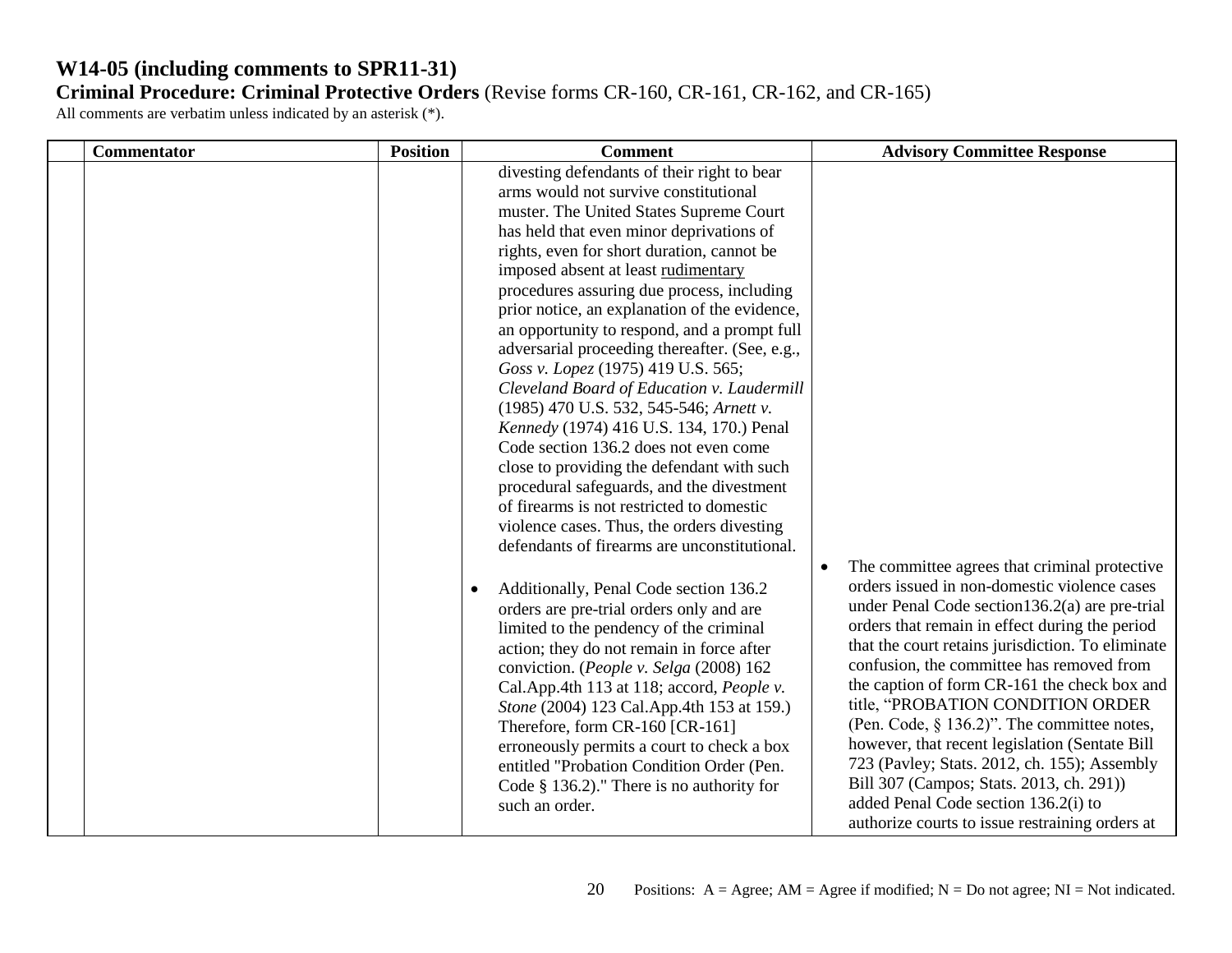|    | <b>Commentator</b>                                                                                     | <b>Position</b> | <b>Comment</b>                                                                                                                                                                                                                                                                                                                                                                                                                                                                                                                                                                                                       | <b>Advisory Committee Response</b>                                                                                                                                                                                                                                                                                                                                                               |
|----|--------------------------------------------------------------------------------------------------------|-----------------|----------------------------------------------------------------------------------------------------------------------------------------------------------------------------------------------------------------------------------------------------------------------------------------------------------------------------------------------------------------------------------------------------------------------------------------------------------------------------------------------------------------------------------------------------------------------------------------------------------------------|--------------------------------------------------------------------------------------------------------------------------------------------------------------------------------------------------------------------------------------------------------------------------------------------------------------------------------------------------------------------------------------------------|
|    |                                                                                                        |                 |                                                                                                                                                                                                                                                                                                                                                                                                                                                                                                                                                                                                                      | sentencing in all domestic violence cases and<br>certain sex crime cases for up to 10 years. In<br>response, the committee has also added a<br>check box to the caption of forms CR-160 and<br>CR-161 for courts to indicate that the order is<br>issued under Penal Code section 136.2(i).                                                                                                      |
| 7. | Los Angeles Center for Law and<br>Justice<br>Ms. Suma Mathai<br><b>Supervising Family Law Attorney</b> | NI              | Form CR-160<br>Item 2 [Item 3 on revised forms]: In the<br>$\bullet$<br>event that this box is not checked because<br>the Defendant was not personally served<br>with the order at the time of the hearing, it<br>should be clear to the victim who has<br>responsibility for service of process of the<br>Criminal Protective Order (CPO) on the<br>Defendant. Thus we propose an additional<br>check box be added to read:<br>"Local law enforcement is directed to<br>personally serve Defendant with a copy of<br>this order and file proof of service with the<br>court at the earliest available opportunity." | The committee declines the suggestion in<br>$\bullet$<br>favor of retaining court discretion to<br>determine proof of service issues on a case-<br>by-case basis, noting that proof of service<br>practices vary widely among courts. A court<br>may also add proof of service requirements<br>under the "Other Orders" provision of form<br>CR-160, item 18.                                    |
|    |                                                                                                        |                 | Warnings Item 1: The implication of the<br>$\bullet$<br>second prong of this sentence is that if there<br>is a Family, Juvenile or Probate court<br>custody or visitation order, that order would<br>take precedence over the CPO. Even if<br>Boxes A and/or B are checked under Item<br>13, these items are complementary to the<br>protective order, which would still take<br>precedence. We propose that the second<br>sentence under this item be revised to<br>completely strike the second prong,                                                                                                             | In response to recent legislation (Assembly<br>Bill 176 (Campos; Stats. 2013, ch. 263)) that<br>specifically addresses protective order<br>enforcement prioritization, the committee<br>has revised the "Conflict of Orders -<br>Priorities for Enforcement" provision of the<br>"Warnings and Notices" on page 2 of forms<br>CR-160 and CR-161 to be consistent with<br>statutory requirements. |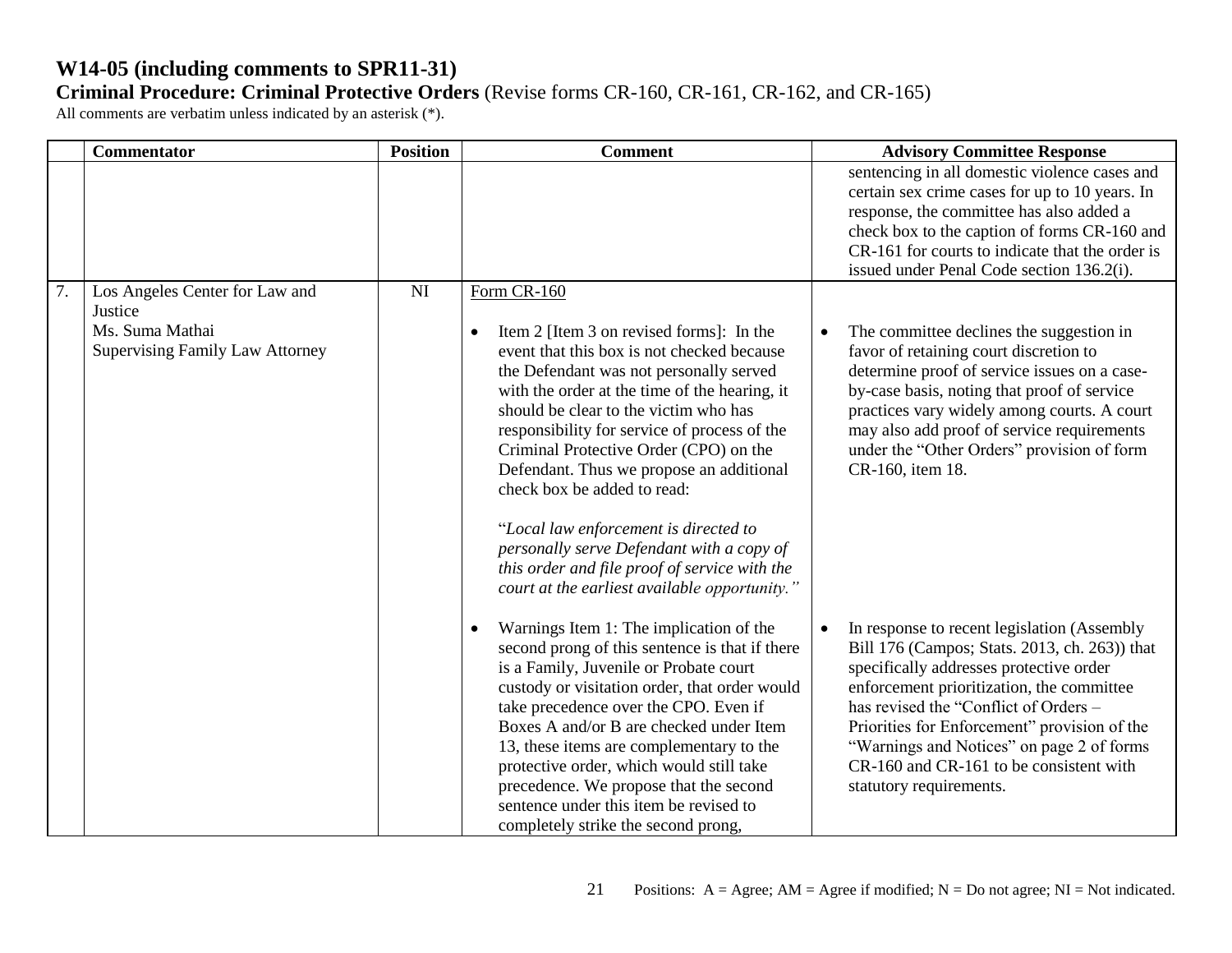|    | Commentator                                               | <b>Position</b> | <b>Comment</b>                                                                                                                                                                                                                                                                                                                                                                                                                                                           | <b>Advisory Committee Response</b>                                                                                                                                                                                                                                                                                                                                                |
|----|-----------------------------------------------------------|-----------------|--------------------------------------------------------------------------------------------------------------------------------------------------------------------------------------------------------------------------------------------------------------------------------------------------------------------------------------------------------------------------------------------------------------------------------------------------------------------------|-----------------------------------------------------------------------------------------------------------------------------------------------------------------------------------------------------------------------------------------------------------------------------------------------------------------------------------------------------------------------------------|
|    |                                                           |                 | as follows:<br>"However, this order does not take<br>precedence if (1) there is in this order., or<br>$(2)$ if box a. or b. in item 13 has been<br>checked on page 1 of this order."                                                                                                                                                                                                                                                                                     |                                                                                                                                                                                                                                                                                                                                                                                   |
|    |                                                           |                 | Form CR-165<br>• Item 4: If this box is <i>not</i> checked, it is<br>unclear who, if anyone, is responsible to<br>notify the protected person(s) of the order.<br>As notice of a termination of a protective<br>order in a criminal proceeding is of vital<br>importance to the protected person(s), we<br>propose that the check box be removed<br>entirely and the prosecuting agency be<br>ordered to notify the protected person(s) of<br>termination in every case. | The committee declines the suggestion in<br>favor of retaining court discretion to<br>determine on a case-by-case basis whether<br>the prosecuting authority should be required<br>to notify the protected person that the<br>protective order has been terminated.                                                                                                               |
| 8. | Hon. Brett Morgan<br>Superior Court of San Joaquin County | <b>NI</b>       | Regarding CR-160:<br>Commas should be added after "Penal<br>Code" in the heading;<br>Item 4 should be amended to read: "The<br>protected persons named above are granted<br>the exclusive care, possession, and control<br>of the following animals." The phrase "For<br>good cause shown, the court grants"<br>should be deleted.                                                                                                                                       | The committee agrees with the suggestion<br>$\bullet$<br>and has added commas.<br>The committee declines the suggestion<br>$\bullet$<br>because Family Code section 6320(b)<br>requires a finding of "good cause" to issue<br>an order in a criminal protective order<br>granting the exclusive care, possession, and<br>control of specified animals to the protected<br>person. |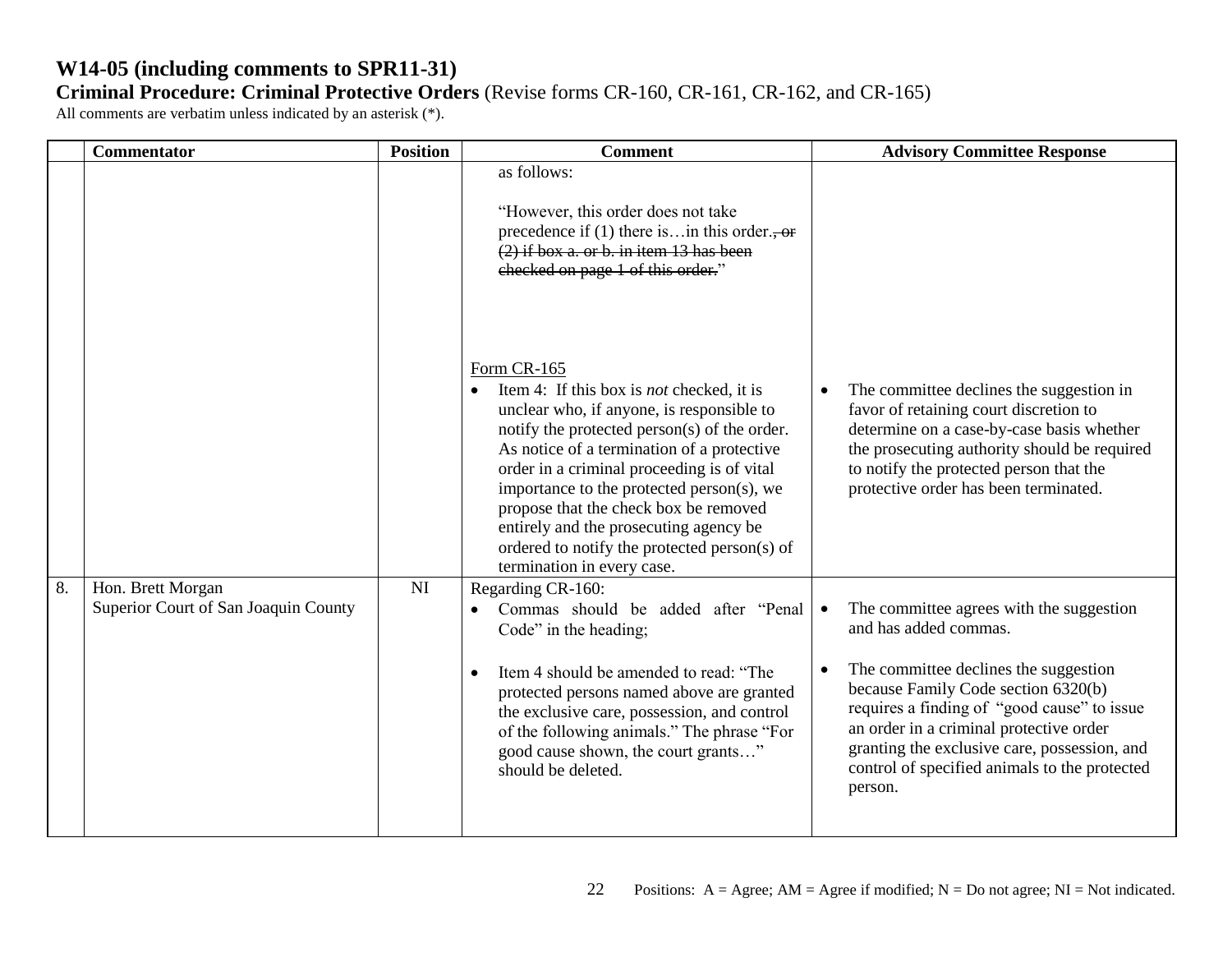|    | <b>Commentator</b>                                                    | <b>Position</b> | <b>Comment</b>                                                                                                                                                                                                                                                                                                                                                                                                                                                                                                                                                                                                                                                                                                                                                                                                                                                                                                                                                                                                                                                  | <b>Advisory Committee Response</b>                                                                                                                                                                                                                               |
|----|-----------------------------------------------------------------------|-----------------|-----------------------------------------------------------------------------------------------------------------------------------------------------------------------------------------------------------------------------------------------------------------------------------------------------------------------------------------------------------------------------------------------------------------------------------------------------------------------------------------------------------------------------------------------------------------------------------------------------------------------------------------------------------------------------------------------------------------------------------------------------------------------------------------------------------------------------------------------------------------------------------------------------------------------------------------------------------------------------------------------------------------------------------------------------------------|------------------------------------------------------------------------------------------------------------------------------------------------------------------------------------------------------------------------------------------------------------------|
|    |                                                                       |                 | The data field to note the<br>$\bullet$<br>"Department/Division" next to the signature<br>of the judicial officer is "duplicative."                                                                                                                                                                                                                                                                                                                                                                                                                                                                                                                                                                                                                                                                                                                                                                                                                                                                                                                             | The committee declines the suggestion as<br>$\bullet$<br>unnecessary.                                                                                                                                                                                            |
|    |                                                                       |                 | The form should include an "other" order<br>$\bullet$<br>with a blank line.                                                                                                                                                                                                                                                                                                                                                                                                                                                                                                                                                                                                                                                                                                                                                                                                                                                                                                                                                                                     | The committee declines the suggestion<br>$\bullet$<br>because form CR-160 already includes an<br>"Other Orders" provision in item 18.                                                                                                                            |
|    |                                                                       |                 | Regarding CR-162: The word "explained"<br>in the first line of the notices section should<br>be replaced by the word "ordered."                                                                                                                                                                                                                                                                                                                                                                                                                                                                                                                                                                                                                                                                                                                                                                                                                                                                                                                                 | The committee agrees and has replaced the<br>word "explained" with the word "ordered" in<br>the first line of the "Warnings and Notices"<br>section of form CR-162.                                                                                              |
| 9. | <b>Orange County Bar Association</b><br>Mr. John Hueston<br>President | AM              | In general, the proposed changes are consistent<br>with the law. However, there is no legal<br>requirement, guidance or support for the<br>proposed addition to the Criminal Protective<br>Order numbered '5' which provides a box for<br>the court to check if it 'has information' that the<br>defendant owns or has a firearm or ammunition<br>or both. There is no threshold standard of proof<br>or evidence by which this box would be<br>checked, and this lack could lead to<br>inappropriate use. Furthermore, the information<br>may well become stale nearly immediately after<br>the issuance of the order since the defendant<br>must turn over (or sell) any firearm within 24<br>hours of the issuance of the order. The order is a<br>document that is relied by officers in the field,<br>who will make decisions on how to respond to a<br>situation which may be tragically inappropriate<br>for both the officer and the defendant when<br>based on such insubstantial, unsubstantiated and<br>untimely information as this box on the form | The committee declines the suggestion in favor of<br>providing courts with the discretion to warn law<br>enforcement that the defendant may have a<br>firearm or ammunition (item 6 on form CR-160)<br>and item 5 on CR-161) under appropriate<br>circumstances. |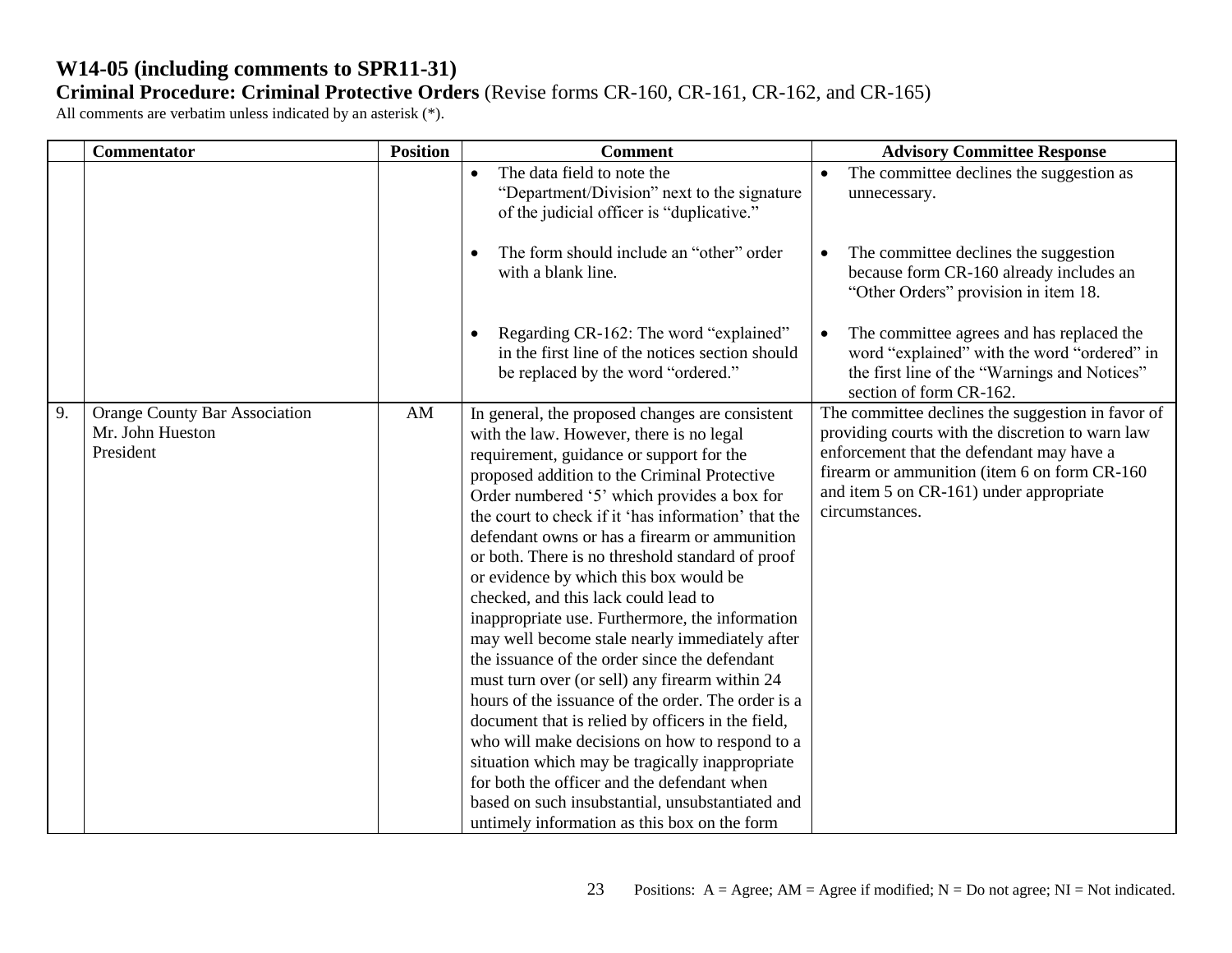|     | <b>Commentator</b>                                                                                     | <b>Position</b> | <b>Comment</b>                                                                                                                                                                                                                                                                                                                                                       | <b>Advisory Committee Response</b>                                                                                                                                                                                                                                                                                                                                                                                                                                                                                                                                                                                                                                                                      |
|-----|--------------------------------------------------------------------------------------------------------|-----------------|----------------------------------------------------------------------------------------------------------------------------------------------------------------------------------------------------------------------------------------------------------------------------------------------------------------------------------------------------------------------|---------------------------------------------------------------------------------------------------------------------------------------------------------------------------------------------------------------------------------------------------------------------------------------------------------------------------------------------------------------------------------------------------------------------------------------------------------------------------------------------------------------------------------------------------------------------------------------------------------------------------------------------------------------------------------------------------------|
|     |                                                                                                        |                 | would contain. The warning at box 7 and the<br>instructions that are attached under 'Warnings<br>and Notices' provide the appropriate and ample<br>protection under the law. Box 5 and its<br>information should be deleted.                                                                                                                                         |                                                                                                                                                                                                                                                                                                                                                                                                                                                                                                                                                                                                                                                                                                         |
| 10. | San Diego County District Attorney's<br>Office<br>Ms. Jill Lindberg<br><b>Deputy District Attorney</b> | $\mathbf{A}$    | No additional comments provided.                                                                                                                                                                                                                                                                                                                                     | No response required.                                                                                                                                                                                                                                                                                                                                                                                                                                                                                                                                                                                                                                                                                   |
| 11. | Superior Court of Monterey County<br>Ms. Chenoa Summers<br><b>Research Attorney</b>                    | AM              | [Regarding forms] CR-160, CR-161, [and] CR-<br>162, [t]he Court agrees with the proposed<br>changes, but recommends that the forms should<br>contain the statement next to the expiration date<br>box that "if no date is listed, this order expires<br>three years from the date of issuance" in the<br>event that an expiration date is inadvertently left<br>out. | In response to various concerns about orders<br>issued with a total absence of an expiration date,<br>the committee has retained the statement, "If no<br>date is listed, this order expires three years from<br>the date of issuance" in item 2 on forms CR-160,<br>CR-161 and CR-162. Although it is incumbent on<br>courts to specify an expiration date, courts<br>occasionally neglect to do so. Because protective<br>orders are authorized for limited periods of time,<br>the committee favors retaining the longstanding<br>default expiration date statement-as opposed to<br>having no indication of expiration whatsoever -<br>for orders where the court has not specified an end<br>date. |
| 12. | Superior Court of Orange County<br>Ms. Erin Rigby<br><b>Criminal Division Managers</b>                 | AM              | Revise form CR-160 to:<br>Remove "person to be restrained" field<br>$\bullet$<br>above the demographics. The field is<br>frequently missed. Instead, under "People of<br>the State of California" add "Defendant" to<br>reflect "Defendant/Restrained Person".                                                                                                       | The committee declines the suggestion<br>$\bullet$<br>because the current location of the "person to<br>be restrained" field is familiar to judicial<br>officers, court staff, and law enforcement,<br>which is critical for effective enforcement of<br>the orders.                                                                                                                                                                                                                                                                                                                                                                                                                                    |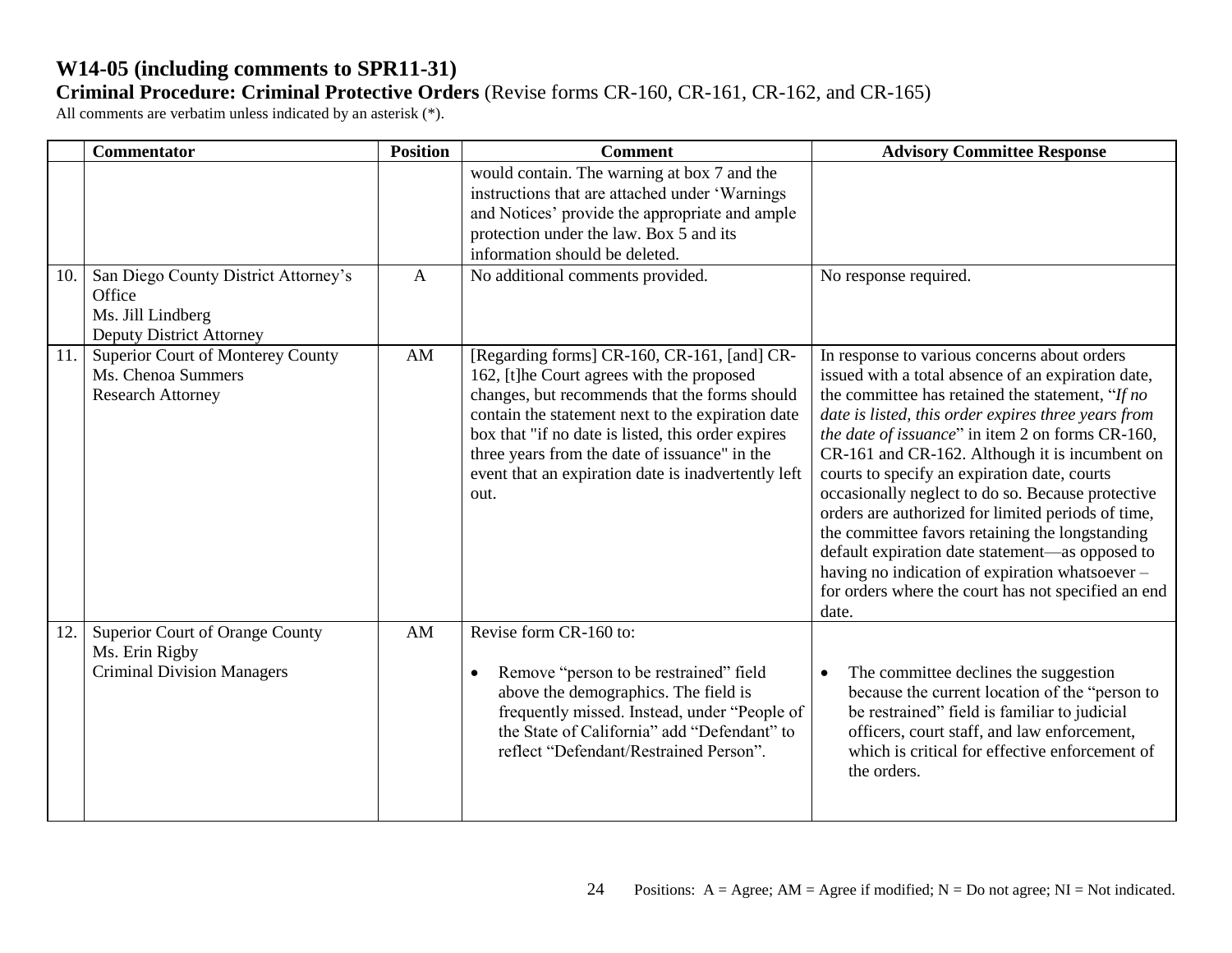|     | <b>Commentator</b>                 | <b>Position</b> | <b>Comment</b>                                                                                                                                                                                                                                  | <b>Advisory Committee Response</b>                                                                                                                                                                                                                                                                                                                                                                                                                 |
|-----|------------------------------------|-----------------|-------------------------------------------------------------------------------------------------------------------------------------------------------------------------------------------------------------------------------------------------|----------------------------------------------------------------------------------------------------------------------------------------------------------------------------------------------------------------------------------------------------------------------------------------------------------------------------------------------------------------------------------------------------------------------------------------------------|
|     |                                    |                 | Line #3- complete name, gender and age;<br>and add "date of birth". This is not a DOJ<br>requirement for protected parties, however,<br>if the information is available, it should be<br>entered as it may support enforcement of<br>the order. | The committee has added data fields for<br>$\bullet$<br>gender and age of each protected person. The<br>committee has not included a data field for the<br>protected person's "date of birth" because the<br>information is not always readily available<br>and there may be a need to protect victim<br>confidentiality, particularly in cases where the<br>restrained person does not already know the<br>date of birth of the protected person. |
|     |                                    |                 | Line #4 $\&$ #14- should be combined, or at<br>least displayed next to one another since<br>they both related to the protection of<br>animals.                                                                                                  | The committee declines the suggestion<br>$\bullet$<br>because the grant of custody of identified<br>animals is directed to the protected person,<br>while the "stay away from protected animals"<br>order is appropriately located with other<br>restraining orders directed at the restrained<br>person.                                                                                                                                          |
|     |                                    |                 | Line #7- modify "must turn over" to "must"<br>$\bullet$<br>surrender".                                                                                                                                                                          | The committee agrees and has replaced "must"<br>$\bullet$<br>turn over" with "must surrender."                                                                                                                                                                                                                                                                                                                                                     |
|     |                                    |                 | Line #17- modify "This order ends" to<br>٠<br>"This order expires". Also, move this<br>reference to line #2 as it is in close<br>proximity to the judicial officer date and<br>there is too much room for error.                                | The committee agrees to use the phrase "this<br>$\bullet$<br>order expires" and to maintain the reference to<br>the order's expiration date in its current<br>location on the form because it is familiar to<br>judicial officers, court staff, and law<br>enforcement, which is critical for effective<br>enforcement of the orders.                                                                                                              |
| 13. | Superior Court of Riverside County | AM              | [Regarding CR-160 and CR-161]:<br>The proposed forms are generally an                                                                                                                                                                           | To address concerns about possible confusion                                                                                                                                                                                                                                                                                                                                                                                                       |
|     |                                    |                 | improvement over what is now in place, but<br>there is one item that may cause confusion: the<br>specified end date on line 17 of CR-160 and line                                                                                               | over the expiration date of a criminal protective<br>order, the committee has revised the "Effective<br>Date and Expiration Date of Orders" provision of<br>the "Warnings and Notices" on page 2 of forms                                                                                                                                                                                                                                          |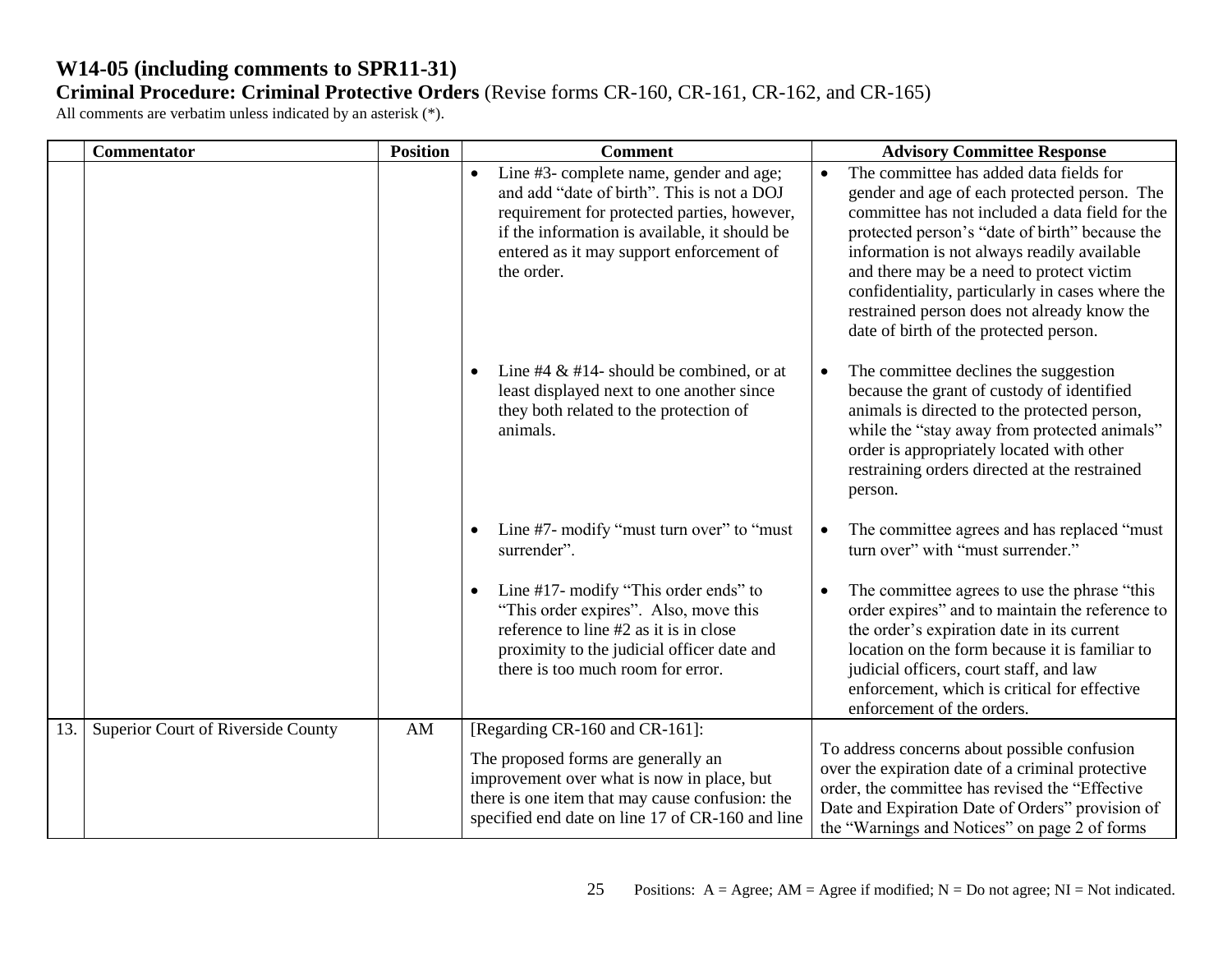|     | <b>Commentator</b>                                                                            | <b>Position</b> | <b>Comment</b>                                                                                                                                                                                                                                                                                                                                                                                                                                                                                                                                                                                                                                                                                          | <b>Advisory Committee Response</b>                                                                                                                                                                                                                                                                                                                                                                                                                                                                                                                                                                                                                                                                        |
|-----|-----------------------------------------------------------------------------------------------|-----------------|---------------------------------------------------------------------------------------------------------------------------------------------------------------------------------------------------------------------------------------------------------------------------------------------------------------------------------------------------------------------------------------------------------------------------------------------------------------------------------------------------------------------------------------------------------------------------------------------------------------------------------------------------------------------------------------------------------|-----------------------------------------------------------------------------------------------------------------------------------------------------------------------------------------------------------------------------------------------------------------------------------------------------------------------------------------------------------------------------------------------------------------------------------------------------------------------------------------------------------------------------------------------------------------------------------------------------------------------------------------------------------------------------------------------------------|
|     |                                                                                               |                 | 15 of CR-161. The forms make it unclear<br>whether the CPO is unconditionally valid up to<br>the specified end date, or whether (as is correct)<br>it is valid until either the stated end date or the<br>court loses jurisdiction. This possibility is<br>mentioned in item 6 of the warnings and notices<br>section on the reverse of the form, but the<br>language is unclear. The lines should be<br>amended to read: "This order ends on (specify<br>date) _________ or as explained in item 6 on the<br>reverse." Alternatively, warning and notice 6,<br>bullet point 2 could be amended to read: "These<br>orders end as explained in item 17 on the<br>reverse, or as explained below."        | CR-160 and CR-161 to read, "These orders expire<br>as ordered in item 2 on page 1 of this order, or as<br>explained below," followed by three bullet points<br>providing detailed explanations of the relevant<br>effective and expiration dates of orders.                                                                                                                                                                                                                                                                                                                                                                                                                                               |
| 14. | Superior Court of Sacramento County<br>Mr. Robert Turner<br>ASO II<br><b>Finance Division</b> | <b>NI</b>       | The Superior Court of California, County of<br>Sacramento has reviewed the proposed Criminal<br>Procedure: Criminal Protective Orders (SP11-<br>31) and has the following comments to submit:<br>RE: Revising the expiration date on the<br>$\bullet$<br>forms: It is very common that judicial<br>officers do not write the expiration date on<br>the order, cognizant of the default<br>expiration in three years. If the default date<br>is omitted on the revised forms and in the<br>event no expiration date is indicated by the<br>judicial officer, how is an expiration date to<br>be determined? Without a remedy, it might<br>result in generating non-expiring orders<br>(unintentionally). | In response to various concerns about orders<br>issued with a total absence of an expiration<br>date, the committee has retained the<br>statement, "If no date is listed, this order<br>expires three years from the date of issuance"<br>in item 2 on forms CR-160, CR-161 and CR-<br>162. Although it is incumbent on courts to<br>specify an expiration date, courts occasionally<br>neglect to do so. Because protective orders are<br>authorized for limited periods of time, the<br>committee favors retaining the longstanding<br>default expiration date statement-as opposed<br>to having no indication of expiration<br>whatsoever—for orders where the court has<br>not specified an end date. |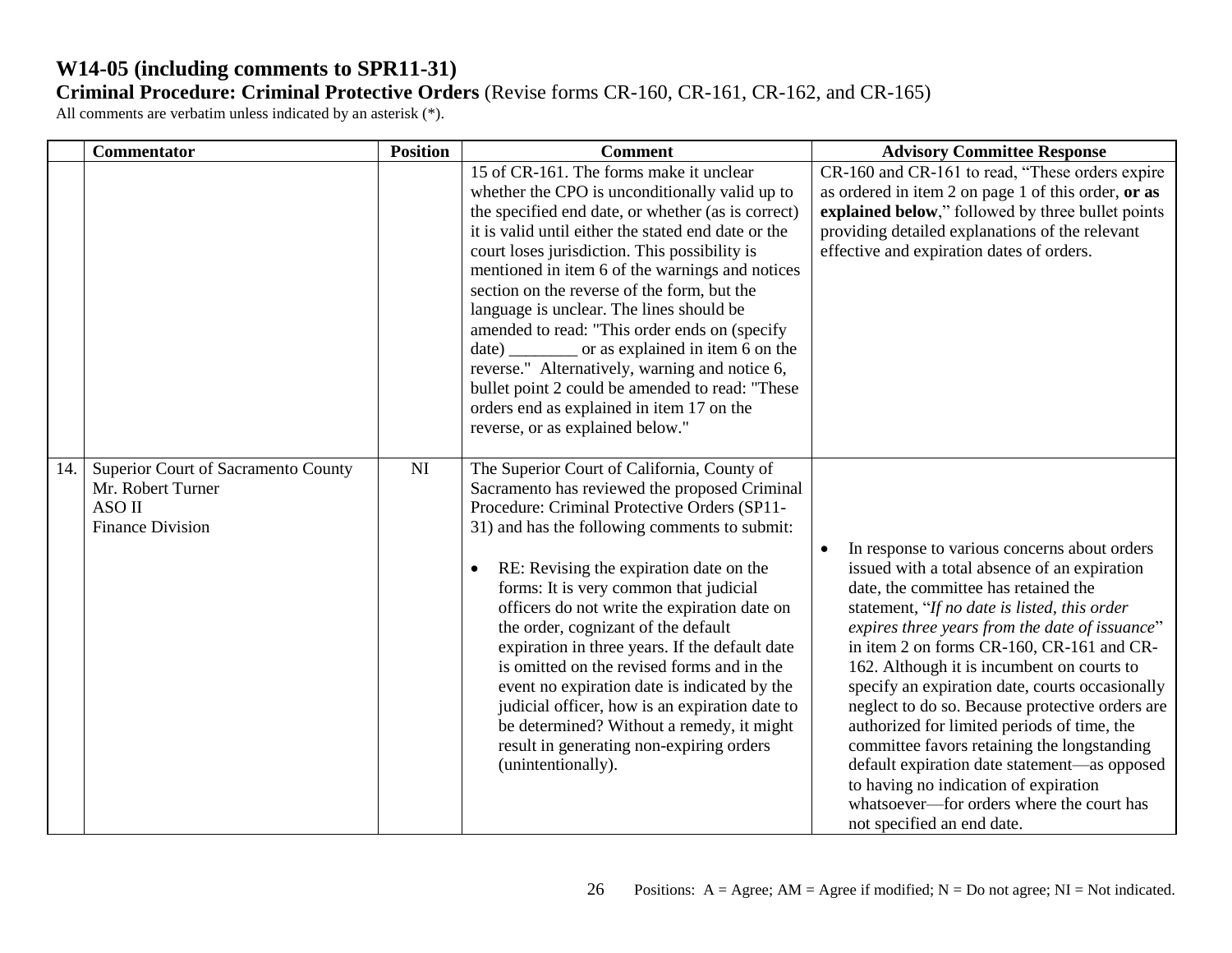|     | Commentator                                                                                  | <b>Position</b> | <b>Comment</b>                                                                                                                                                                                                                                                                                                                               | <b>Advisory Committee Response</b>                                                                                                                                                                                                                                                                                                                                   |
|-----|----------------------------------------------------------------------------------------------|-----------------|----------------------------------------------------------------------------------------------------------------------------------------------------------------------------------------------------------------------------------------------------------------------------------------------------------------------------------------------|----------------------------------------------------------------------------------------------------------------------------------------------------------------------------------------------------------------------------------------------------------------------------------------------------------------------------------------------------------------------|
|     |                                                                                              |                 | RE: Age and sex information for each<br>$\bullet$<br>protected person is usually unknown and is<br>not likely to be provided.                                                                                                                                                                                                                | Although the age and gender of the protected<br>$\bullet$<br>persons may not be known to the court in<br>every case, the committee believes that the<br>information is helpful to include when known.                                                                                                                                                                |
|     |                                                                                              |                 | RE: Termination of Protective Order the<br>$\bullet$<br>statement, 'This termination order does not<br>also terminate existing family, juvenile or<br>probate court orders' is poorly articulated<br>and confusing. Suggestion: 'This<br>termination order shall not terminate any<br>existing family, juvenile or probate court<br>orders'. | To clarify the language of the termination<br>$\bullet$<br>order, the committee has revised the statement<br>on form CR-165 to read, "This termination<br>order does <i>not</i> terminate any existing family,<br>juvenile, or probate court orders."                                                                                                                |
|     |                                                                                              |                 | RE: Identifying the names of additional<br>$\bullet$<br>protected persons on a Termination of Order<br>may cause some confusion. Would the<br>termination of said order apply only to the<br>persons listed on the order and not<br>necessarily to all protected persons listed on<br>the CR-160?                                            | The committee declines to revise the data<br>$\bullet$<br>field for listing protected persons on form CR-<br>165 in favor of court discretion to determine<br>on a case-by-case basis whether to terminate<br>the order for a particular protected person or<br>for all of the persons protected by the original<br>order.                                           |
| 15. | Superior Court of San Diego County<br>Mr. Michael M. Roddy<br><b>Court Executive Officer</b> | AM              | Form CR-160, item 3: Change "age" to<br>$\bullet$<br>"with birth year" or "date of birth."                                                                                                                                                                                                                                                   | The committee declines the suggestion to<br>$\bullet$<br>include a data field for date of birth<br>information because the information is not<br>always readily available and there may be a<br>need to protect victim confidentiality,<br>particularly in cases where the restrained<br>person does not already know the date of birth<br>of the protected persons. |
|     |                                                                                              |                 | Form CR-162, item 4: Change to read "The<br>$\bullet$<br>defendant must not own, have, buy, try to<br>buy, receive or try to receive, or otherwise<br>obtain a firearm or ammunition during the                                                                                                                                              | The committee has added the suggested<br>$\bullet$<br>language to forms CR-160, CR-161 and CR-<br>162.                                                                                                                                                                                                                                                               |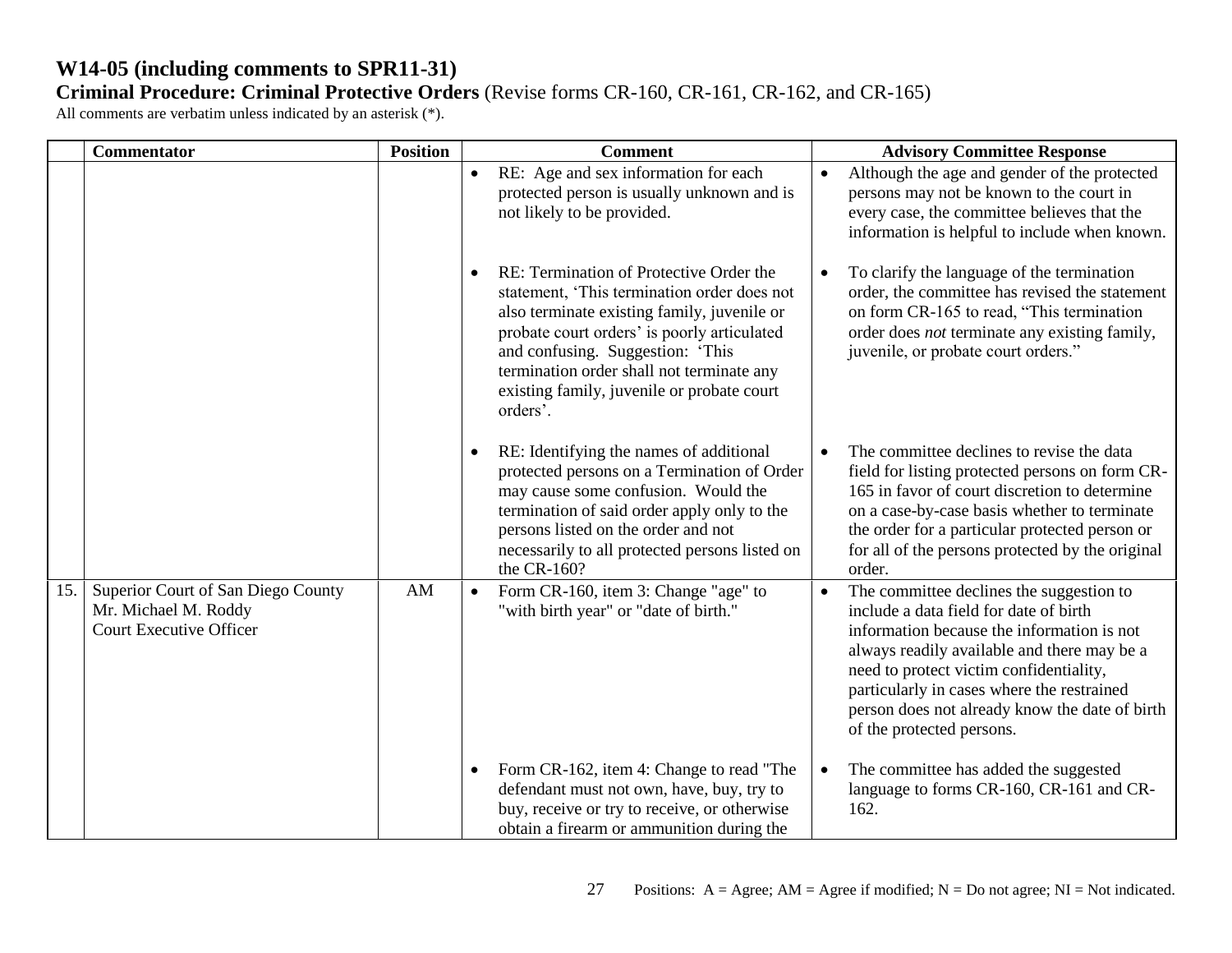|     | Commentator                                                                                                       | <b>Position</b> | <b>Comment</b>                                                                                                                                                                                                                                                                                                                                                                                                                                                                                                                                                                                                                                                                                                                                                                                                                                                                                                                                                                        | <b>Advisory Committee Response</b>                                                                                                                                                                                                                                                                                                                                                                                                                                                                                                            |
|-----|-------------------------------------------------------------------------------------------------------------------|-----------------|---------------------------------------------------------------------------------------------------------------------------------------------------------------------------------------------------------------------------------------------------------------------------------------------------------------------------------------------------------------------------------------------------------------------------------------------------------------------------------------------------------------------------------------------------------------------------------------------------------------------------------------------------------------------------------------------------------------------------------------------------------------------------------------------------------------------------------------------------------------------------------------------------------------------------------------------------------------------------------------|-----------------------------------------------------------------------------------------------------------------------------------------------------------------------------------------------------------------------------------------------------------------------------------------------------------------------------------------------------------------------------------------------------------------------------------------------------------------------------------------------------------------------------------------------|
|     |                                                                                                                   |                 | pendency of this case.                                                                                                                                                                                                                                                                                                                                                                                                                                                                                                                                                                                                                                                                                                                                                                                                                                                                                                                                                                |                                                                                                                                                                                                                                                                                                                                                                                                                                                                                                                                               |
| 16. | <b>Unified Family Court</b><br>Superior Court of San Francisco<br>County<br>Hon. Rebecca Wightman<br>Commissioner | AM              | The revisions to item $#13$ [item 16] in the<br>$\bullet$<br>Criminal Protective Order forms CR-160<br>and CR-161 to clarify that the restricted<br>person may have peaceful contact with the<br>protected persons for purposes of court-<br>ordered visitation, and not just for the safe<br>exchange of children as provided in the<br>current form are good.                                                                                                                                                                                                                                                                                                                                                                                                                                                                                                                                                                                                                       | No response required.<br>$\bullet$                                                                                                                                                                                                                                                                                                                                                                                                                                                                                                            |
|     |                                                                                                                   |                 | However, there is no explanation as to why<br>$\bullet$<br>it is necessary to breakout a new "a." and<br>"b." in item $\#13$ [item 16]. Is it <i>really</i><br>necessary to separate out [a] and [b]???<br>This may very well create a greater burden<br>on court staff (at both ends) for several<br>reasons:<br>Because of the time to try to inquire of<br>$\circ$<br>the defendant and/or look up in a court<br>case management system, whether an<br>order was already issued or not (so as to<br>figure out which box to check).<br>Because it may lead to the criminal<br>$\circ$<br>court failing to check <i>either</i> a or b (due<br>to not knowing) and only checking the<br>main box in $#13$ , which may in turn<br>lead the Family, Juvenile or Probate<br>court to have concern as to whether<br>permission is granted in either situation<br>(if a or b is not checked, but #13 box is<br>checked), and which in turn may lead to<br>taking time to check court case | The committee declines the suggestion to<br>$\bullet$<br>combine item 16 "a" and "b" because the<br>court's reference to an existing family,<br>juvenile, or probate order, as compared with<br>providing for coordination with future orders,<br>helps promote the effective enforcement of<br>the orders. The committee notes that current<br>forms CR-160 (items 13 and 14) and CR-161<br>(items 12 and 13) separate the "peaceful<br>contact" provisions and there is no indication<br>this format has been burdensome to court<br>staff. |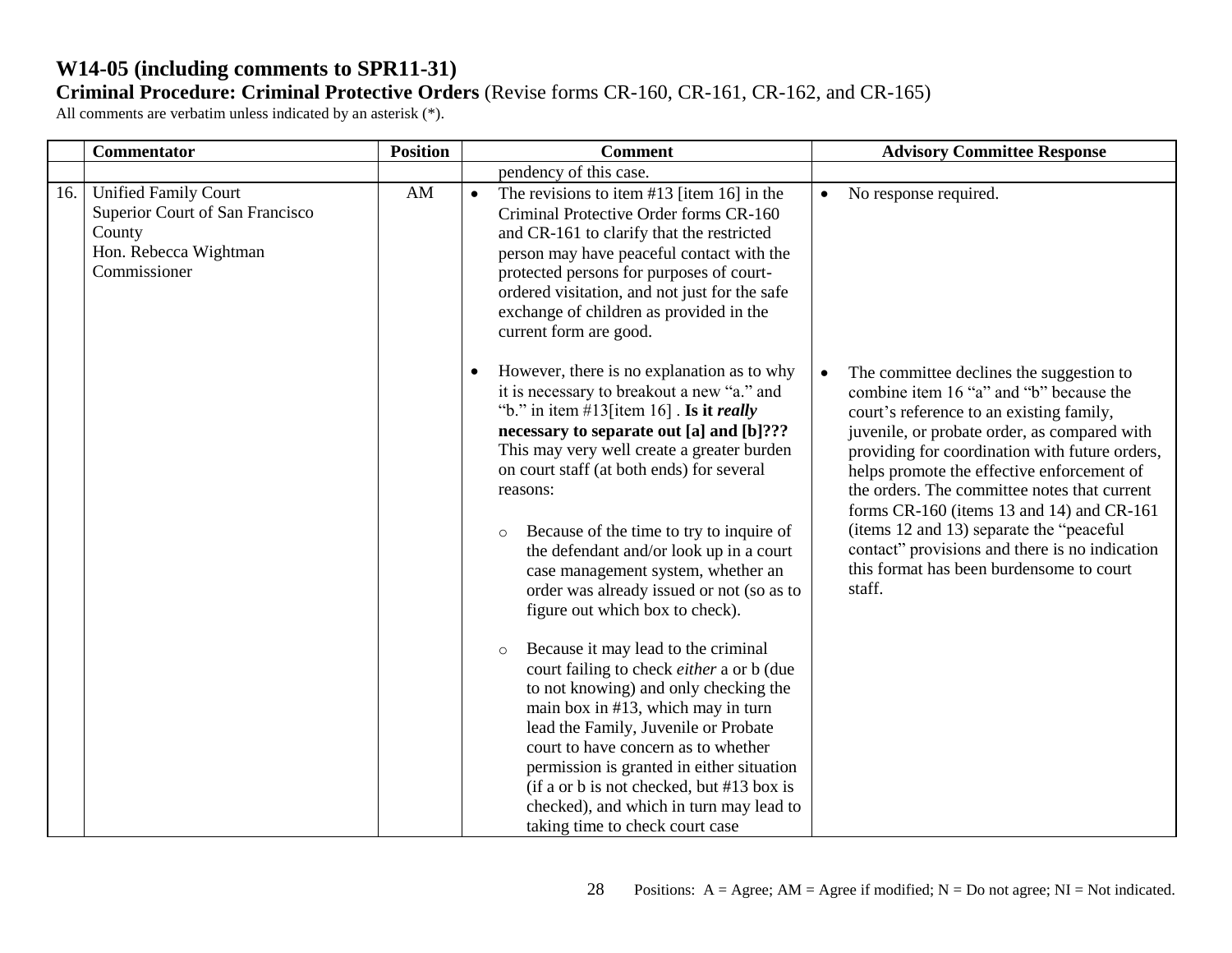| <b>Commentator</b> | <b>Position</b> | <b>Comment</b>                                                                                                                                                                                                                                                                                                                                                                                                                                                                                                                                                                                                                                                                                                                                                  | <b>Advisory Committee Response</b> |
|--------------------|-----------------|-----------------------------------------------------------------------------------------------------------------------------------------------------------------------------------------------------------------------------------------------------------------------------------------------------------------------------------------------------------------------------------------------------------------------------------------------------------------------------------------------------------------------------------------------------------------------------------------------------------------------------------------------------------------------------------------------------------------------------------------------------------------|------------------------------------|
|                    |                 | management systems to figure out<br>whether orders in Family Juvenile or<br>Probate exist and/or to requesting the<br>defendant to go back to the Criminal<br>Court to get clarification/permission<br>specified as to whether it is a or b or<br>both – all causing greater workload.<br>Many defendants may not be aware<br>$\circ$<br>and/or have forgotten that an order in<br>the Family, Juvenile or Probate Court<br>already exists, and they may tell the<br>Criminal Court that there is no family<br>law order yet (when in fact there is)so<br>if the Criminal Court does not check<br>box a, that means he must now actually<br>file something in family court, whereas<br>if box a had been checked, then it would<br>not necessarily be required. |                                    |
|                    |                 | Suggested Fix: Keep Item #13 as a single<br>box check (as in prior form), and add the<br>language of clarification re: peaceful<br>contact with the protected person only for<br>safe exchange of children and court-ordered<br>visitation in the text of that item.                                                                                                                                                                                                                                                                                                                                                                                                                                                                                            |                                    |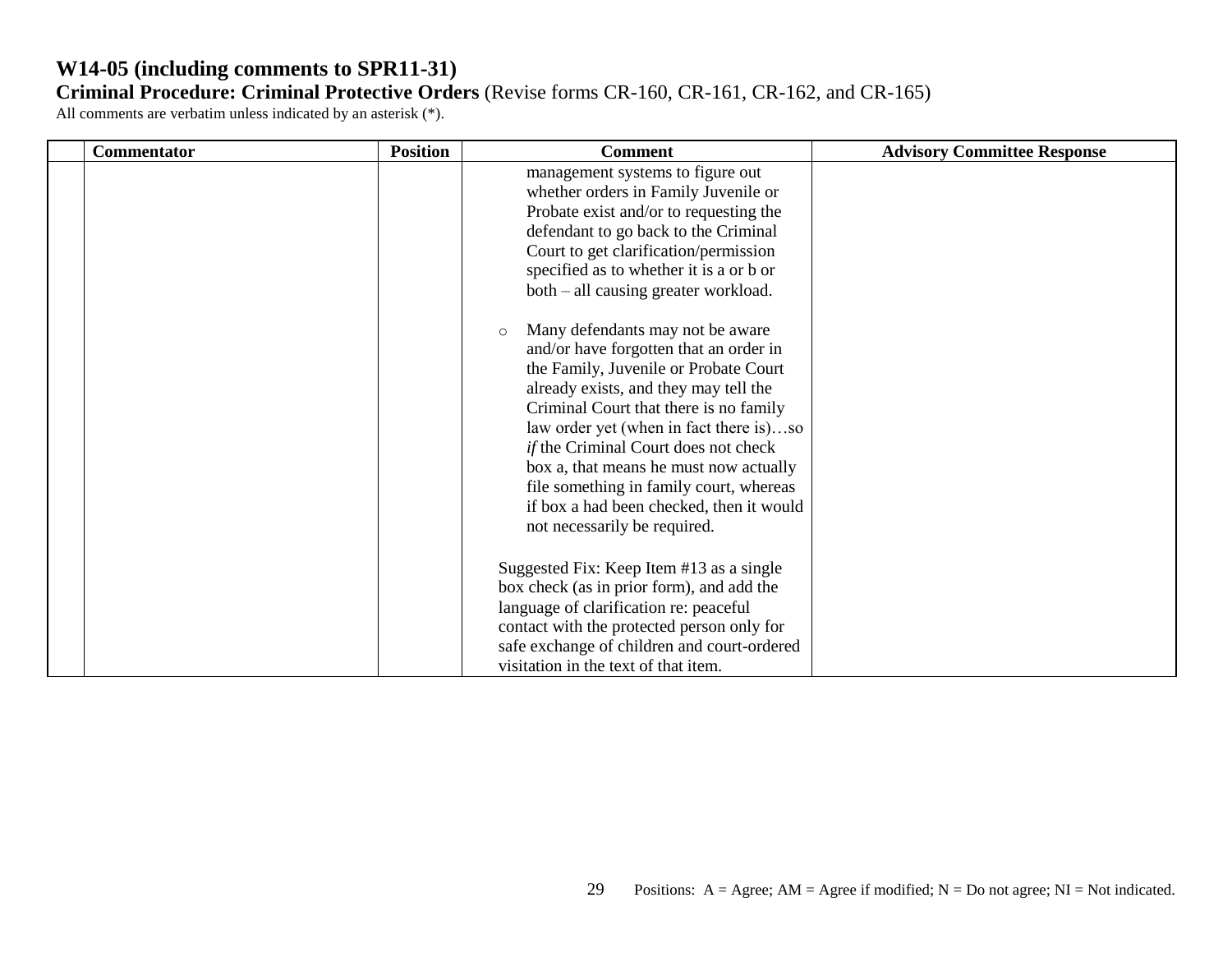## **Criminal Procedure: Criminal Protective Orders** (Revise forms CR-160, CR-161, CR-162, and CR-165)

|     | <b>Commentator</b>                                                                                    | <b>Position</b> | <b>Comment</b>                                                                                                                                                                                                                                                                                                                                                                                                                                                                                                                                                                                                                                                                                                                                                                                                                                                                                                                                                                                                                                                                                                                                                                                 | <b>Advisory Committee Response</b>                                                                                                                                                                                                                                                                                                                                                                                                                    |
|-----|-------------------------------------------------------------------------------------------------------|-----------------|------------------------------------------------------------------------------------------------------------------------------------------------------------------------------------------------------------------------------------------------------------------------------------------------------------------------------------------------------------------------------------------------------------------------------------------------------------------------------------------------------------------------------------------------------------------------------------------------------------------------------------------------------------------------------------------------------------------------------------------------------------------------------------------------------------------------------------------------------------------------------------------------------------------------------------------------------------------------------------------------------------------------------------------------------------------------------------------------------------------------------------------------------------------------------------------------|-------------------------------------------------------------------------------------------------------------------------------------------------------------------------------------------------------------------------------------------------------------------------------------------------------------------------------------------------------------------------------------------------------------------------------------------------------|
|     |                                                                                                       |                 | <b>WINTER 2014</b>                                                                                                                                                                                                                                                                                                                                                                                                                                                                                                                                                                                                                                                                                                                                                                                                                                                                                                                                                                                                                                                                                                                                                                             |                                                                                                                                                                                                                                                                                                                                                                                                                                                       |
| 17. | California Partnership to End Domestic<br>Violence<br>Krista Niemczyk<br><b>Public Policy Manager</b> | AM              | <b>Electronic Monitoring</b><br>$\bullet$<br>As is noted in the invitation to comment, while<br>Assembly Bill 2467 (Hueso; Stats. 2012, ch.<br>513) authorizes courts to order defendants to<br>electronic monitoring, this is applicable only in<br>counties that have adopted appropriate<br>electronic monitoring. For those counties, we<br>agree that it is important for the forms to be<br>updated to reflect this option and allow such<br>orders to be made. However, we would also<br>encourage the courts to add explanatory<br>language or guidance with the form to clarify<br>the circumstances under which electronic<br>monitoring can be ordered. This information<br>would be of use to prosecutors, victims, and<br>judges at the time of request and issuance of a<br>criminal restraining order. As this law is<br>implemented it will be important for victim<br>safety that electronic monitoring is only ordered<br>when available, as to avoid and confusion with<br>the enforcement of the order, and in particular to<br>avoid providing victims with a false expectation<br>of safety and belief that the offender will be<br>monitored when that is not the case. | To eliminate confusion about restrictions on<br>$\bullet$<br>court authority to order electronic monitoring<br>(item 11 on form CR-160 and item 10 on form<br>$CR-161$ , the committee included: (a)<br>citations to Penal Code sections<br>$136.2(a)(7)(D)$ and $136.2(i)(2)$ , (b) an<br>instruction to courts to specify the length of<br>time for monitoring, and (c) an advisement<br>that the period for monitoring may not exceed<br>one year. |
|     |                                                                                                       |                 | <b>Enforcement Priorities</b><br>$\bullet$<br>We appreciate the Court's attention to clarifying<br>the new enforcement priorities with the passage<br>of AB 176. The Partnership is concerned that<br>this new priority structure will be confusing for<br>all parties involved, and we encourage the Court<br>to continue considering ways to provide clear                                                                                                                                                                                                                                                                                                                                                                                                                                                                                                                                                                                                                                                                                                                                                                                                                                   | The committee has further revised the<br>$\bullet$<br>"Conflicting Order – Priorities for<br>Enforcement" provision in the "Warnings and<br>Notices" of forms CR-160 and CR-161 to<br>parallel the list format of this provision in<br>civil protective order forms. The language in                                                                                                                                                                  |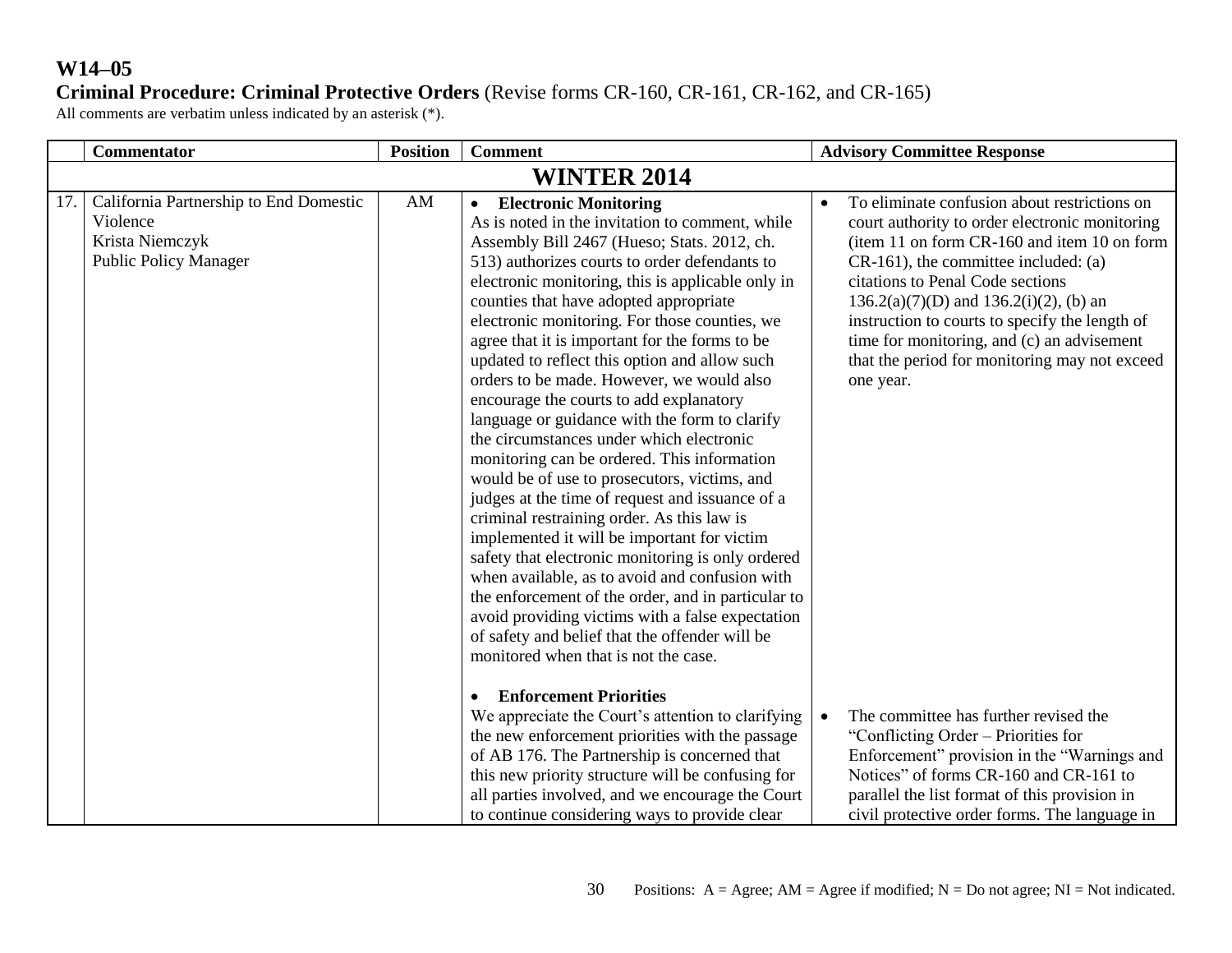# **W14–05 Criminal Procedure: Criminal Protective Orders** (Revise forms CR-160, CR-161, CR-162, and CR-165)

| Commentator | <b>Position</b> | <b>Comment</b>                                                                                                                                                                                                                                                                                                                                                                                                                                                                                                                                                                                                                                                                                                                                                                                                                                                                                                                                                                                                                                         | <b>Advisory Committee Response</b>                                                    |
|-------------|-----------------|--------------------------------------------------------------------------------------------------------------------------------------------------------------------------------------------------------------------------------------------------------------------------------------------------------------------------------------------------------------------------------------------------------------------------------------------------------------------------------------------------------------------------------------------------------------------------------------------------------------------------------------------------------------------------------------------------------------------------------------------------------------------------------------------------------------------------------------------------------------------------------------------------------------------------------------------------------------------------------------------------------------------------------------------------------|---------------------------------------------------------------------------------------|
|             |                 | and concise guidance. We believe the<br>information can be better understood if provided<br>in a list format, rather than in paragraph format.<br>An example of this format can be found in<br>proposed changes to the DV-110 format<br>(Invitation to Comment W14-07). We also<br>strongly suggest maintaining consistent<br>language on all of the relevant forms to avoid<br>and confusion on the priority of orders. We have<br>provided the language and format we would<br>recommend here:                                                                                                                                                                                                                                                                                                                                                                                                                                                                                                                                                       | the provision is identical to the language that<br>is being proposed for form DV-110. |
|             |                 | <b>Conflicting Orders</b><br>If more than one restraining order has been<br>issued protecting the protected person from the<br>restrained person, the orders must be enforced<br>in the following order (see Pen. Code, § 136.2,<br>and Fam. Code, §§ 6383(h), 6405(b)):<br>1. <i>EPO</i> : If one of the orders is an Emergency<br>Protective Order (Form EPO-001), and it is<br>more restrictive than other restraining or<br>protective orders, it has precedence in<br>enforcement over all other orders.<br>2. No-Contact Order: If there is no EPO, a no-<br>contact order that is included in a restraining or<br>protective order has precedence in enforcement<br>over any other restraining or protective order.<br>3. Criminal Order: If none of the orders<br>includes a no-contact order, a domestic violence<br>protective order issued in a criminal case takes<br>precedence in enforcement over any conflicting<br>civil court order. Any nonconflicting terms of<br>the civil restraining order remain in effect and<br>enforceable. |                                                                                       |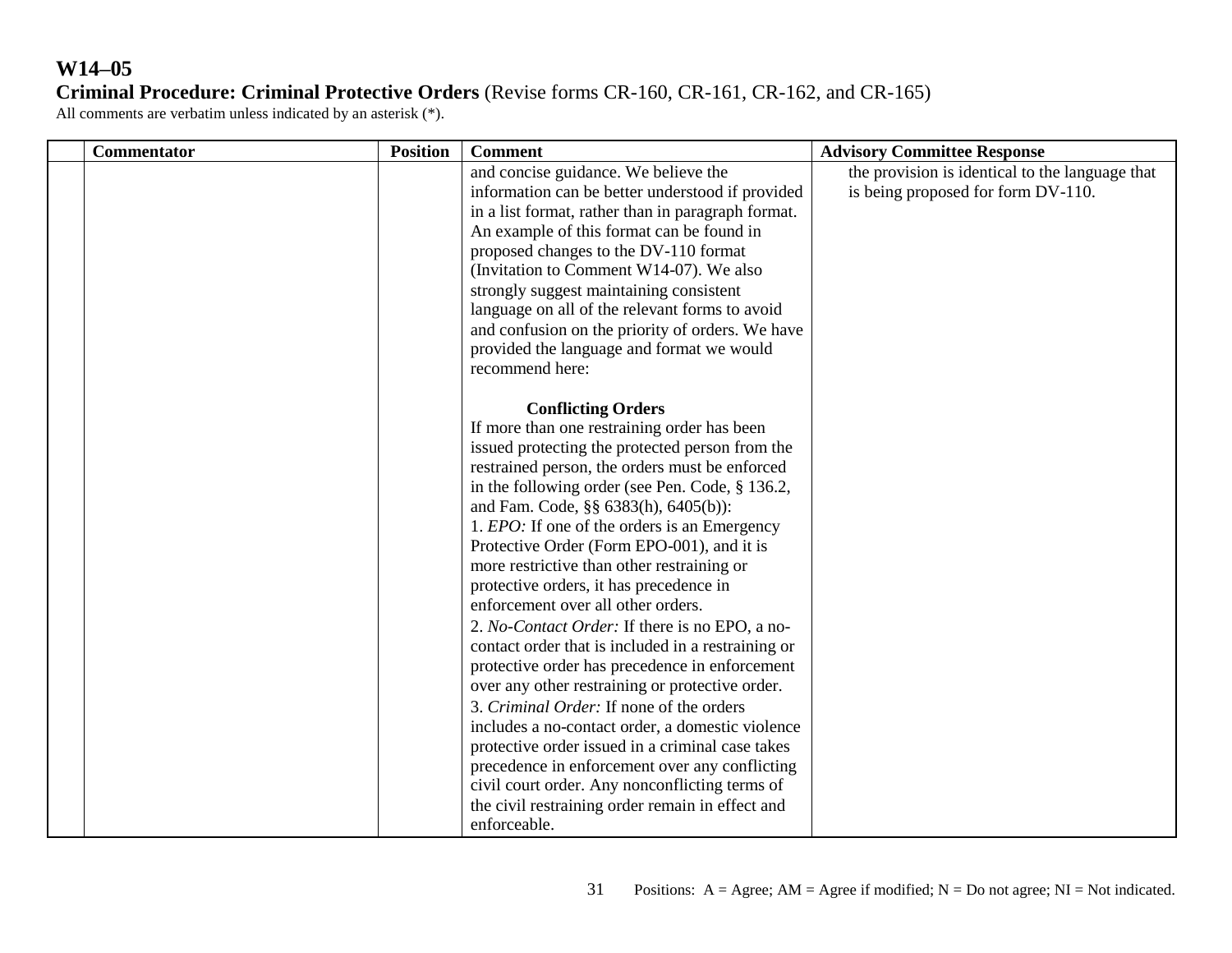## **Criminal Procedure: Criminal Protective Orders** (Revise forms CR-160, CR-161, CR-162, and CR-165)

|     | Commentator                                                                                          | <b>Position</b> | <b>Comment</b>                                                                                                                                                                                                                                                                                                                                                                                                                                                                                                                                                                                                                                                                                                                                                                                                                                                                                      | <b>Advisory Committee Response</b>                                                                                                                                                                                                                                                                                                      |
|-----|------------------------------------------------------------------------------------------------------|-----------------|-----------------------------------------------------------------------------------------------------------------------------------------------------------------------------------------------------------------------------------------------------------------------------------------------------------------------------------------------------------------------------------------------------------------------------------------------------------------------------------------------------------------------------------------------------------------------------------------------------------------------------------------------------------------------------------------------------------------------------------------------------------------------------------------------------------------------------------------------------------------------------------------------------|-----------------------------------------------------------------------------------------------------------------------------------------------------------------------------------------------------------------------------------------------------------------------------------------------------------------------------------------|
|     |                                                                                                      |                 | 4. Family or Civil Order: If more than one<br>family or other civil restraining or protective<br>order has been issued, the one that was issued<br>last must be enforced.                                                                                                                                                                                                                                                                                                                                                                                                                                                                                                                                                                                                                                                                                                                           |                                                                                                                                                                                                                                                                                                                                         |
| 18. | Department of Justice<br>Law Enforcement Support Program<br>Vivian E. Garcia<br>Field Representative | AM              | CR-160 item 4, CR-161 item 4: add DOB if<br>available.<br>The age on all forms should be replaced with<br>actual DOB for all protected persons. Age can<br>be helpful when DOB is unknown for the<br>restrained. Only exact DOB can be entered for<br>protected persons, there is no data field code for<br>age.                                                                                                                                                                                                                                                                                                                                                                                                                                                                                                                                                                                    | The committee declines the suggestion to include<br>a request for "date of birth" because the<br>information is not always readily available and<br>there may be a need to protect victim<br>confidentiality, particularly in cases where the<br>restrained person does not already know the date<br>of birth of the protected persons. |
| 19. | Harriett Buhai Center for Family Law<br>Meredith L. Alexander<br><b>Staff Attorney</b>               | AM              | <b>General Comment:</b> There is no statewide,<br>$\bullet$<br>uniform way for the restrained person or<br>protected person to request a modification<br>of a Criminal Protective Order (CPO). For<br>example, a restrained person may wish to<br>modify a CPO to ask the court to check<br>proposed box 16 allowing for peaceful<br>contact for visitation. Similarly, a protected<br>party may wish to request that the proposed<br>box 16 not be checked. Because there is no<br>uniform way to request a modification,<br>some counties do not have clear procedures<br>on how to request such a modification<br>which creates great confusion for<br>individuals.<br>Orange County has a form called Petition<br>for Modification of Protective Orders in<br>Criminal Proceedings - Domestic Violence<br>Case and Request for Hearing $(L-404)$<br>which can be filed by any of the following: | The committee declines the suggestion as<br>$\bullet$<br>exceeding the scope of this proposal but will<br>consider the comment in future reviews of<br>criminal protective orders.                                                                                                                                                      |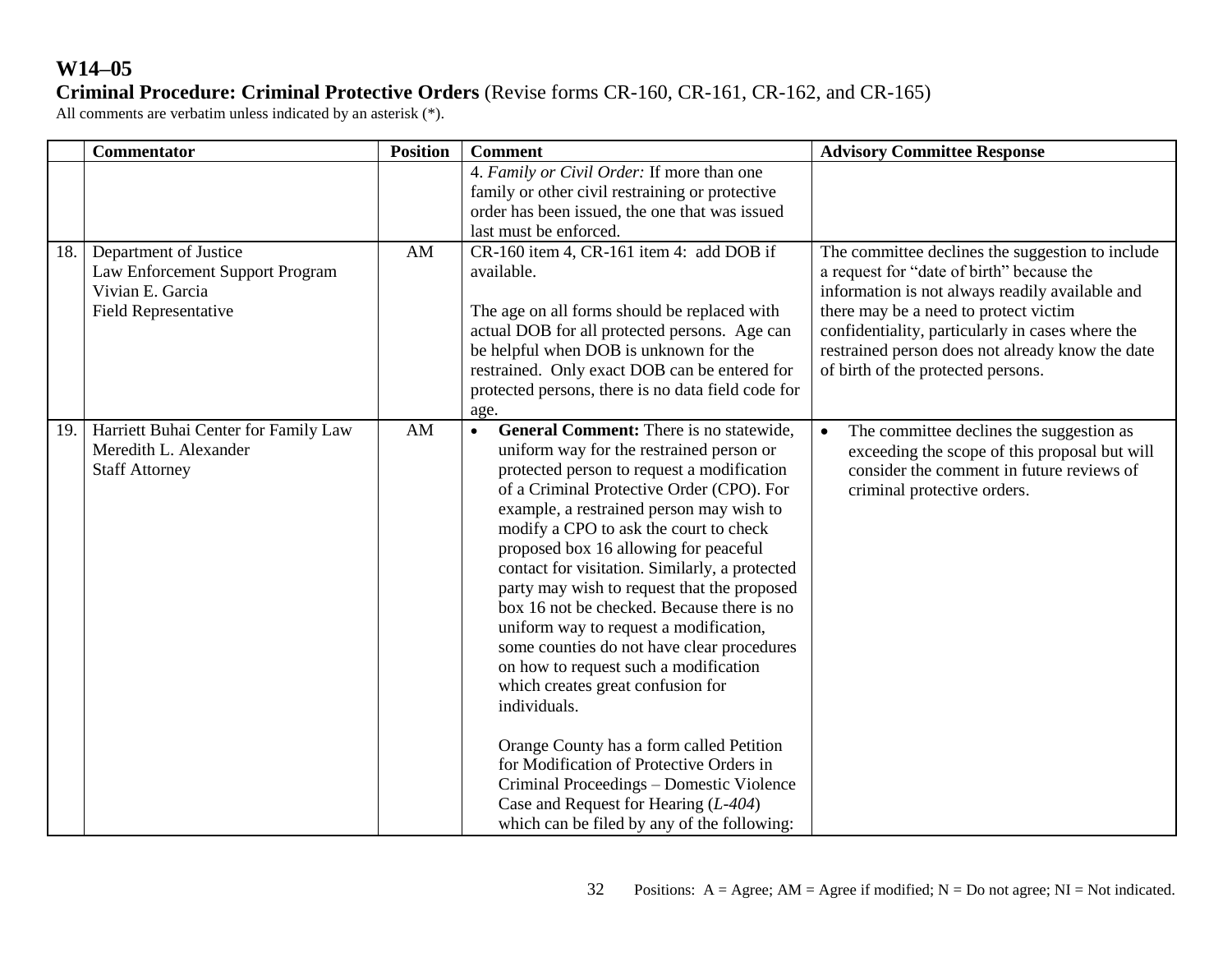# **W14–05 Criminal Procedure: Criminal Protective Orders** (Revise forms CR-160, CR-161, CR-162, and CR-165)

| <b>Commentator</b> | <b>Position</b> | <b>Comment</b>                                                                                                                                                                                                                                                                                                                                                                                                                                                                                                                                                                                                                                                                                                                                                                                       | <b>Advisory Committee Response</b>                                                                                                                                                                                                                                                                                                                                                                                                                                                                                                                                                                                                                                                                                      |
|--------------------|-----------------|------------------------------------------------------------------------------------------------------------------------------------------------------------------------------------------------------------------------------------------------------------------------------------------------------------------------------------------------------------------------------------------------------------------------------------------------------------------------------------------------------------------------------------------------------------------------------------------------------------------------------------------------------------------------------------------------------------------------------------------------------------------------------------------------------|-------------------------------------------------------------------------------------------------------------------------------------------------------------------------------------------------------------------------------------------------------------------------------------------------------------------------------------------------------------------------------------------------------------------------------------------------------------------------------------------------------------------------------------------------------------------------------------------------------------------------------------------------------------------------------------------------------------------------|
|                    |                 | the defendant, the protected person, or the<br>parent or guardian of the protected person.<br>The Judicial Council should consider<br>creating a statewide form that counties can<br>use to develop a uniform system for<br>modifying CPOs when appropriate.                                                                                                                                                                                                                                                                                                                                                                                                                                                                                                                                         |                                                                                                                                                                                                                                                                                                                                                                                                                                                                                                                                                                                                                                                                                                                         |
|                    |                 | Proposed Changes to CR-160: On its face,<br>there is no way to differentiate between<br>earlier "temporary" protective orders and<br>later protective orders, thus making it<br>difficult for individuals to determine<br>whether an order is still in effect. Often,<br>early on in the case, a CPO is issued and the<br>date at item 2 is left blank. The form<br>indicates that if no date is listed, the order<br>expires 3 years from date of issuance.<br>However, the order could expire prior to 3<br>years depending on the outcome of the case.<br>For example, if the case is dismissed.<br>Additionally, another CPO can be issued<br>later on in the case with different orders.<br>However, aside from the date, there is no<br>way to distinguish which, if any, CPO is in<br>effect. | In response to various concerns about orders<br>$\bullet$<br>issued with a total absence of an expiration<br>date, the committee has retained the<br>statement, "If no date is listed, this order<br>expires three years from the date of issuance"<br>in item 2 on forms CR-160, CR-161 and CR-<br>162. Although it is incumbent on courts to<br>specify an expiration date, courts occasionally<br>neglect to do so. Because protective orders are<br>authorized for limited periods of time, the<br>committee favors retaining the longstanding<br>default expiration date statement-as opposed<br>to having no indication of expiration<br>whatsoever--for orders where the court has<br>not specified an end date. |
|                    |                 | The way that the current form reads, it<br>would be necessary for a litigant to also<br>look at a court docket to determine whether<br>the order actually is in effect. Therefore, we                                                                                                                                                                                                                                                                                                                                                                                                                                                                                                                                                                                                                |                                                                                                                                                                                                                                                                                                                                                                                                                                                                                                                                                                                                                                                                                                                         |
|                    |                 | recommend adding some language or an<br>option to indicate whether an order is<br>"temporary," or providing some mechanism<br>to better identify on its face whether an                                                                                                                                                                                                                                                                                                                                                                                                                                                                                                                                                                                                                              |                                                                                                                                                                                                                                                                                                                                                                                                                                                                                                                                                                                                                                                                                                                         |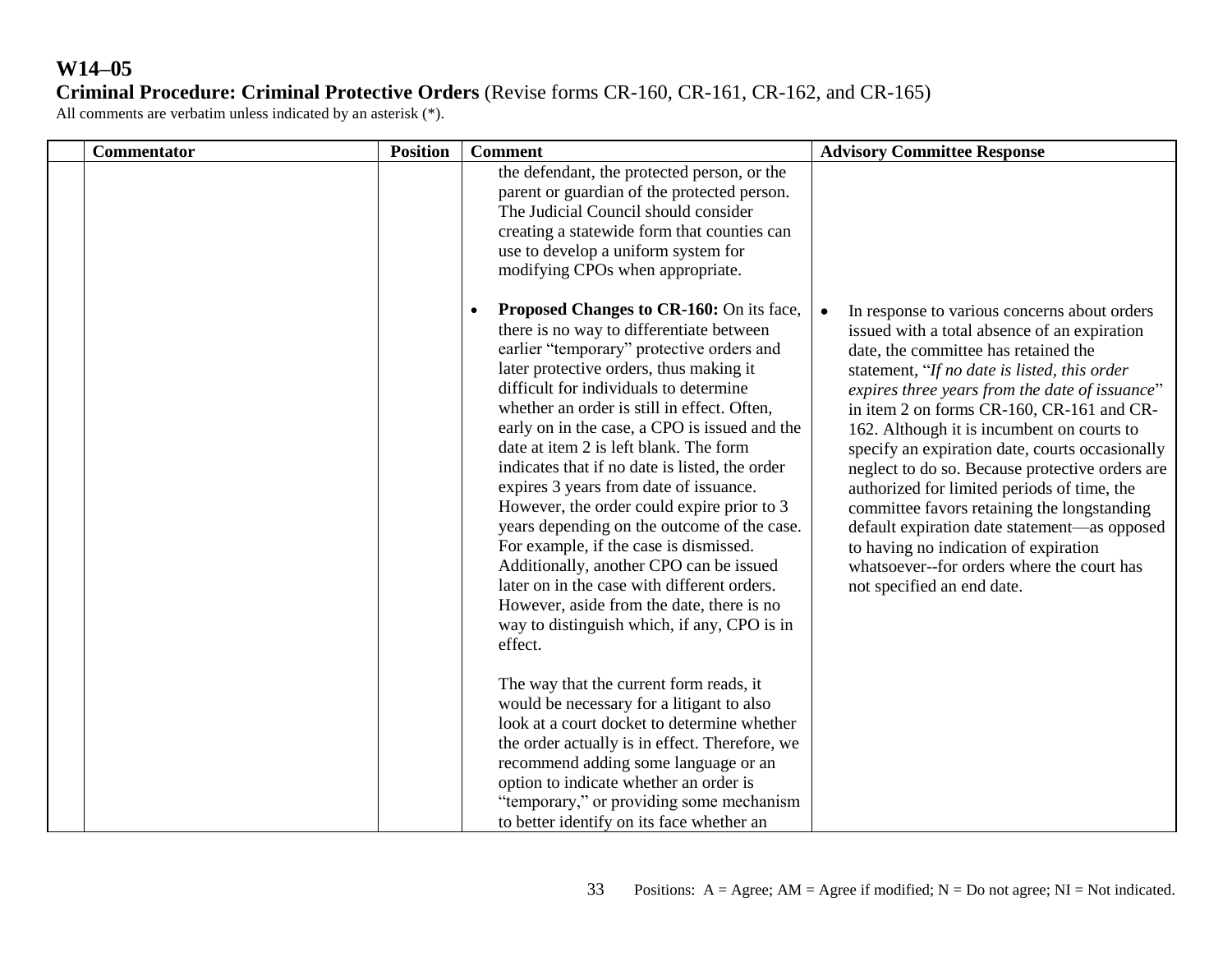## **Criminal Procedure: Criminal Protective Orders** (Revise forms CR-160, CR-161, CR-162, and CR-165)

|     | <b>Commentator</b>                                                                          | <b>Position</b> | <b>Comment</b>                                                                                                                                                                                                                                                                                                                                                                                                                                                                        | <b>Advisory Committee Response</b>                                                                                                                                                                                                                                                                                                                                                                         |
|-----|---------------------------------------------------------------------------------------------|-----------------|---------------------------------------------------------------------------------------------------------------------------------------------------------------------------------------------------------------------------------------------------------------------------------------------------------------------------------------------------------------------------------------------------------------------------------------------------------------------------------------|------------------------------------------------------------------------------------------------------------------------------------------------------------------------------------------------------------------------------------------------------------------------------------------------------------------------------------------------------------------------------------------------------------|
|     |                                                                                             |                 | order is actually in effect.                                                                                                                                                                                                                                                                                                                                                                                                                                                          |                                                                                                                                                                                                                                                                                                                                                                                                            |
| 20. | Marie Hazlett, HCRSC<br>Los Angeles County Sheriff's<br>Department, Court Services Division | N/I             | I agree with all proposals, however the<br>$\bullet$<br>verbiage for conflicting orders may want to<br>address when more than one domestic<br>violence criminal order (CPO) has been<br>issued.                                                                                                                                                                                                                                                                                       | The committee declines the suggestion<br>$\bullet$<br>because the proposed "Conflicting Orders -<br>Priorities for Enforcement" provision of the<br>"Warnings and Notices" section of forms CR-<br>160 and CR-161 reflects the current statutory<br>requirements for enforcement of orders.                                                                                                                |
|     |                                                                                             |                 | W14-05- I agree with all proposals, and<br>$\bullet$<br>suggest another change. Currently item<br>#17(CR160) and item#15 (CR161) include<br>stay away from specific locations. Because<br>the distance is never indicated by the court,<br>I suggest an optional blank field for<br>locations be added to the stay away orders<br>in item #14 (CR160) and item #13 (CR161)<br>instead to clarify the distance the restrained<br>person must stay away from the location<br>indicated. | The committee declines the suggestion as<br>unnecessary because the court can specify<br>distance in the "Other Orders" data field in<br>item 18 of form CR-160 or item 17 of form<br>CR-161.                                                                                                                                                                                                              |
| 21  | <b>Orange County Bar Association</b><br>Thomas H. Bienert, Jr.<br>President                 | $\mathbf{A}$    |                                                                                                                                                                                                                                                                                                                                                                                                                                                                                       | No response required.                                                                                                                                                                                                                                                                                                                                                                                      |
| 22. | Riverside County Probation Dept.<br><b>Allison Patterson</b><br><b>Executive Secretary</b>  | N/I             | Aside from minor training on the order of<br>enforcement under PC 136.2 and the<br>possibility the court may place pre-trial<br>offenders on electronic monitoring (PC<br>$136.2(a)(7)(D)$ , this will have almost no<br>impact on our department. However, after<br>reviewing forms CR-160 and CR-161, we<br>noticed there is no space to specify which<br>agency is responsible for electronic<br>monitoring. Perhaps a notation on the minute                                      | The committee declines the suggestion as<br>unnecessary because court discretion to order<br>electronic monitoring is limited by the provisions<br>of Penal Code sections $136.2(a)(7)(D)$ and<br>$136.2(i)(2)$ , which mandates that local<br>government must have adopted a policy<br>authorizing electronic monitoring of defendants<br>and specified the agency with jurisdiction for this<br>purpose. |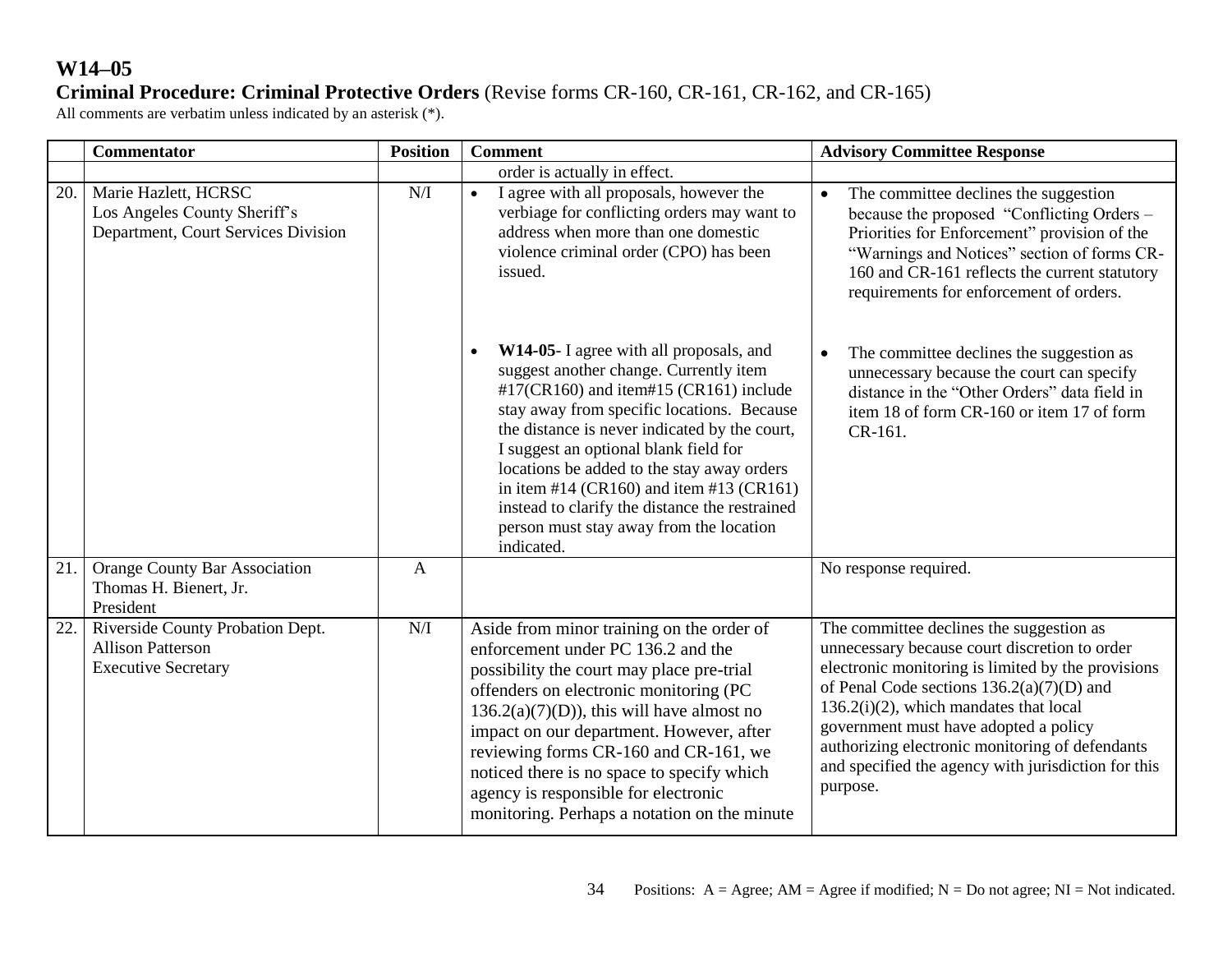## **Criminal Procedure: Criminal Protective Orders** (Revise forms CR-160, CR-161, CR-162, and CR-165)

|     | <b>Commentator</b>                                                                                                         | <b>Position</b> | <b>Comment</b>                                                                                                                                                                                                                                                                                                                                                                                     | <b>Advisory Committee Response</b>                                                                                                                                                                                                                                                                                                                                            |
|-----|----------------------------------------------------------------------------------------------------------------------------|-----------------|----------------------------------------------------------------------------------------------------------------------------------------------------------------------------------------------------------------------------------------------------------------------------------------------------------------------------------------------------------------------------------------------------|-------------------------------------------------------------------------------------------------------------------------------------------------------------------------------------------------------------------------------------------------------------------------------------------------------------------------------------------------------------------------------|
|     |                                                                                                                            |                 | order will suffice? Otherwise, modifying Item<br>11 (on CR-160) and Item 10 (on CR-161), to<br>add a space for the responsible agency might<br>be prudent.                                                                                                                                                                                                                                         |                                                                                                                                                                                                                                                                                                                                                                               |
|     |                                                                                                                            |                 | [T] he proposed language describing the<br>priority of orders [is generally] sufficiently<br>clear and accurate. However, it might be nice<br>to require the court to state on the record<br>which agency is responsible for the<br>monitoring.                                                                                                                                                    |                                                                                                                                                                                                                                                                                                                                                                               |
|     |                                                                                                                            |                 | The form appears consistent with the law; we<br>would recommend they add a space to<br>indicate which agency is responsible for<br>monitoring.                                                                                                                                                                                                                                                     |                                                                                                                                                                                                                                                                                                                                                                               |
| 23. | State Bar of California<br>Standing Committee on the Delivery of<br>Legal Services (SCDLS)<br>Elizabeth Bluestein<br>Chair | AM              | <b>Priority of Orders</b><br>$\bullet$<br>These orders must often be read and<br>interpreted by officers in the field, who<br>work under tremendous pressure. The<br>approach taken in the proposed revisions to<br>DV-110 is much easier to read and simpler<br>to understand. (See W14-07.) While taking<br>this approach might make extra pages, the<br>extra length could be a good trade-off. | The committee has further revised the<br>$\bullet$<br>"Conflicting Order – Priorities for<br>Enforcement" provision in the "Warnings and<br>Notices" of forms CR-160 and CR-161 to<br>parallel the list format of this provision in<br>civil protective order forms. The language in<br>the provision is identical to the language that<br>is being proposed for form DV-110. |
|     |                                                                                                                            |                 | The language is clear and accurate. In<br>$\bullet$<br>dealing with self-represented persons and<br>law enforcement officials, there is often<br>confusion regarding the priority of orders<br>and orders related to custody/visitation of<br>minors. Therefore, it would be appropriate<br>to reorder the items on the CR-160                                                                     | The committee declines the suggestion as<br>$\bullet$<br>unnecessary because the "Warnings and<br>Notices" provisions of forms CR-160 and CR-<br>161 as currently organized provide relevant,<br>detailed information in a logical order for law<br>enforcement and self-represented persons.                                                                                 |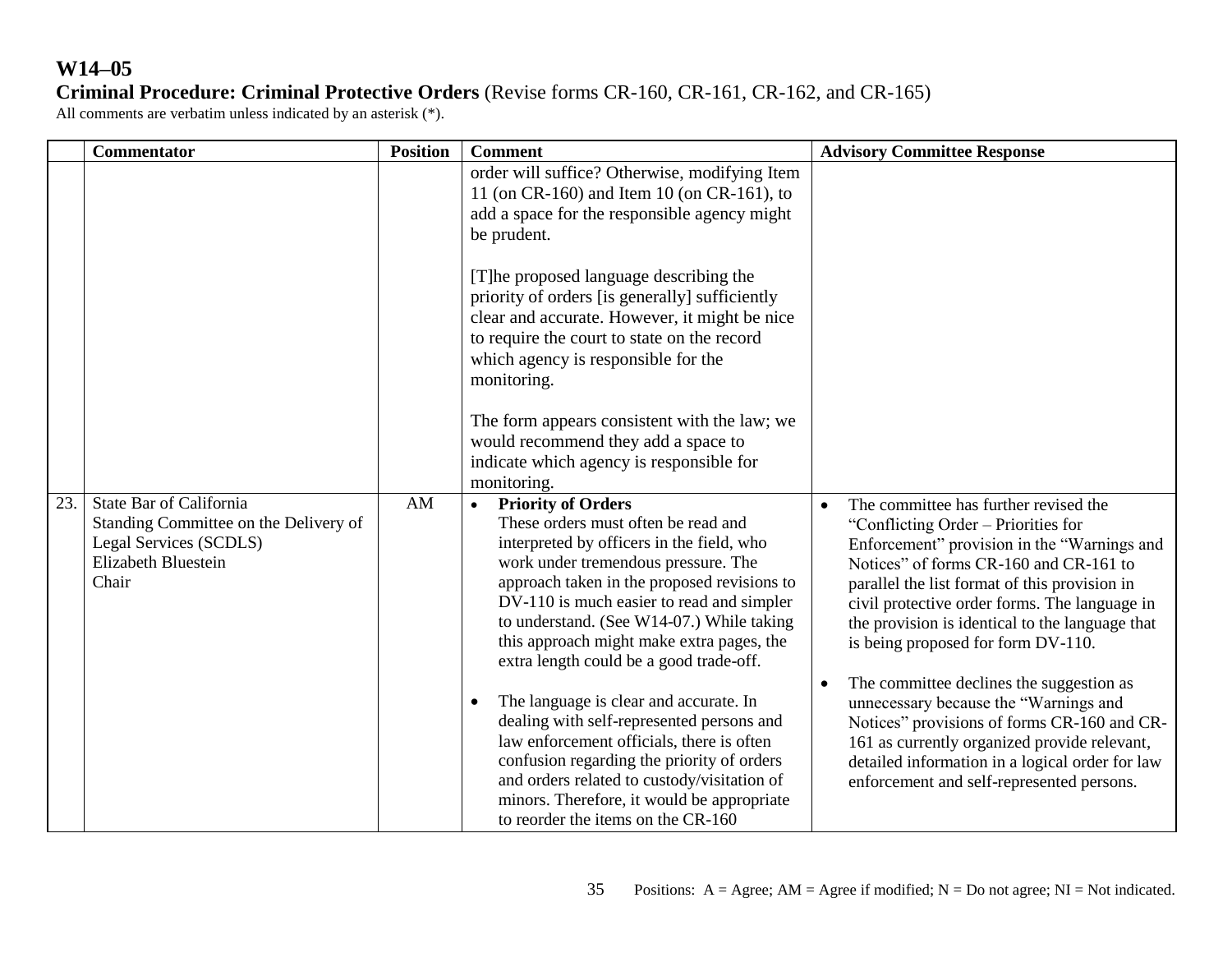### **Criminal Procedure: Criminal Protective Orders** (Revise forms CR-160, CR-161, CR-162, and CR-165)

| <b>Commentator</b> | <b>Position</b> | <b>Comment</b>                                                                                                                                                                                                                                                                                                                                                                                                                                                                                                    | <b>Advisory Committee Response</b>                                                                                                                                                                                                                                                                                                                          |
|--------------------|-----------------|-------------------------------------------------------------------------------------------------------------------------------------------------------------------------------------------------------------------------------------------------------------------------------------------------------------------------------------------------------------------------------------------------------------------------------------------------------------------------------------------------------------------|-------------------------------------------------------------------------------------------------------------------------------------------------------------------------------------------------------------------------------------------------------------------------------------------------------------------------------------------------------------|
|                    |                 | "WARNINGS AND NOTICES". The<br>paragraphs should be organized as follows:<br>Current paragraph 4 becomes paragraph 2;<br>$\circ$<br>Current paragraph 7 becomes paragraph 3;<br>$\circ$<br>Current paragraph 6 becomes paragraph 4;<br>$\circ$<br>and<br>Current paragraph 3 becomes paragraph 5.<br>$\circ$<br>Items on CR-161 also should be reordered, the<br>idea being simply that priority should be given<br>to the language related to Priority of Orders and<br>the Custody/Visitation language.         |                                                                                                                                                                                                                                                                                                                                                             |
|                    |                 | On CR-165, the inclusion of the word<br>"also" in the notice language that appears in<br>the text box that reads "THIS<br>TERMINATION ORDER DOES NOT<br>ALSO TERMINATE" weakens the<br>phrase. Enlarging and bolding the words<br>"DOES NOT" might be more effective.                                                                                                                                                                                                                                             | To clarify the language of the termination<br>order, the committee has revised the statement<br>on form CR-165 to read, "This termination<br>order does <i>not</i> terminate any existing family,<br>juvenile, or probate court orders."                                                                                                                    |
|                    |                 | Organization<br>Ideally, all information about a specific<br>topic should be placed together. On the<br>proposed forms, information is scattered.<br>For example, on proposed CR-160,<br>references to firearms are found on page 1,<br>sections 6 and 8, and on page 2, section 2,<br>and references to duration are found on<br>page 1, section 2 and on page 2, section 6.<br>Similarly, on proposed CR-161, references<br>to firearms are found on page 1, sections 5<br>and 7, as well as page 2, section 2. | The committee declines the suggestion<br>because the current format provides each of<br>the orders in an appropriate location,<br>including grouping together orders that<br>restrain the defendant, and provides relevant,<br>detailed information in a logical order in the<br>"Warnings and Notices" provisions on page 2<br>of forms CR-160 and CR-161. |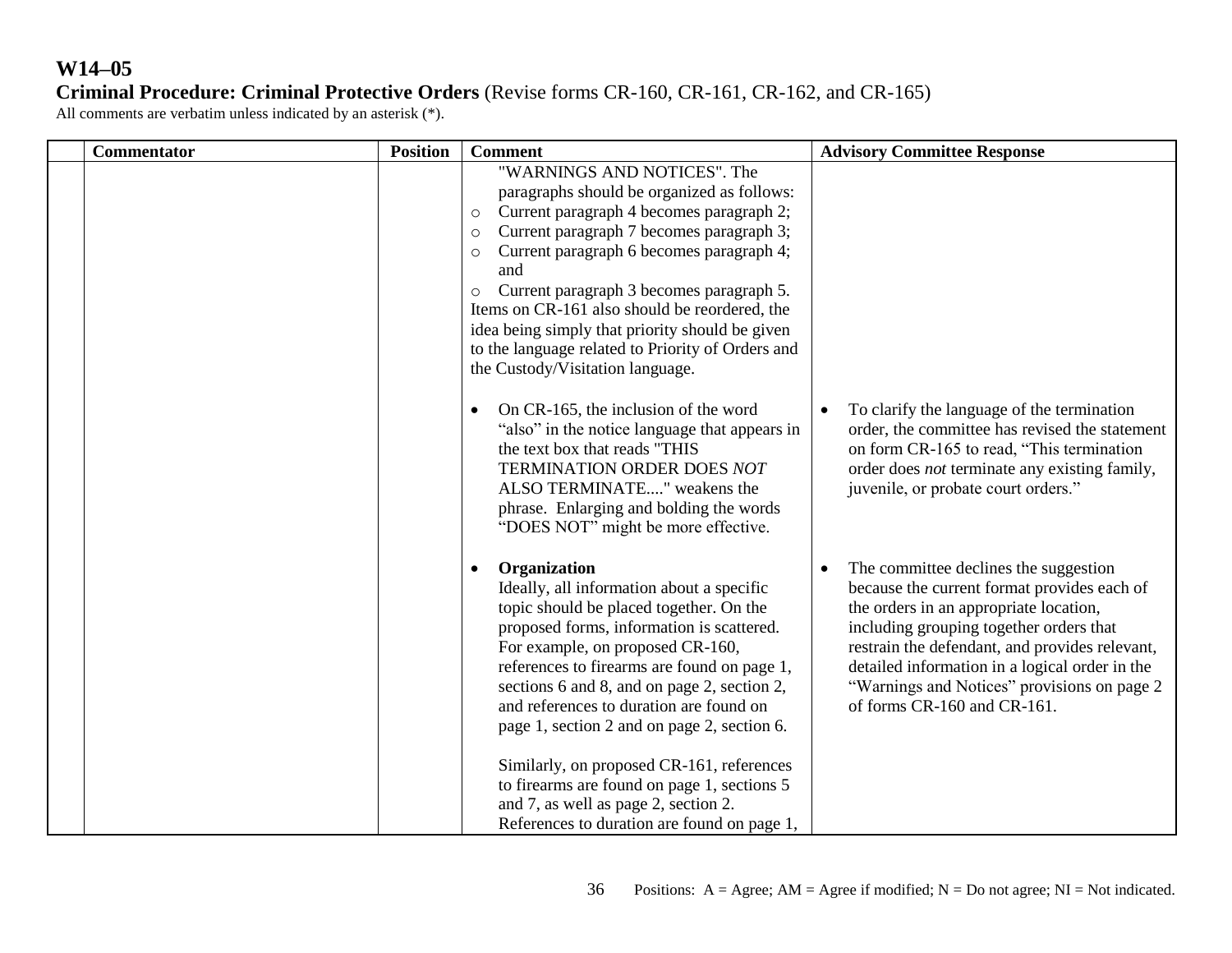# **W14–05 Criminal Procedure: Criminal Protective Orders** (Revise forms CR-160, CR-161, CR-162, and CR-165)

| Commentator | <b>Position</b> | <b>Comment</b>                                                                                                                                                                                                                                                                                                                                                                                                                                                                                                                                                                                                                                                                                                                                                                                                                                                                                                                                                                                                                                                                                                                                                   | <b>Advisory Committee Response</b>                                                                                                                                                                                                                                                                                                                                                                                       |
|-------------|-----------------|------------------------------------------------------------------------------------------------------------------------------------------------------------------------------------------------------------------------------------------------------------------------------------------------------------------------------------------------------------------------------------------------------------------------------------------------------------------------------------------------------------------------------------------------------------------------------------------------------------------------------------------------------------------------------------------------------------------------------------------------------------------------------------------------------------------------------------------------------------------------------------------------------------------------------------------------------------------------------------------------------------------------------------------------------------------------------------------------------------------------------------------------------------------|--------------------------------------------------------------------------------------------------------------------------------------------------------------------------------------------------------------------------------------------------------------------------------------------------------------------------------------------------------------------------------------------------------------------------|
|             |                 | section 2 and page 2, section 5.<br>It is recommended that information about<br>such important topics be in one place. For<br>ease of reference, a heading would be<br>helpful. This is the approach taken on Civil<br><b>Harassment and Domestic Violence</b><br>restraining orders and it would be helpful<br>here. Of course, this would make the form<br>longer, but it would also make it more<br>useful by opening up space for additional<br>protected persons and for other information<br>that might be useful.<br>Are any other changes necessary to make<br>the forms consistent with the law?<br><b>Incorrect Statutory Reference</b><br>Proposed CR-160, section 11 and CR-161,<br>section 10 cite Pen. Code section<br>$136.2(a)(7)(D)(i)(2)$ , in reference to<br>electronic monitoring. The Penal Code<br>section number appears to be a typo because<br>there is no such section. However in the<br>July 1, 2014 version, there are two<br>subdivisions relating to electronic<br>monitoring: $136.2(a)(7)(D)$ and $136.2(i)(2)$ .<br>It is recommended that the form reference<br>both sections with a check box to indicate<br>which applies. | The committee has corrected the reference to<br>read, "Pen. Code section $136.2(a)(7)(D)$ and<br>Pen. Code section $136.2(i)(2)$ ." However, the<br>committee declines the suggestion to add<br>check boxes for each of the authorizing code<br>sections because the duration of electronic<br>monitoring is limited to not more than one<br>year under both Penal Code sections<br>$136.2(a)(7)(D)$ and $136.2(i)(2)$ . |
|             |                 | <b>Omission – Electronic Monitoring</b><br><b>Payments</b><br>If the court finds the defendant can pay for                                                                                                                                                                                                                                                                                                                                                                                                                                                                                                                                                                                                                                                                                                                                                                                                                                                                                                                                                                                                                                                       | The committee declines the suggestion as<br>unnecessary because practices for determining<br>"ability to pay" vary widely between courts.                                                                                                                                                                                                                                                                                |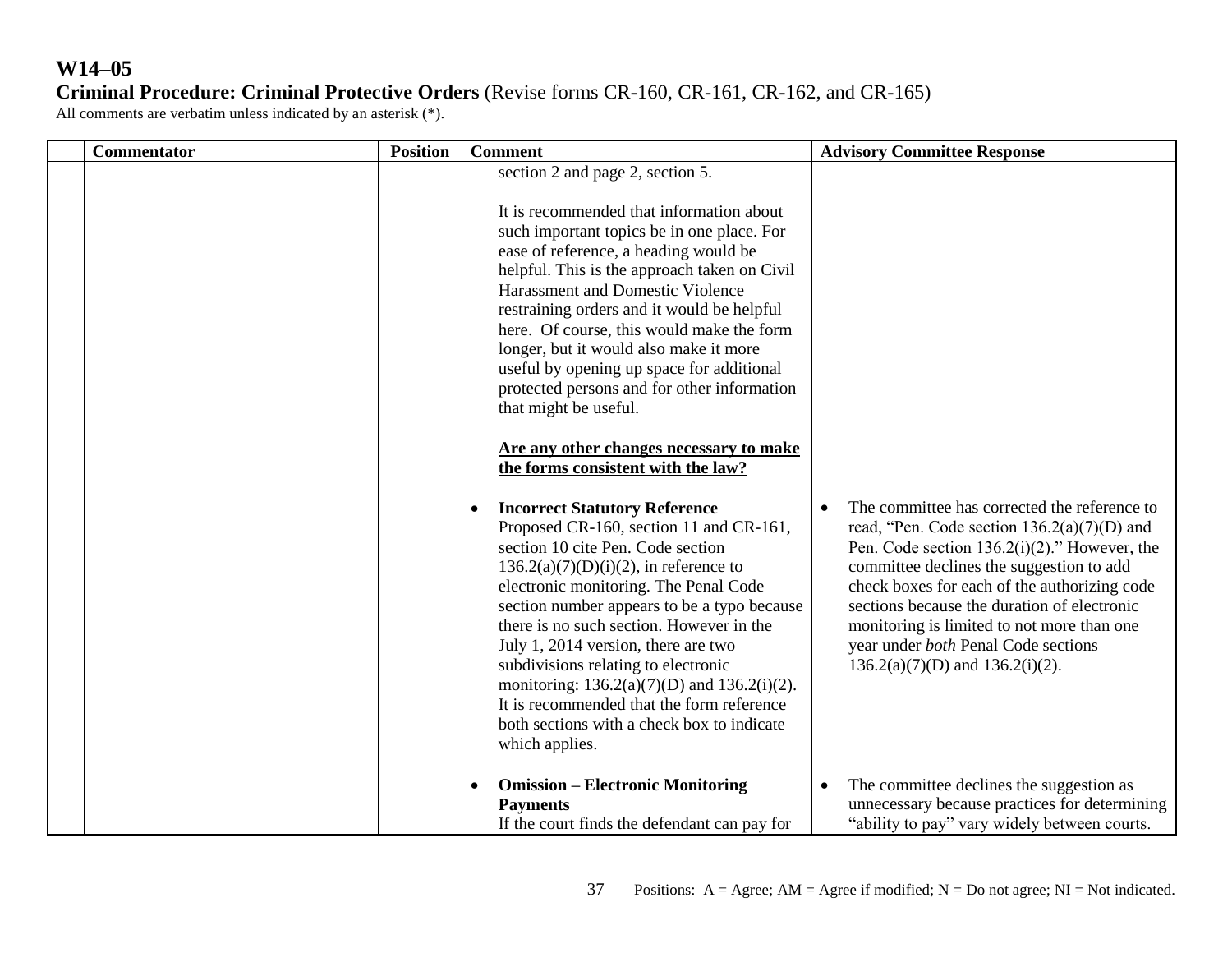## **Criminal Procedure: Criminal Protective Orders** (Revise forms CR-160, CR-161, CR-162, and CR-165)

| Commentator | <b>Position</b> | <b>Comment</b>                                                                                                                                                                                                                                                                                                                                                                                                                                                                                                                                                                                                                                                                                                                                                                                                                                                                                                                                                           | <b>Advisory Committee Response</b>                                                                                                                                                                                                                                                                                                                                                                                                                      |
|-------------|-----------------|--------------------------------------------------------------------------------------------------------------------------------------------------------------------------------------------------------------------------------------------------------------------------------------------------------------------------------------------------------------------------------------------------------------------------------------------------------------------------------------------------------------------------------------------------------------------------------------------------------------------------------------------------------------------------------------------------------------------------------------------------------------------------------------------------------------------------------------------------------------------------------------------------------------------------------------------------------------------------|---------------------------------------------------------------------------------------------------------------------------------------------------------------------------------------------------------------------------------------------------------------------------------------------------------------------------------------------------------------------------------------------------------------------------------------------------------|
|             |                 | the electronic monitoring, it shall order the<br>defendant to pay. If the defendant cannot<br>pay, the court can order the agency to pay.<br>(Pen. Code section $136.2(a)(7)(D)$ and Pen.<br>Code section $136.2(i)(2)$ .) The proposed<br>forms contain no such provision. It is<br>recommended that CR-160 and CR-161 be<br>altered to reflect who shall pay for<br>electronic monitoring.                                                                                                                                                                                                                                                                                                                                                                                                                                                                                                                                                                             |                                                                                                                                                                                                                                                                                                                                                                                                                                                         |
|             |                 | <b>Incorrect Statement of the Law</b><br>Proposed CR-160, page 2, section 6 and<br>CR-161, page 2, section 5 state, "Orders"<br>under Penal Code section 136.2. are not<br>valid after imposition of a state prison<br>commitment." The authority cited for this<br>proposition is People v. Stone (2004) 123<br>Cal.App.4th 153.<br>While this statement was true at the time<br>Stone was written in 2004, the legislature<br>amended $136.2(i)$ in 2011 (SB 723) so that<br>defendants convicted of certain crimes<br>could be subject to long-term protective<br>orders "regardless of whether the defendant<br>is sentenced to the state prison."<br>Thus, some orders issued under 136.2,<br>specifically those issued under 136.2(i), are<br>valid after imposition of a state prison<br>commitment. Therefore, the statement on<br>the forms that "Orders under Penal Code"<br>section 136.2. are not valid after<br>imposition of a state prison commitment" is | The committee has added to the "Effective"<br>Date and Expiration Date of Orders"<br>provision of the "Warnings and Notices" on<br>forms CR-160 and CR-161 a reference to<br>Penal Code subsection (a) of Penal Code<br>section 136.2 to read, "Orders under Penal<br>Code section $136.2(a)$ are valid as long as the<br>court has jurisdiction over the case. They are<br>not valid after imposition of a county jail or<br>state prison commitment." |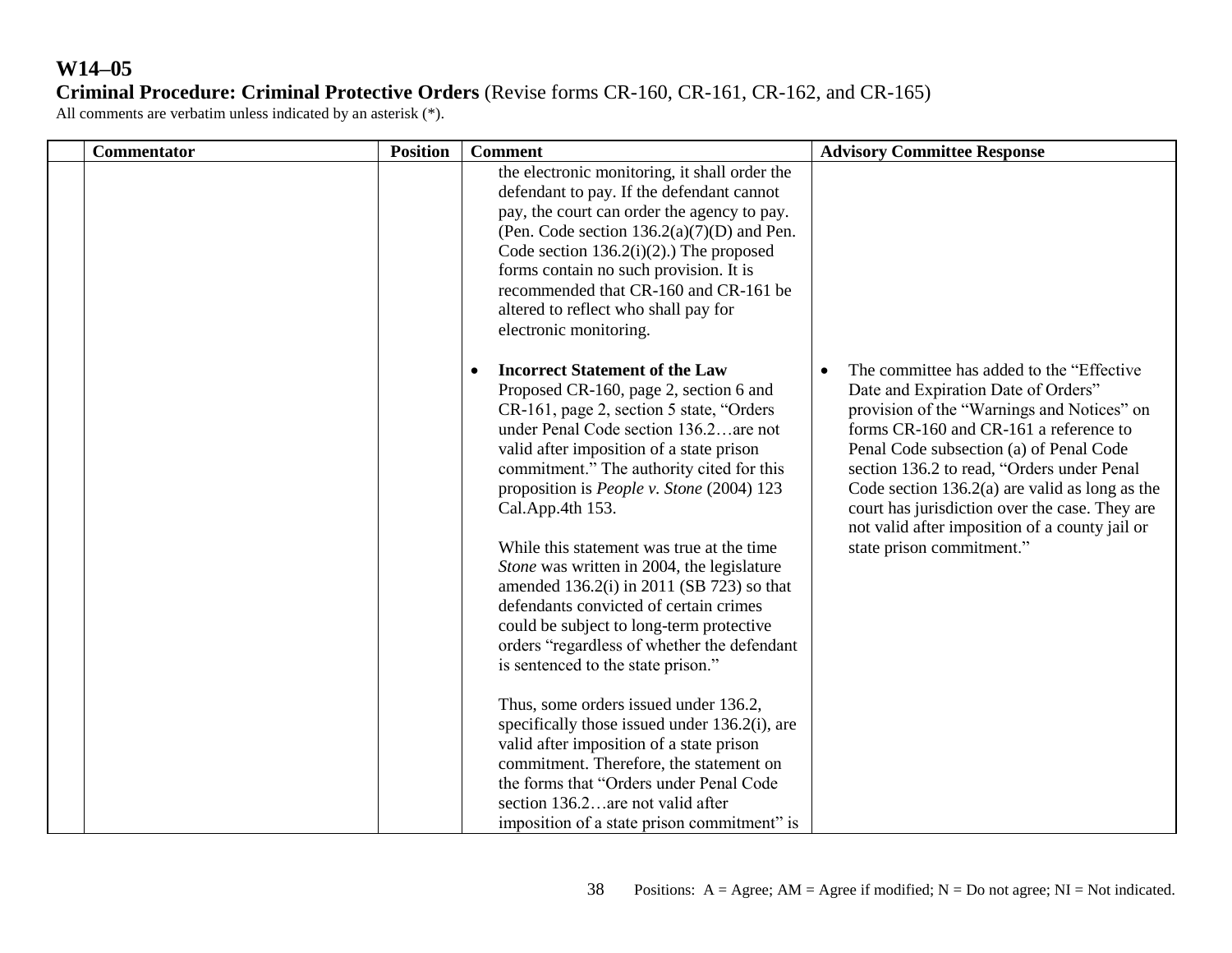# **W14–05 Criminal Procedure: Criminal Protective Orders** (Revise forms CR-160, CR-161, CR-162, and CR-165)

| <b>Commentator</b> | <b>Position</b> | <b>Comment</b>                                                                                                                                                                                                                                                                                                                                                                                                                                                                                                                                                                   | <b>Advisory Committee Response</b> |
|--------------------|-----------------|----------------------------------------------------------------------------------------------------------------------------------------------------------------------------------------------------------------------------------------------------------------------------------------------------------------------------------------------------------------------------------------------------------------------------------------------------------------------------------------------------------------------------------------------------------------------------------|------------------------------------|
|                    |                 | an incorrect statement of the law.<br>Although SB 723 partially abrogated Stone,<br>the holding of <i>Stone</i> still appears to be valid<br>as to orders issued during the pendency of<br>the trial. Under the 2004 version of 136.2,<br>this would refer to (a) domestic violence<br>orders, (b) 136.1 orders pertaining to<br>defendants (c) 136.1 orders pertaining to<br>persons other than defendants, (d)<br>victim/witness communications, (e) setting<br>a hearing on any of the above, (f) orders<br>issued to law enforcement agencies, and (g)<br>victim protection. |                                    |
|                    |                 | These provisions may now be found in<br>$(a)(1)$ domestic violence orders, $(a)(2)$ 136.1<br>orders pertaining to defendants, $(a)(3)$ 136.1<br>orders pertaining to persons other than<br>defendants, $(a)(4)$ victim/witness<br>communications, $(a)(5)$ setting a hearing on<br>any of the above, $(a)(6)$ orders issued to law<br>enforcement agencies, and (a)(7) victim<br>protection. It appears that all of the above<br>are subject to the Stone holding.                                                                                                               |                                    |
|                    |                 | (The firearms provisions, once found in<br>former section $136.2(h)$ , are now found in<br>$136.2(d)$ , which states that anyone "subject"<br>to a protective order under this section shall<br>not owna firearm while the protective<br>order is in effect." Thus, a firearm<br>prohibition could fall under 136.2(a) orders<br>or under orders issued under $136.2(i)$ .)                                                                                                                                                                                                      |                                    |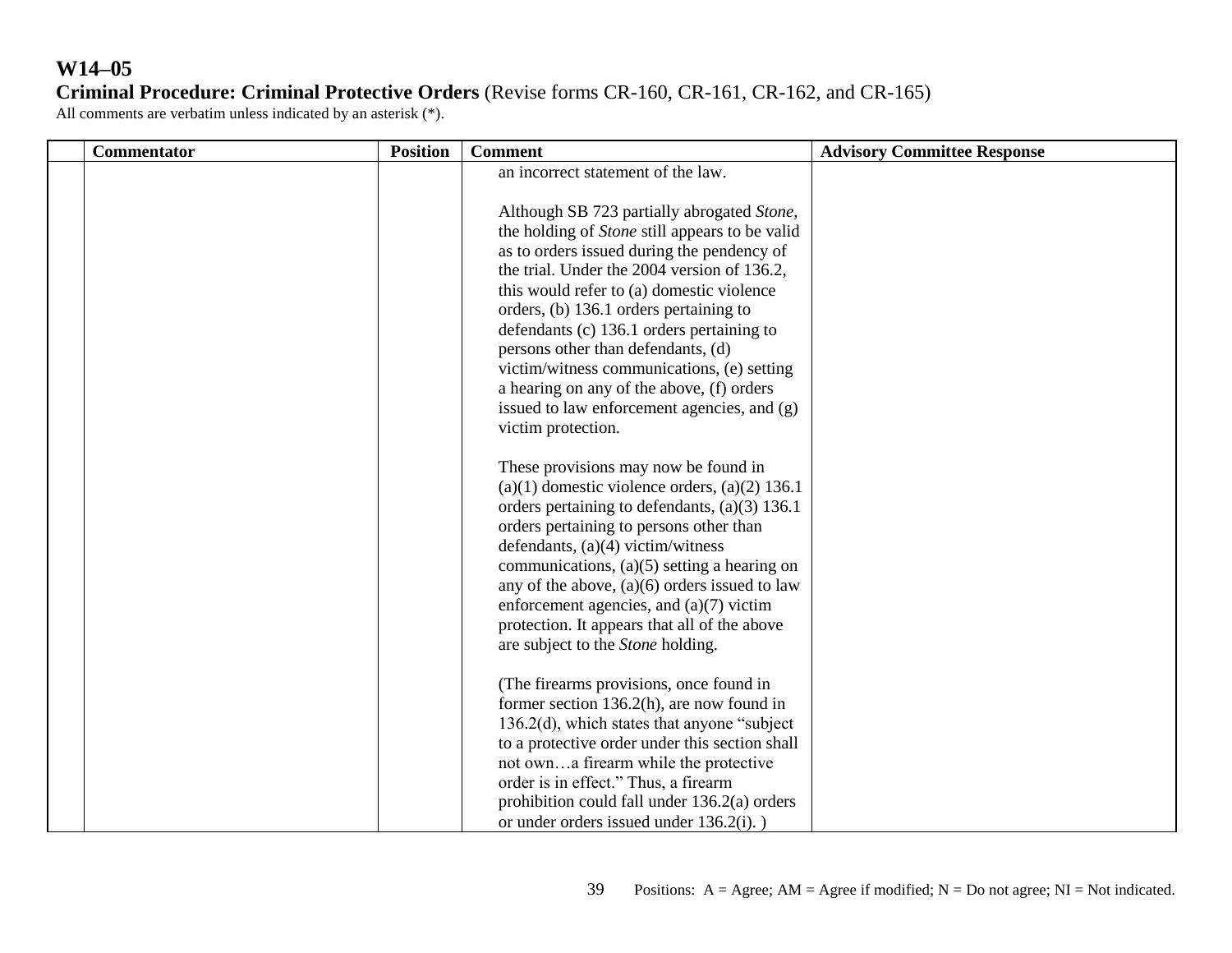# **W14–05 Criminal Procedure: Criminal Protective Orders** (Revise forms CR-160, CR-161, CR-162, and CR-165)

| Commentator | <b>Position</b> | <b>Comment</b>                                                                                                                                                                                                                                                                                                                                                                                                                                                                                                                                                                                                                                                                                                                                                                                                                                                                                                                                                                                                                                                              | <b>Advisory Committee Response</b>                                                                                                                                                                                                                                                                                                                                                      |
|-------------|-----------------|-----------------------------------------------------------------------------------------------------------------------------------------------------------------------------------------------------------------------------------------------------------------------------------------------------------------------------------------------------------------------------------------------------------------------------------------------------------------------------------------------------------------------------------------------------------------------------------------------------------------------------------------------------------------------------------------------------------------------------------------------------------------------------------------------------------------------------------------------------------------------------------------------------------------------------------------------------------------------------------------------------------------------------------------------------------------------------|-----------------------------------------------------------------------------------------------------------------------------------------------------------------------------------------------------------------------------------------------------------------------------------------------------------------------------------------------------------------------------------------|
|             |                 | It appears that a better statement of the law<br>for CR-160, page 2, section 6 and CR-161,<br>page 2, section 5 would be "Orders under<br>Penal Code section 136.2(a)  are not valid<br>after imposition of a state prison<br>commitment."<br>If the committee working on these forms<br>agrees with this analysis, the following<br>changes should be made:<br>References to the <i>Stone</i> holding should be<br>$\circ$<br>limited to orders issued during the pendency<br>of the proceeding, under $136.2(a)$ .<br>Any references to 136.2 on the forms should<br>$\circ$<br>be modified to clearly reflect what<br>subdivision of 136.2 they are issued under.<br><b>Potentially Misleading Language</b><br>Proposed CR-160, page 2, section 6 and<br>CR-161, page 2, section 5 say, "To<br>terminate this protective order, use form<br>CR-165" While a judicial officer can use<br>CR-165 to terminate a protective order,<br>neither the victim nor the defendant may do<br>so. Presumably a judicial officer will be<br>aware of this form. However, the language | The committee agrees with the suggestion and<br>has added a reference to "courts" to the<br>"Effective Date and Expiration Date of<br>Orders" provision of the "Warnings and<br>Notices" on forms CR-160 and CR-161 to<br>read, "To terminate this protective order,<br>courts should use form CR-165, Notice of<br>Termination of Protective Order in Criminal<br>Proceeding (CLETS)." |
|             |                 | on the form could be misconstrued by a<br>victim or defendant to mean that either<br>could unilaterally terminate the order by<br>submitting CR-165. It is recommended that<br>the references to termination be deleted.                                                                                                                                                                                                                                                                                                                                                                                                                                                                                                                                                                                                                                                                                                                                                                                                                                                    |                                                                                                                                                                                                                                                                                                                                                                                         |